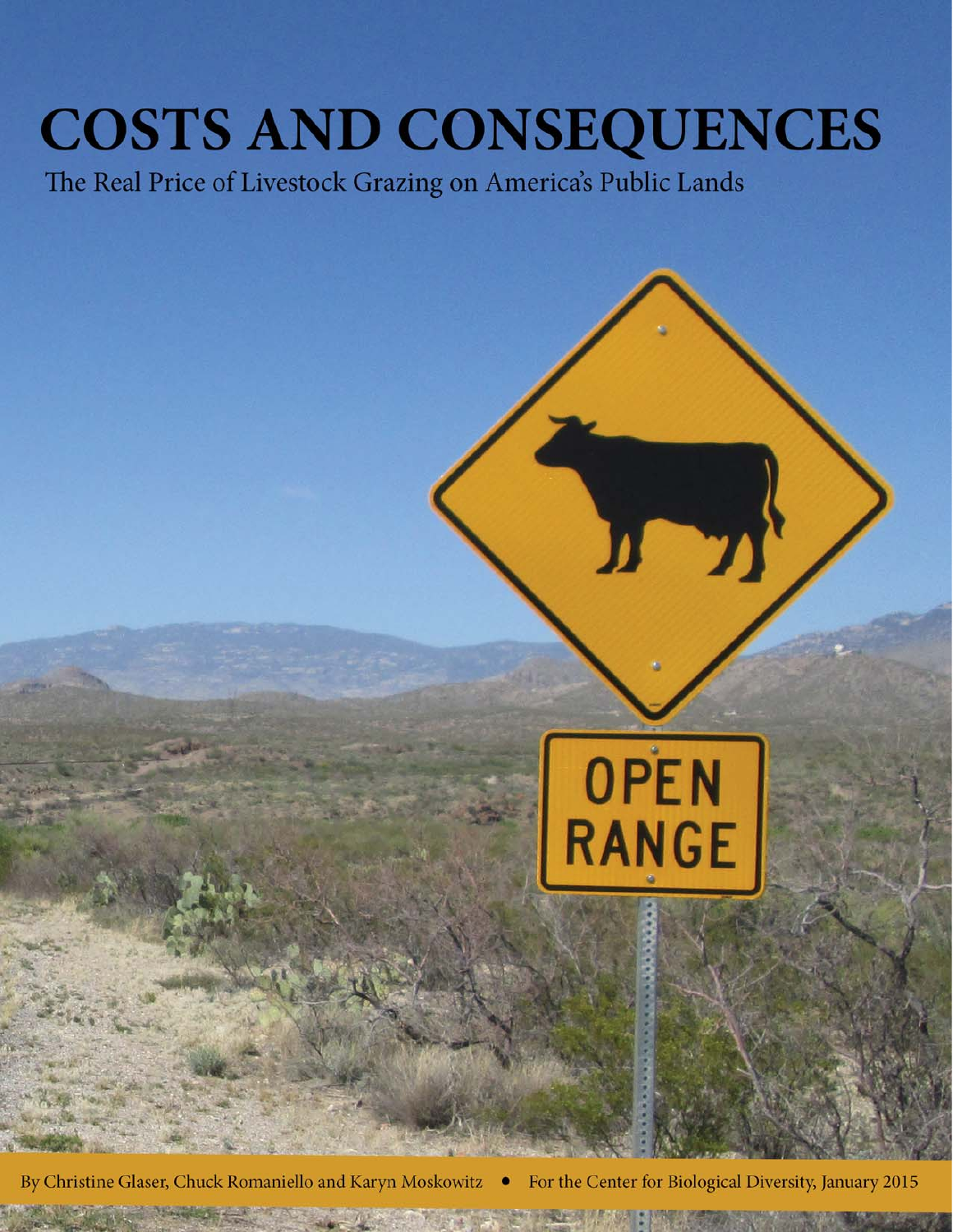## **Executive Summary**

Approximately 229 million acres of federal public lands in the western United States are used for livestock grazing for cattle and sheep. The Bureau of Land Management (BLM) and the United States Forest Service (USFS) are the two federal agencies with by far the largest grazing programs among federal agencies. These programs exist mostly on the grasslands, deserts, sagebrush steppe and national forests.

Each year in January, the federal government establishes the fee it charges livestock operators to use federal public lands for grazing privileges.

In advance of the release by the Bureau of Land Management of the 2015 federal grazing fee, we have prepared this report that focuses on the extent of the federal grazing program on BLM and USFS lands and associated appropriations and receipts from grazing fees, which are an indication of the cost to the taxpayer. This report is an update of an earlier 2002 study, *Assessing The Full Costs of the Federal Grazing Program*.

# **Key Findings**

**1. Receipts from grazing fees were \$125 million less than federal appropriations in 2014.** Total federal appropriations for the USFS and BLM grazing programs in fiscal year 2014 were \$143.6 million, while grazing receipts were only \$18.5 million.

Appropriations for the BLM and USFS grazing programs have exceeded grazing receipts by at least \$120 million annually since 2002. Had the federal government charged the average private forage market rate for non-irrigated lands in the western states, grazing receipts would have been on average \$261 million, greatly exceeding annual appropriations.

# **2. The gap between federal grazing fees and private land fees has widened considerably.**

The federal grazing fee in 2014 was set at the legal minimum of \$1.35/AUM, or animal unit month, which is the amount of forage to feed a cow and calf for one month. The annual federal grazing fee has been set at the minimum required by law since 2007.

In 2013, the federal grazing fees of \$1.35/AUM were just 6.72 percent of fees charged for nonirrigated private grazing lands in the West, which averaged \$20.10 per AUM. The gap has widened considerably since 1981, when the federal fee was 23.79 percent of fees charged on private rangelands. The federal grazing fee is generally also considerably lower than fees charged on state-owned public lands.

#### **3. The federal grazing subsidy is even larger when all costs to the taxpayer are accounted**

for. Indirect costs for livestock grazing include portions of different federal agencies budgets, such as the USDA Wildlife Services, which expends money to kill thousands of native carnivores each year that may threaten livestock; U.S. Fish and Wildlife Service, which expends part of its budget for listing species as threatened or endangered resulting from harm by livestock grazing; and other federal land management agencies that expend money on wildfire suppression caused by invasive cheat grass that is facilitated by livestock grazing. The full cost of the federal grazing program is long overdue for a complete analysis.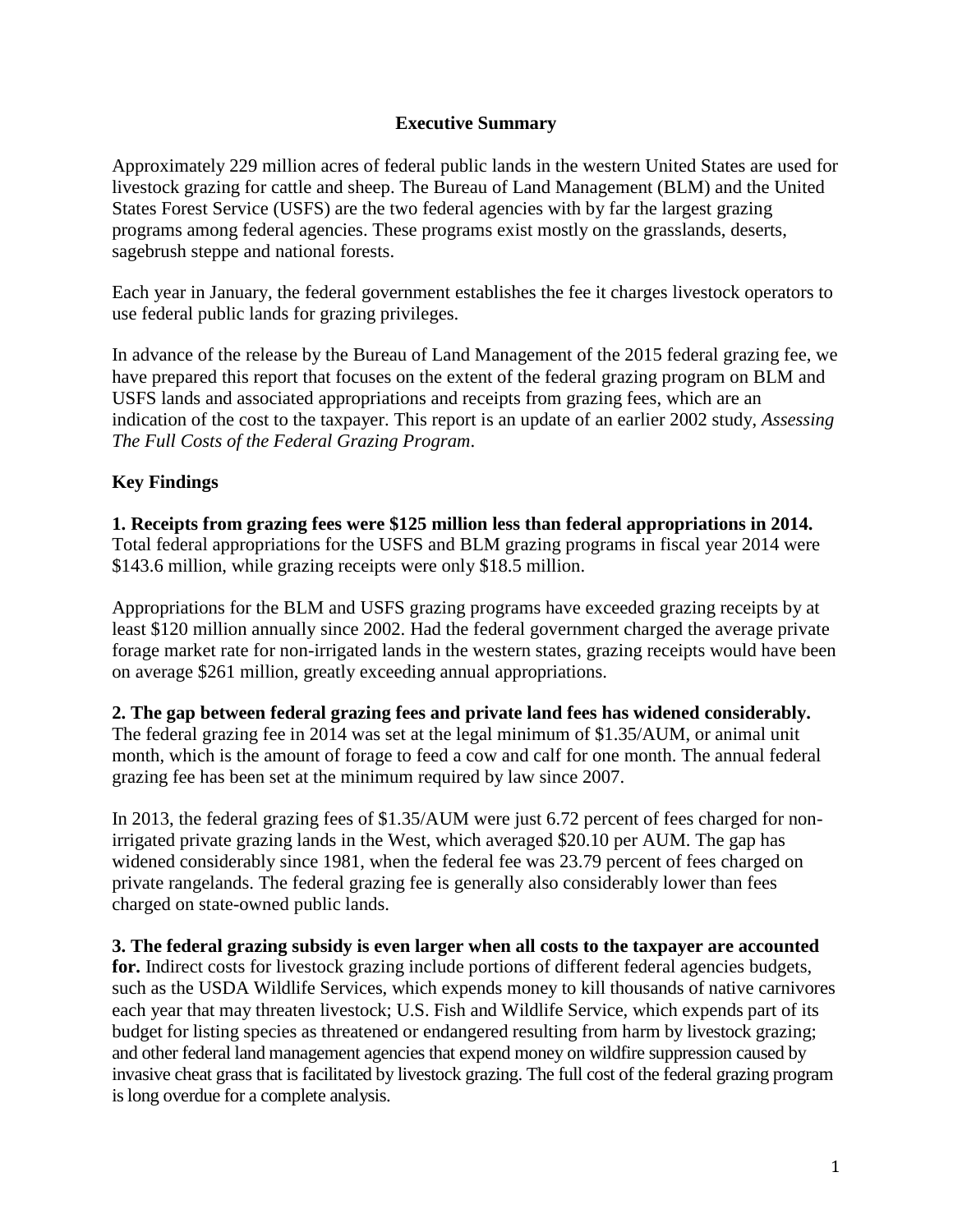# **Table of Contents**

| <b>Executive Summary</b>                                                                                                                                                                                                                                      | $\overline{2}$ |
|---------------------------------------------------------------------------------------------------------------------------------------------------------------------------------------------------------------------------------------------------------------|----------------|
| <b>Abbreviations</b>                                                                                                                                                                                                                                          | $\overline{4}$ |
| <b>List of Tables</b>                                                                                                                                                                                                                                         | 5              |
| <b>List of Figures</b>                                                                                                                                                                                                                                        | 5              |
| About the Authors<br><b>Introduction</b>                                                                                                                                                                                                                      | 6              |
| <b>Chapters</b>                                                                                                                                                                                                                                               |                |
| 1. Public Lands Ranching – A Brief History                                                                                                                                                                                                                    | 8              |
| 2. Extent of the Federal Lands Livestock Grazing Program<br>a. Acres of BLM and USFS Western Lands<br>b. Acres of BLM and USFS Western Grazing Lands<br>c. BLM and USFS - Animal Unit Months, Permits and Leases                                              | 10             |
| 3. Cost of the Federal Livestock Grazing Program<br>a. Grazing Receipts and their Distribution<br>b. Grazing Appropriations<br>c. Difference Between Appropriations and Receipts<br>d. PRIA Fee Impacts on Receipts and Scenarios for Reducing Taxpayer Costs | 16             |
| 4. BLM and USFS Grazing Fees<br>a. History of Fee Setting Approaches<br>b. PRIA Formula Explained                                                                                                                                                             | 20             |
| 5. PRIA Fees Compared to Private, State and Other Federal Grazing Fees<br>a. PRIA Fees Compared to Private Fees<br>b. Fees Charged by Other Federal Agencies<br>c. Fees Charged by State Agencies                                                             | 25             |
| 6. Indirect Costs of Federal Public Lands Grazing                                                                                                                                                                                                             | 30             |
| <b>Conclusions</b>                                                                                                                                                                                                                                            | 31             |
| <b>Appendices</b><br>A. Indirect Costs of federal Lands Grazing<br><b>B.</b> Detailed Data Tables                                                                                                                                                             | 33<br>37       |
| <b>Bibliography</b>                                                                                                                                                                                                                                           | 41             |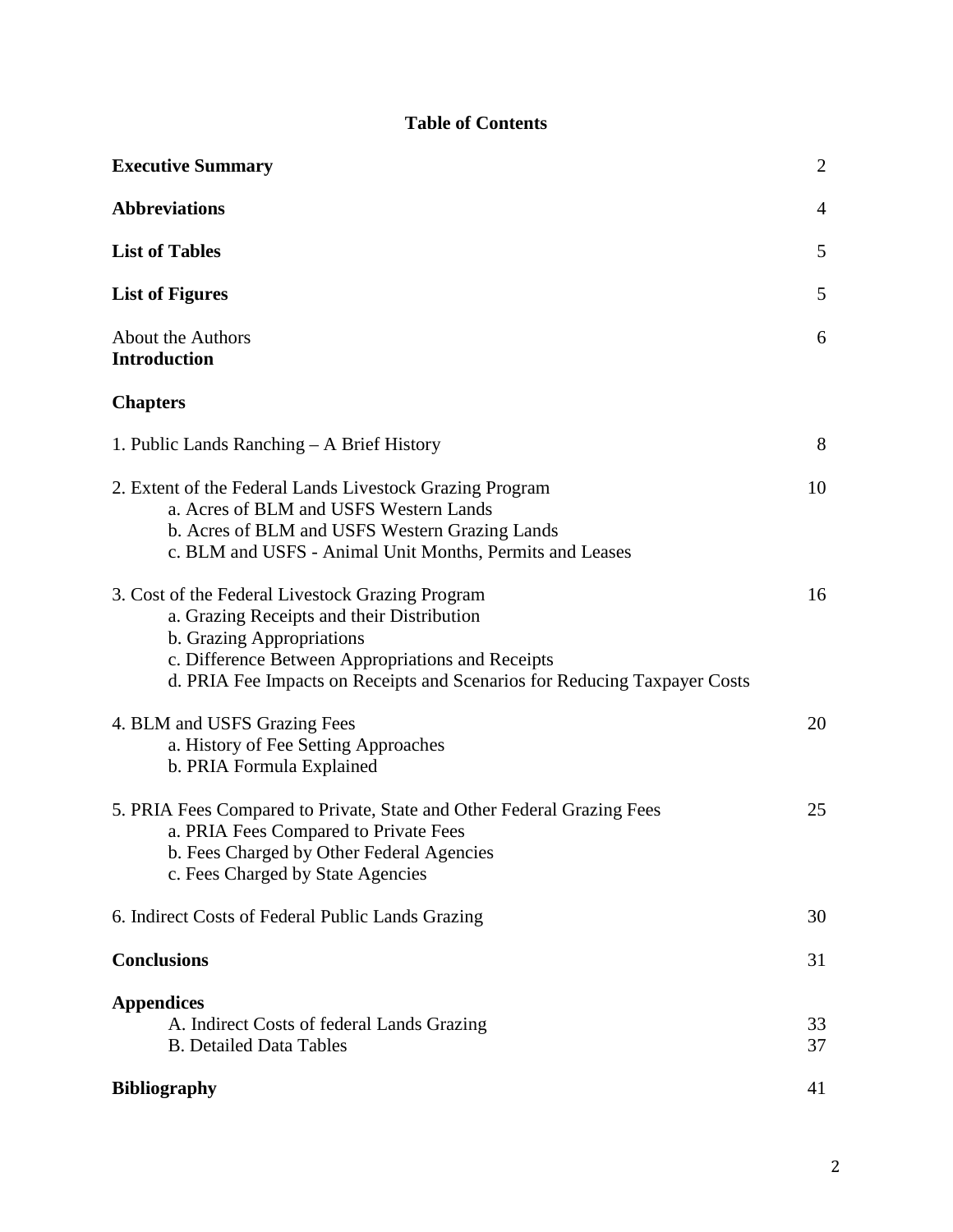# **Abbreviations**

| <b>AUM</b>   | <b>Animal Unit Month</b>                        |
|--------------|-------------------------------------------------|
| <b>BCPI</b>  | <b>Beef Cattle Price Index</b>                  |
| <b>BLM</b>   | <b>Bureau of Land Management</b>                |
| <b>CF</b>    | <b>Calculated Fee</b>                           |
| <b>CFR</b>   | Code of Federal Regulations                     |
| <b>CRS</b>   | <b>Congressional Research Service</b>           |
| DOD          | Department of Defense                           |
| DOE          | Department of Energy                            |
| DOI          | Department of the Interior                      |
| <b>FLPMA</b> | Federal Land Policy and Management Act          |
| FN           | Footnote                                        |
| FVI          | Forage Value Index                              |
| <b>FWS</b>   | U.S. Fish and Wildlife Service                  |
| FY           | <b>Fiscal Year</b>                              |
| <b>GAO</b>   | <b>General Accounting Office</b>                |
| <b>NASS</b>  | <b>National Agricultural Statistics Service</b> |
| <b>NFS</b>   | <b>National Forest System</b>                   |
| <b>NPS</b>   | <b>National Park Service</b>                    |
| PPI          |                                                 |
|              | Prices Paid Index                               |
| <b>PRIA</b>  | Public Rangeland Improvement Act                |
| RBF          | Range Betterment Fund                           |
| <b>USDA</b>  | United States Department of Agriculture         |
| <b>USDOI</b> | United States Department of the Interior        |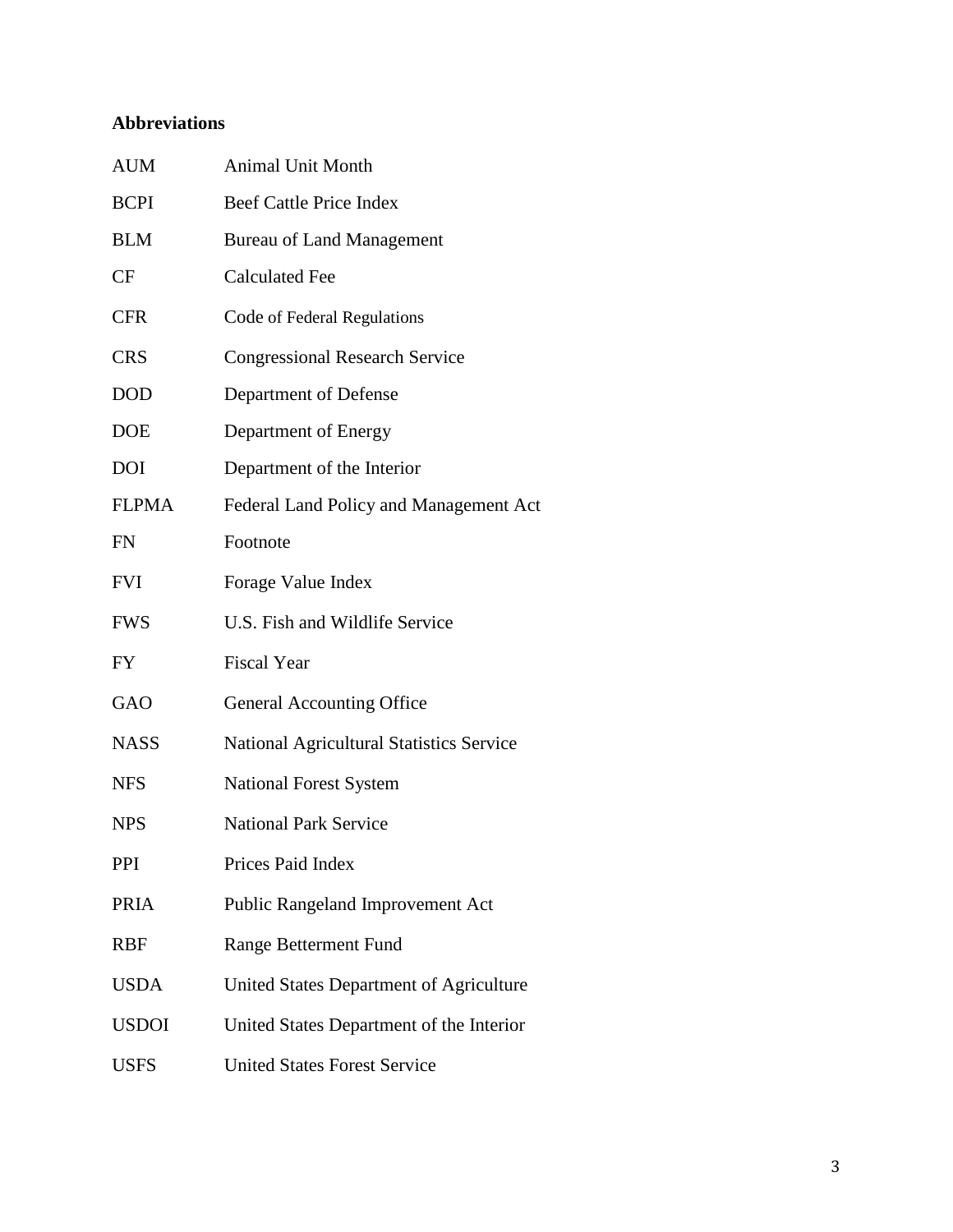#### **List of Tables**

- Table 1: BLM and USFS Total Acreage in 11 Western States, 2010
- Table 2: BLM Authorizations of Permits/ Leases and AUMs, 2002-2013
- Table 3: USFS Authorized Number of Permittees and AUM, 2002-2013
- Table 4: USFS and BLM Permit, Leases, Permittees and AUM for Grazing Seasons, 2002- 2013
- Table 5: USFS and BLM Grazing Receipts 2002 to 2014, in 2014 Dollars
- Table 6: Distribution of Fee Receipts by Agency and Land Classification
- Table 7: BLM and USFS Direct Grazing Appropriations 2002 to 2014, in 2014 Dollars
- Table 8: Total BLM and USFS Direct Grazing Appropriations vs. Receipts 2002-2014, in 2014 Dollars
- Table 9: PRIA-Based Grazing Fees from 1981 to 2014
- Table 10: PRIA Fee Calculation 1980 through 2014 and Comparison to Private Rates
- Table 11: Private Rates and PRIA Fees per AUM for Non-Irrigated Land in 16 Western States, 2002 and 2013
- Table 12: Fees Charged by Other Federal Agencies in 2004
- Table 13: Grazing Fees Charged by State Land Agencies in Western States in 2004 and 2010

#### **Appendix A**

Table A1: BLM Budget Items Potentially Containing Indirect Costs of Grazing

- Table A2: USFS Budget Items Potentially Containing Indirect Costs of Grazing Program
- Table A3: Other Federal Agencies' Indirect Costs of Grazing on Federal Lands

Table A4: Indirect Costs on State and Local Level

# **Appendix B**

Table B1: BLM Acres Grazed by State, 2004

- Table B2: USFS Acres Grazed by State, 2004
- Table B3: USFS Grazing Receipts and Appropriations 2002 to 2014, in 2014 Dollars
- Table B4: BLM Grazing Receipts and Appropriations 2002-2004, in 2014 Dollars
- Table B5: Scenario of USFS and BLM Grazing Revenues with Application of Private Grazing Rates 2002-2012
- Table B6: PRIA Fees and Private Fees 1981 to 2014 (Nominal and Adjusted for Inflation)

#### **List of Figures**

Figure 1: BLM Acres Grazed, 2004

- Figure 2: USFS Regions
- Figure 3: USFS Acres Grazed, 2004
- Figure 4: Annual Federal Grazing Appropriations, Receipts and Taxpayer Costs: 2002-2014
- Figure 5: Annual Grazing Fees for BLM and USFS and Private Land: 1981-2013
- Figure 6: The PRIA Fee As a Percentage of Private Rates: 1980-2012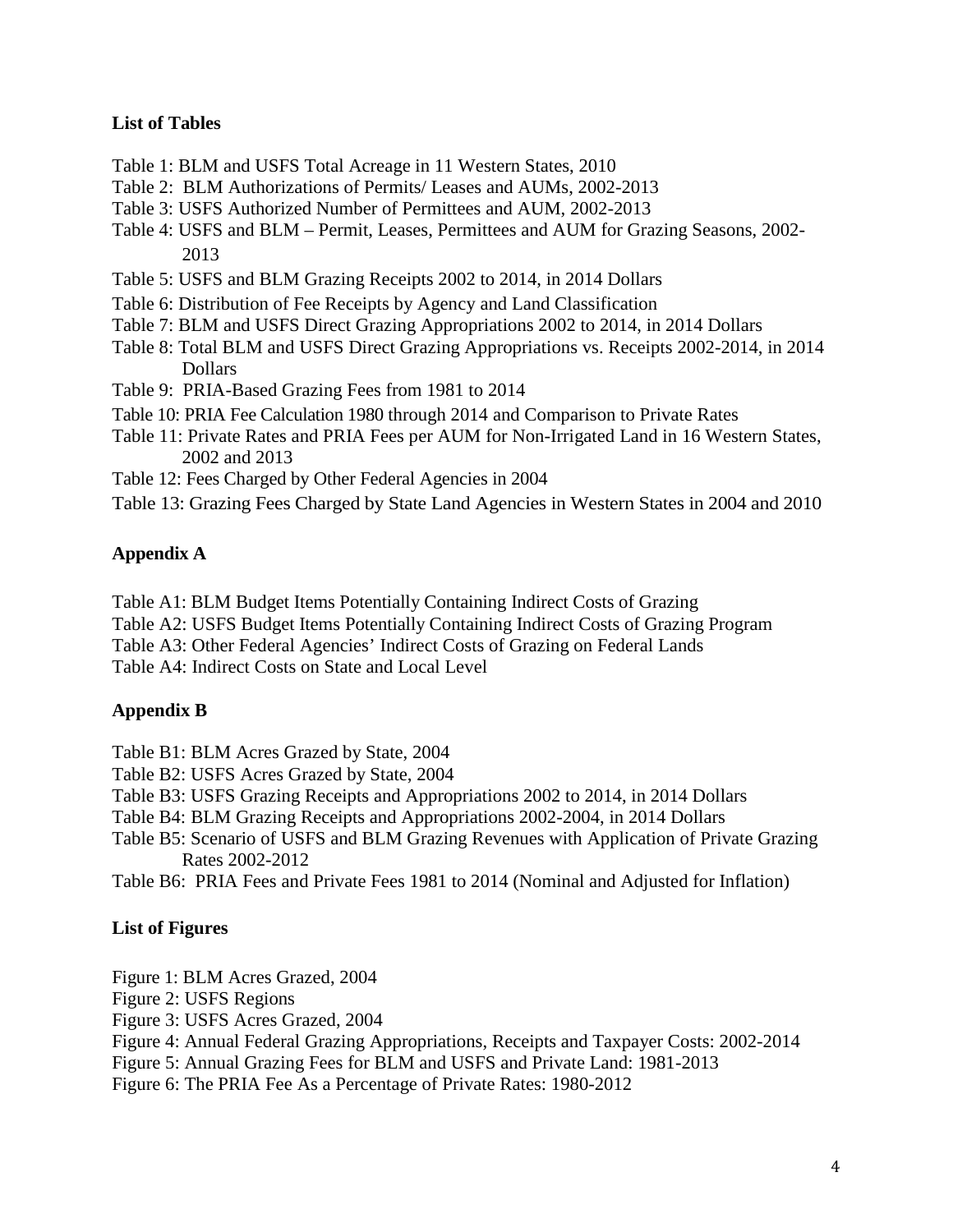This report was prepared for the Center for Biological Diversity.

## **About the Authors**

*Christine Glaser* received her Masters degree in Economics from University of Mainz, Germany, in 1981 and completed a doctorate (rerum politicarum) at the University of Munich in 1984. She has been a partner with GreenFire Consulting Group, LLC since 2003.

*Chuck Romaniello* received his MS in Agricultural Economics from the University of Arizona. He worked as a natural resource/agricultural economist at the University of Arizona, Department of Agriculture, and Department of the Interior, a career spanning 32 years. He is currently retired from federal service and is living in the mountains of southwestern Colorado.

*Karyn Moskowitz* received her MBA in Environmental Management from the University of Washington Foster School of Business in 1995. She has been a partner with GreenFire Consulting Group, LLC since 2003.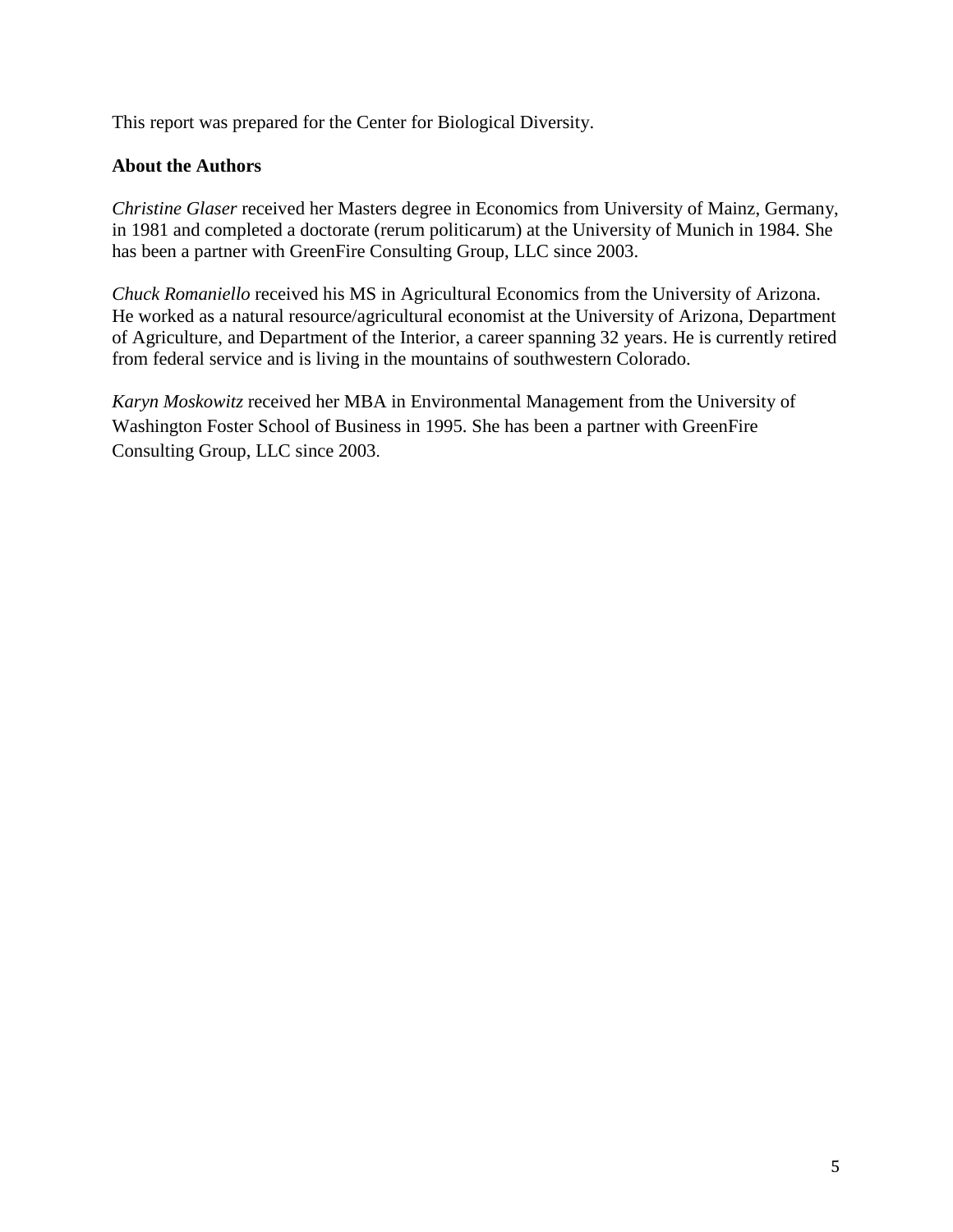#### **Introduction**

Several federal agencies permit livestock grazing on public lands in the United States, the largest being the U.S. Department of the Interior's Bureau of Land Management (BLM) and the Department of Agriculture's United States Forest Service (USFS). The vast majority of livestock grazing on BLM and USFS rangelands occurs in the 11 western states of Arizona, California, Colorado, Idaho, Oregon, Montana, New Mexico, Nevada, Utah, Washington and Wyoming. Rangelands are non-irrigated and generally have vegetation that consists mostly of grasses, herbs and/or shrubs. They are different from pastureland, which may periodically be planted, fertilized, mowed or irrigated.

In 2013, the BLM issued 15,739 permits to livestock operators and there were 5,711 livestock operators who had permits to graze in the national forest system. The numbers of USFS and BLM permits and livestock permittees are not directly additive, but due to a number of livestock operators who have permits from both agencies and/or more than one grazing permit per agency, the total number of livestock operators is likely to be fewer than 21,540. This compares to the approximately 800,000 ranchers and cattle producers in the United States. (Statistic Brain, 2012). The number of operators benefitting from the USFS and BLM grazing program in the West is therefore less than 2.7 percent of the nation's total livestock operators.

By statutory direction, BLM and USFS are supposed to manage their lands for multiple purposes. Some of the major extractive uses that these lands may be subject to are grazing, mining, logging, and energy (oil, gas, coal, geothermal, wind and solar) development. To repair past and current ongoing damage, the agencies have programs to restore ecosystems, protect wildlife and wildlife habitat, and water and soil resources. As one of the major multiple uses, grazing occurs on large expanses of BLM and USFS acreage in the West.

Other federal agencies with a land base, including the National Park Service, Fish and Wildlife Service, Department of Defense (Army, Army Corps of Engineers, Air Force and Navy), and Bureau of Reclamation, often permit some livestock grazing on their lands as well, but their landholdings are small in comparison. The Bureau of Indian Affairs tribal lands and state trust lands are the other major categories of non-public lands on which livestock grazing is permitted.

The focus of this report is on federal public lands managed by BLM and USFS, and the direct costs of these federal grazing programs to taxpayers. We examine the history of public lands ranching and how much grazing the BLM and USFS agencies have authorized between 2002 and 2013. A major portion of this report deals with BLM and USFS grazing fees. We explore in detail the fee formula that has been applied since the passage of the 1978 Public Rangelands Improvement Act (PRIA). We compare the PRIA fees to rates charged on private lands, state lands, and lands managed by other federal agencies.

Appendix A explores some of the indirect costs resulting from federal grazing programs.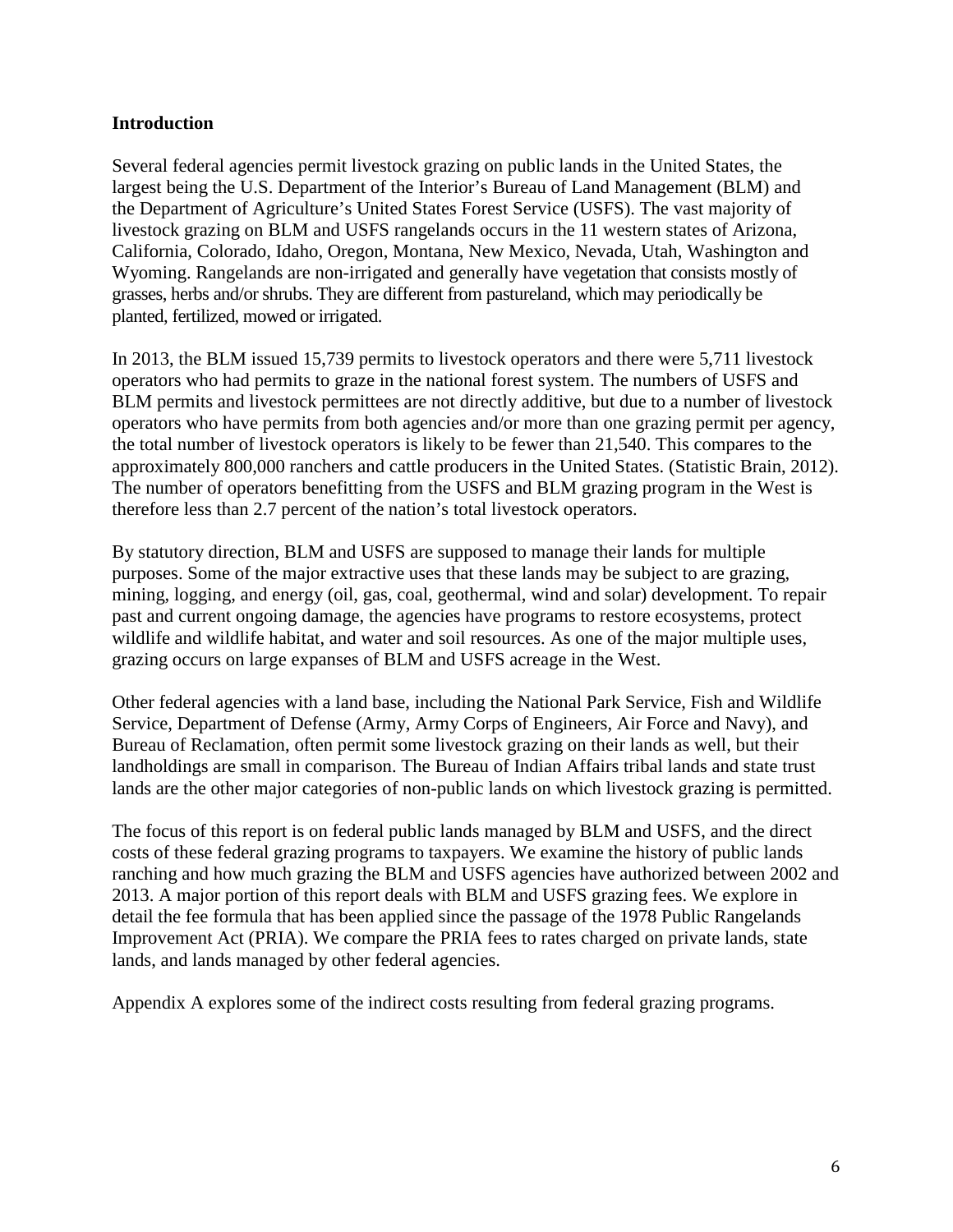#### **1. Public Lands Ranching - A Brief History**

After the U.S. Civil War, the western range livestock industry started to expand. Access to federal lands was not regulated or restricted. Nomadic herders drove large herds of livestock from place to place in search of forage, or herds were left roaming unattended and only rounded up for branding and marketing, or to move them between summer and winter ranges. However, some ranchers with homesteads let cattle roam only during the summer, and brought them close to the home ranch in the winter to feed them with hay. (BLM Utah)

Faced with overuse and land degradation – the classic tragedy of the commons — by the 1880s ranchers developed ways to protect what they considered their customary range by using barbed wire to fence in large areas of public land, or by finding ways to monopolize water sources, access to which is a necessity for maintaining livestock herds in the arid West. (BLM Utah)

During the 1890s, severe land degradation (from grazing as well as logging) led Congress to take steps to create "forest reserves." In 1905, the newly established Forest Service renamed these lands "National Forests," with the Forest Service being given authority to "permit, regulate, or prohibit grazing in the forest reserves." This did not immediately lead to a reduction of overuse. Full grazing privileges were given to livestock owners in the beginning, and stockmen were to be given "ample opportunity to adjust their business to the new conditions." (USDA 1905, 20) One immediate consequence of the regulations was the elimination of nomadic herders from the lands managed by the Forest Service. (International Society for the Protection of Mustangs and Burros)

In the western states outside of the national forests, access to vast areas of federal lands remained open, and they continued to deteriorate until passage of the Taylor Grazing Act of 1934. The Act directed the secretary of the Interior "to stop injury to the public grazing lands by preventing overgrazing." A newly established Division of Grazing (renamed the Grazing Service in 1939) delineated allotments, issued grazing permits and collected fees. After enactment of the Taylor Grazing Act, livestock numbers were significantly reduced and nomadic sheep and cattle herding was eliminated. (BLM Utah; BLM Wyoming)

During the Great Depression, under the authority of the Bankhead-Jones Farm Tenant Act of 1937, the federal government recovered millions of acres of failed western homesteads. Many of these lands in California, Montana, New Mexico and Texas were transferred to the Grazing Service or General Land Office. Other large parcels came under Forest Service management and were later named "national grasslands." (Olson 1997, 4-7)

In 1946, the Grazing Service and General Land Office were merged to form the Bureau of Land Management (BLM), giving the BLM jurisdiction not just over rangelands, but also over public land minerals and land transfers, among others. (Gorte 2012, 10)

In the 1960s and 1970s, federal laws were passed to protect the environment, among them the National Environmental Policy Act (NEPA) of 1969 and the Endangered Species Act (ESA) of 1973. These laws changed the expectation as to how public lands were to be managed, leading, among other things, to changes in the terms and conditions that applied to grazing leases and permits. (BLM 3/28/14)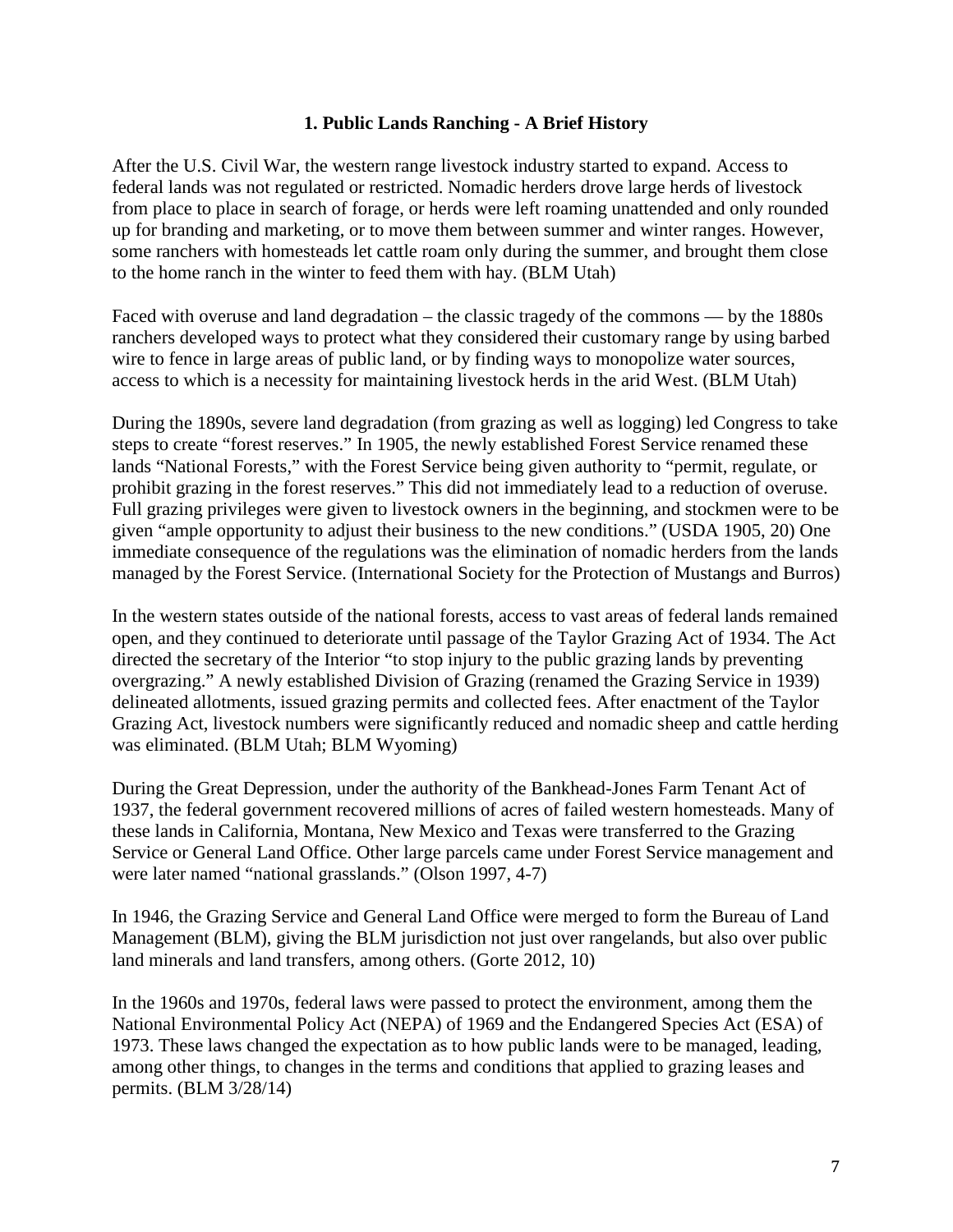In 1974, the Forest and Rangeland Renewable Resources Planning Act was passed—and later amended in 1976 as the National Forest Management Act. This act called for management of renewable resources on national forest lands through "analysis of environmental and economic impacts, coordination of multiple use and sustained yield opportunities as provided in the Multiple-Use Sustained-Yield Act of 1960." (74 Stat. 215; 16 U.S.C. 528–531) It also called for public participation in the development of the program." (USDA History of Forest Planning)

In 1976, the Federal Land Policy and Management Act (FLPMA) passed into law, giving the BLM the mission to manage public lands for multiple uses and "sustained yield." (USDOI, 2001, 1) FLPMA also established a Range Betterment Fund into which half of all BLM and USFS grazing fee receipts were to be directed for range improvements. (BLM WYOMING)

In 1978 the Public Rangelands Improvement Act (PRIA) was passed, which provided a formula for setting grazing fees on both Forest Service and BLM lands in [1](#page-8-0)6 western states.<sup>1</sup> After a trial period of seven years, this formula was made permanent by Executive Order 12548 (Feb. 14, 1986). Executive Order 12548 established a fee minimum of \$1.35 per Animal Unit Month  $(AUM)^2$  $(AUM)^2$ , and provided that annual fee adjustment could not exceed 25 percent of the previous year's fee. (Vincent 2012, 3)

The application of the PRIA fee formula has ultimately led to BLM and USFS grazing fees that increasingly diverge from rates charged by private landowners as well as other federal and state agencies.

Under PRIA, both the BLM and USFS divide their rangelands into allotments. Allotments can vary in size from a few acres to hundreds of thousands of acres of land, and may be intermingled with private lands. BLM uses a grazing permit system to "permit" grazing allotments within its grazing districts. Outside grazing districts, BLM leases its fragmentary lands to ranchers. The Forest Service does not have grazing districts, and uses permits to authorize grazing within its allotments. (GAO 2005, 12)

To be eligible for a permit or lease on one of BLM's allotments, livestock operators are required to own or control private "base property" that can serve to support the livestock with water, or necessary feed. Under USFS guidance, permits are issued to purchasers of permitted livestock or base property. (GAO 2005, 12)

Grazing is administered primarily through issuance of 10-year term permits for discrete grazing allotments. The 10-year permits can be renewed without competition. The current permittee or lessee has priority over others who may be interested in the permit or lease and thus has what is known as "preference." Permittees do not obtain title to federal lands through their grazing permits and leases. (GAO 2005, 16)

<sup>&</sup>lt;sup>1</sup> These 16 states are: Arizona, California, Colorado, Idaho, Kansas, Montana, Nebraska, Nevada, New Mexico, North Dakota, Oklahoma, Oregon, South Dakota, Utah, Washington, and Wyoming. See Vincent 2012, 1, listing authorities that govern grazing on BLM and USFS lands in 16 contiguous Western states as P.L. 95-514, 92 Stat.<br>1803; 43 U.S.C. §§1901, 1905. Executive Order 12548, 51 Fed. Reg. 5985 (February 19, 1986).

<span id="page-8-1"></span><span id="page-8-0"></span> $3$  Animal Unit Month (AUM) is a "standardized unit of measurement of the amount of forage necessary for the complete sustenance of one animal unit for a period of 1 month." (BLM PLS 2012, 255). More precisely, it is "the use of public lands by one cow and her calf, one horse, or five sheep or goats for a month." (BLM 1/31/14)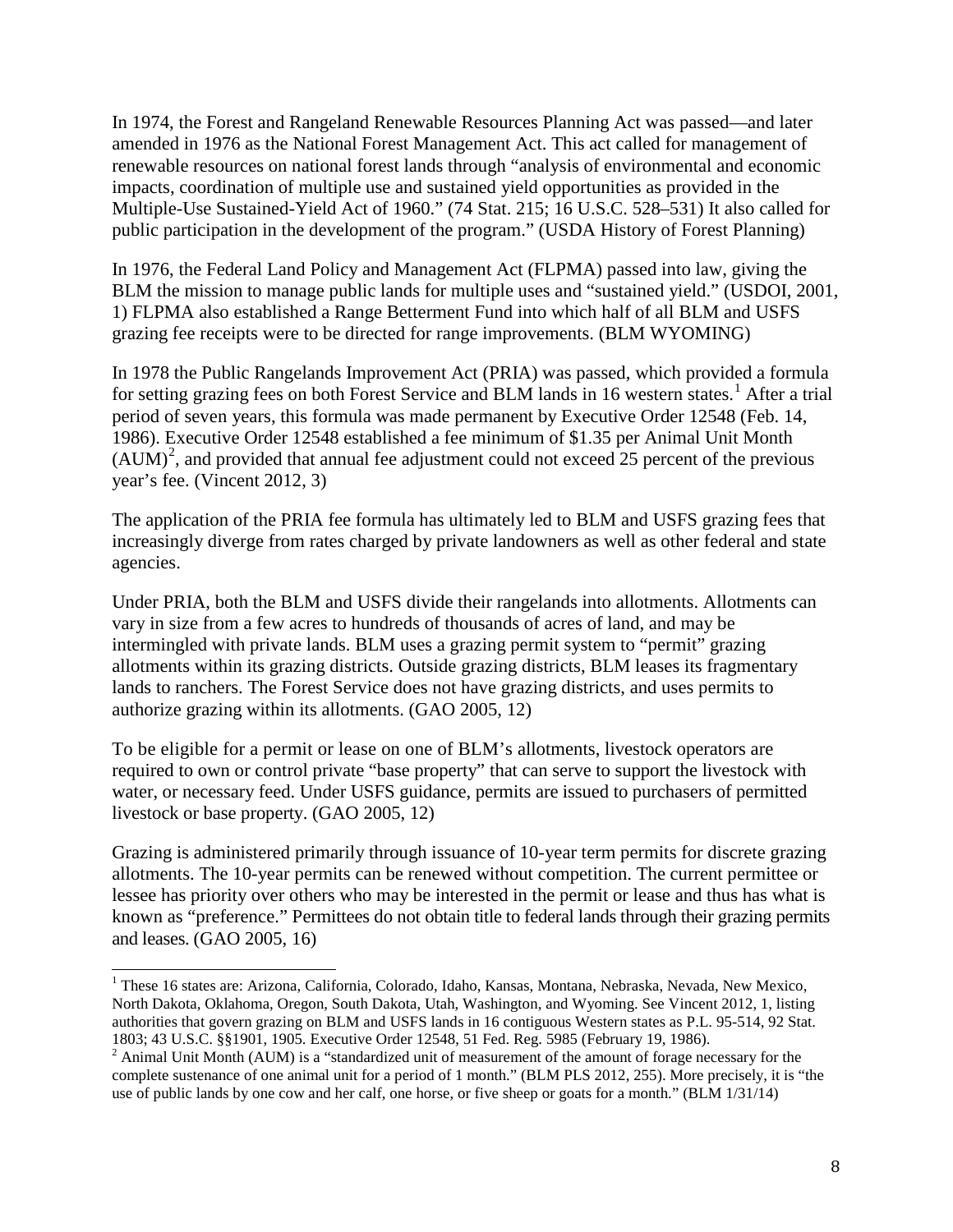# **2. Extent of the Federal Lands Livestock Grazing Program**

# **a. Acres of BLM and USFS Western Lands**

As reported by Gorte et al. (2012, 19) the BLM administers 174.5 million acres of federal lands outside of Alaska, and these are almost exclusively concentrated (99.78 percent) in 11 western states (Table 1). The 11 western states are Arizona, California, Colorado, Idaho, Oregon, Montana, New Mexico, Nevada, Utah, Washington and Wyoming. Gorte et al. also report that USFS administers 141.7 million acres in these 11 western states, or 82.94 percent of its total federal land holdings. (Table 2) The delineation of the "West" in Gorte et al. is different from the delineation of the "West" with regard to PRIA, which includes 16 western states. The additional states are Kansas, North Dakota, South Dakota, Oklahoma and Nebraska.

| Table 1: BLM and USFS Total Acreage in 11 Western States, 2010 |
|----------------------------------------------------------------|
|----------------------------------------------------------------|

|                                                                                                                                                                                                                   | Total<br><b>Land Holdings</b><br><b>11 Western States</b><br>(acres) | <b>Total Land</b><br><b>Holdings Other</b><br><b>States</b><br>(Outside Alaska)*<br>(acres) | <b>BLM</b> and USFS<br><b>Total</b><br>(Outside Alaska)<br>(acres) | % Holdings in<br><b>Western States</b> |  |
|-------------------------------------------------------------------------------------------------------------------------------------------------------------------------------------------------------------------|----------------------------------------------------------------------|---------------------------------------------------------------------------------------------|--------------------------------------------------------------------|----------------------------------------|--|
| <b>USFS</b>                                                                                                                                                                                                       | 141,762,880                                                          | 29, 161, 710                                                                                | 170,924,590                                                        | 82.94%                                 |  |
| <b>BLM</b>                                                                                                                                                                                                        | 174,512,265                                                          | 388,054                                                                                     | 174,900,319                                                        | 99.78%                                 |  |
| <b>Total BLM &amp; USFS</b>                                                                                                                                                                                       | 316, 275, 145                                                        | 29,549,764                                                                                  | 345,824,909                                                        | 91.46%                                 |  |
| *BLM and USFS lands in Alaska are not subject to PRIA or the Taylor Grazing Act and are therefore not included in this<br>analysis. (GAO 2005, 4, 15, 55; BLM Public Land Statistics 2013, 255; Vincent 2012, 1). |                                                                      |                                                                                             |                                                                    |                                        |  |

Sources: Gorte et al. 2012, 19

# **b. Acres of BLM and USFS Western Grazing Lands**

# **Western BLM Lands Grazed**

Livestock grazing is the prevailing use of BLM lands, with 137.7 million acres, or 79 percent out of 174.5 million acres of BLM land in the West authorized for livestock grazing in 2004. (GAO 2005, 15) Acres grazed differ from year to year, and were especially low in 2004 because of the drought. (GAO 2015, 14)

Figure 1 (Table B1) shows acres authorized for grazing for each of the 11 western states where BLM holds land. The four states with the largest holdings of BLM grazing lands are Nevada, Utah, Wyoming and New Mexico.

# **Western USFS Acres Grazed**

The USFS is organized by regions, not by states. The following map (Figure 2) delineates the USFS regions and Figure 3 (Table B2) shows how many acres of grazing land the USFS administers in each of its regions. Grazing lands administered by the USFS include national forest lands and national grasslands, combined they comprise the national forest system.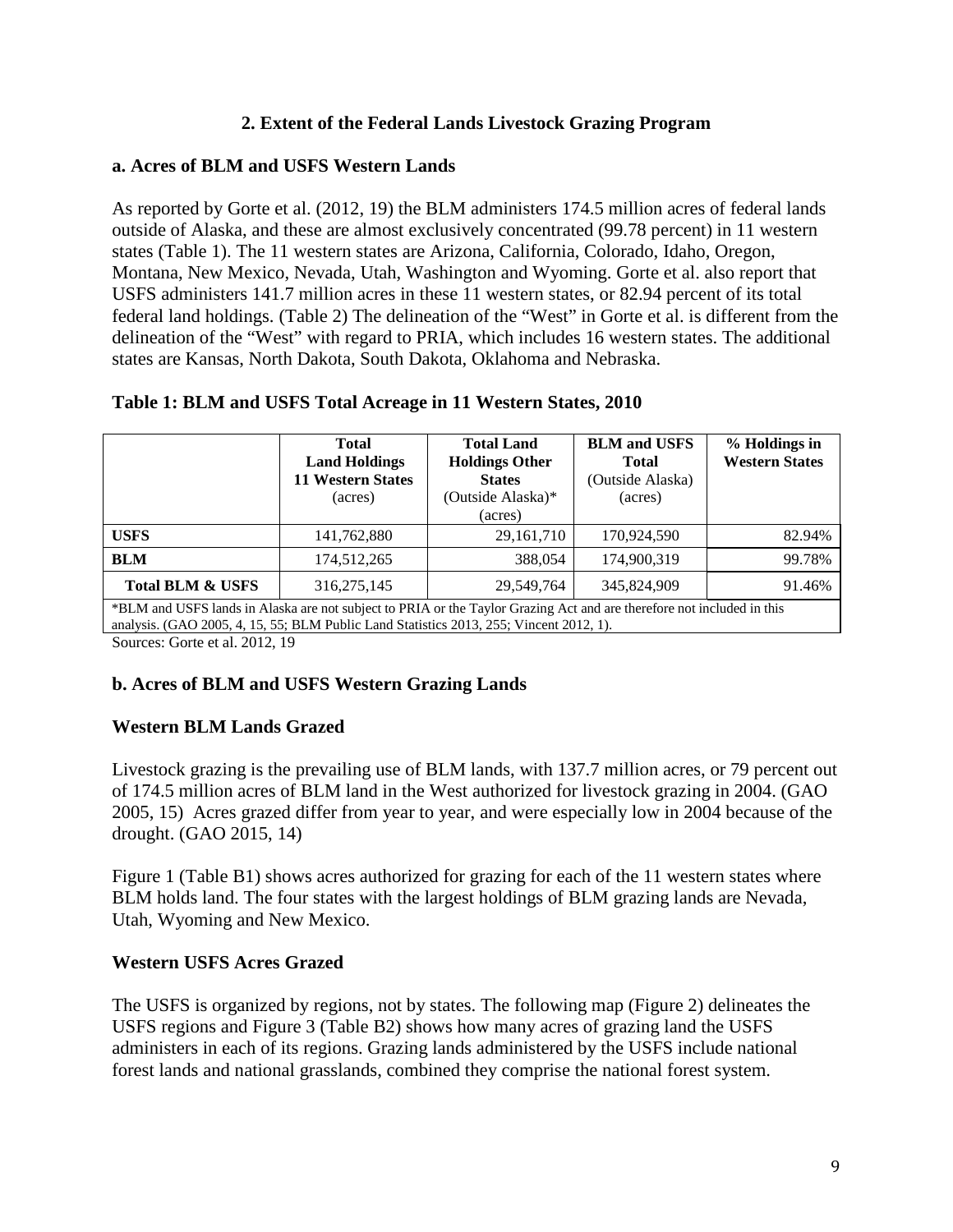# **Figure 1**



Ninety-nine percent (92.1 million out of 92.9 million acres) of all USFS grazing on national forest and grasslands are in the western Regions within 16 contiguous western states: Arizona, California, Colorado, Idaho, Kansas, Montana, Nebraska, Nevada, New Mexico, North Dakota, Oklahoma, Oregon, South Dakota, Utah, Washington and Wyoming. (USDA Forest Service, Grazing Statistical Summary FY 2013, 96-97) The majority of national grasslands are located in the Great Plains states of Colorado, North Dakota, South Dakota and Wyoming. (Olson, 1997, 3)

The regions with the largest extent of USFS grazing lands are the Intermountain region (Nevada, Utah and Idaho), the Southwest region (Arizona and New Mexico), and the Rocky Mountain region (Colorado, South Dakota, Kansas, Nebraska and Wyoming).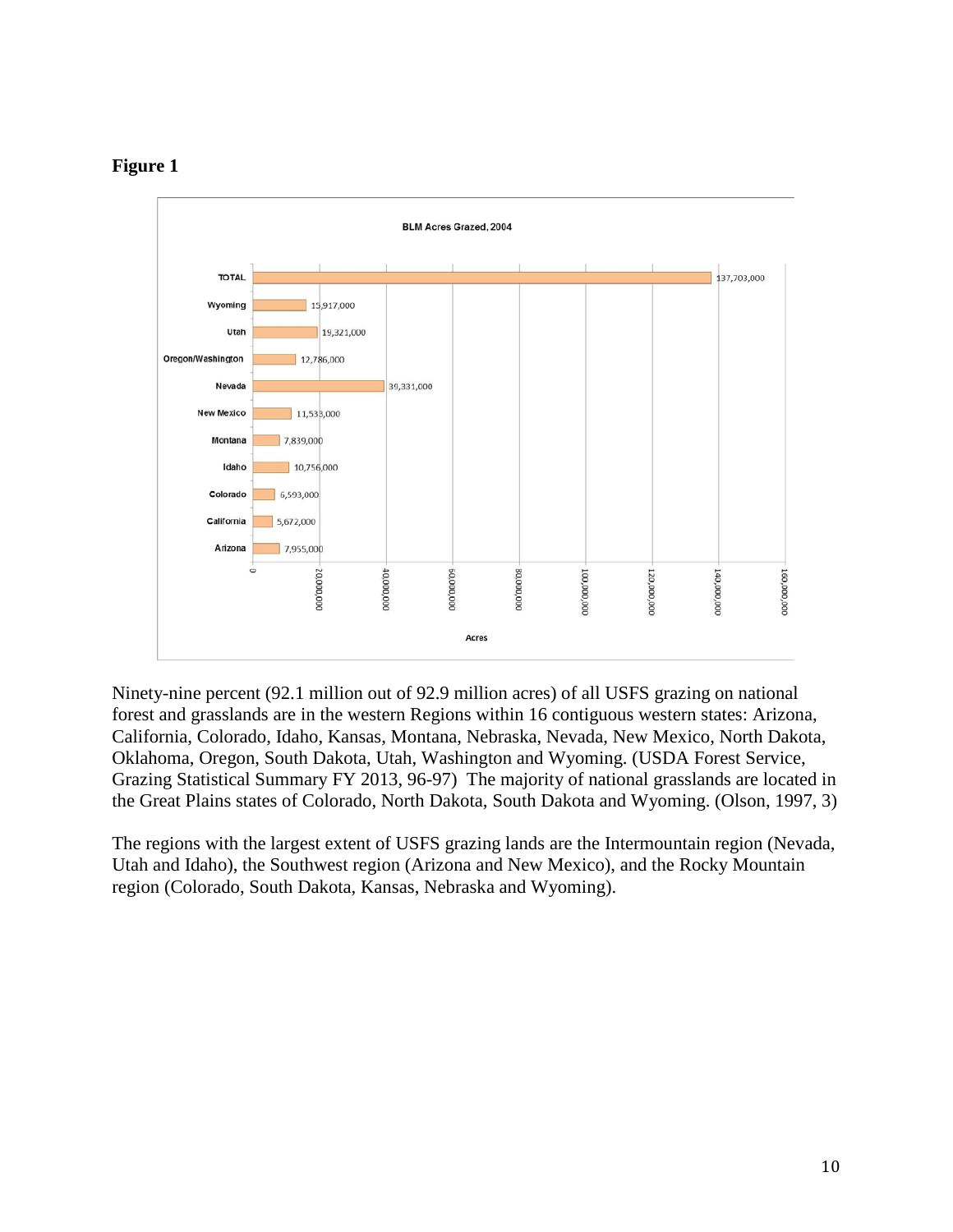# **Figure 2: Forest Service Regions**



Source: USDA Grazing Statistical Summery 2013, 1.



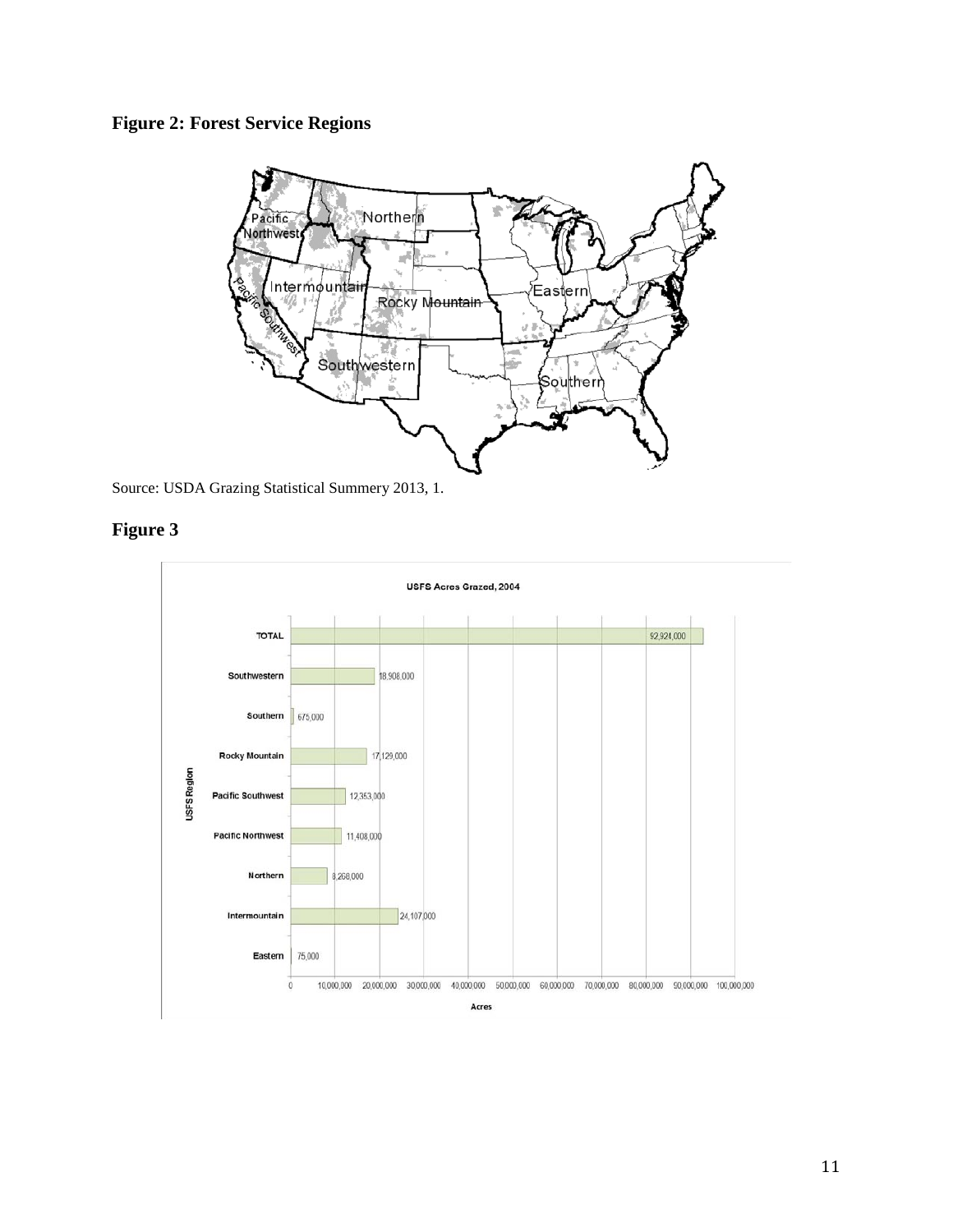# **Other Federal Grazing Lands**

In addition to BLM and USFS, other federal agencies allow grazing on their lands, including National Park Service, Bureau of Reclamation, U.S. Fish and Wildlife Service, Department of Energy, and Department of Defense. Together, they only manage a total of 4 million acres of grazing land nationwide. (GAO 2005, 17)

# **c. BLM and USFS—Animal Unit Months, Permits and Leases**

The Animal Unit Month (AUM) is the measure of forage—plants that are eaten by livestock used by federal land management agencies to allocate land for grazing. An AUM is defined as a "standardized unit of measurement of the amount of forage necessary for the complete sustenance of one animal unit for a period of 1 month." (BLM Public Land Statistics 2012, 255) More precisely, it is "the use of public lands by one cow and her calf, one horse, or five sheep or goats for a month." (BLM 1/31/14) The land area needed to produce an AUM will differ considerably depending on soil productivity and precipitation.

# **BLM Permits and Leases**

BLM divides its rangelands into allotments. Allotments can vary in size from a few acres to thousands of acres of land, and may be intermingled with private lands. Grazing on BLM lands requires a Section 3 permit or a Section 15 lease. Section 3 permits are issued for allotments on public lands within the grazing districts. Fragmented BLM lands outside of grazing districts are known as Section 15 leases. (GAO 2005, 12) Permits and leases set out terms and conditions for grazing on BLM-managed lands and specify forage use (AUMs), season of use, and length of season. They generally cover a 10-year period and are renewable if the BLM determines that the terms and conditions of the expiring permit or lease have been met. (BLM 3/28/14) Both permits and leases specify the number of AUMs that a rancher may graze on a particular piece of land. Table 2 shows the number of BLM permit and lease authorizations issued from FY 2002 to FY 2013 as well as the associated authorized AUMs.

For FY 2013, BLM authorized 15,739 permits and leases, with a total of 8,513,271 AUMs. Table 2 shows that between FY 2002 and 2013, BLM authorized an average of 15,870 permits and leases annually, and an average of 8,359,496 AUMs. The lowest number of AUMs was 7,493,419 in 2003 and the highest was 8,985,228 in 2011.

# **USFS Permits**

There are two notable differences between BLM and USFS reporting. Where BLM reports the "number of permits," USFS reports the "number of permittees." A permittee can hold multiple permits**.** 

Further, USFS reports grazing use for the grazing season, and not for the fiscal year. BLM reports both, but did not have numbers for the 2013 grazing season. Therefore, above, we used the BLM fiscal year data, for USFS, we will use grazing season data.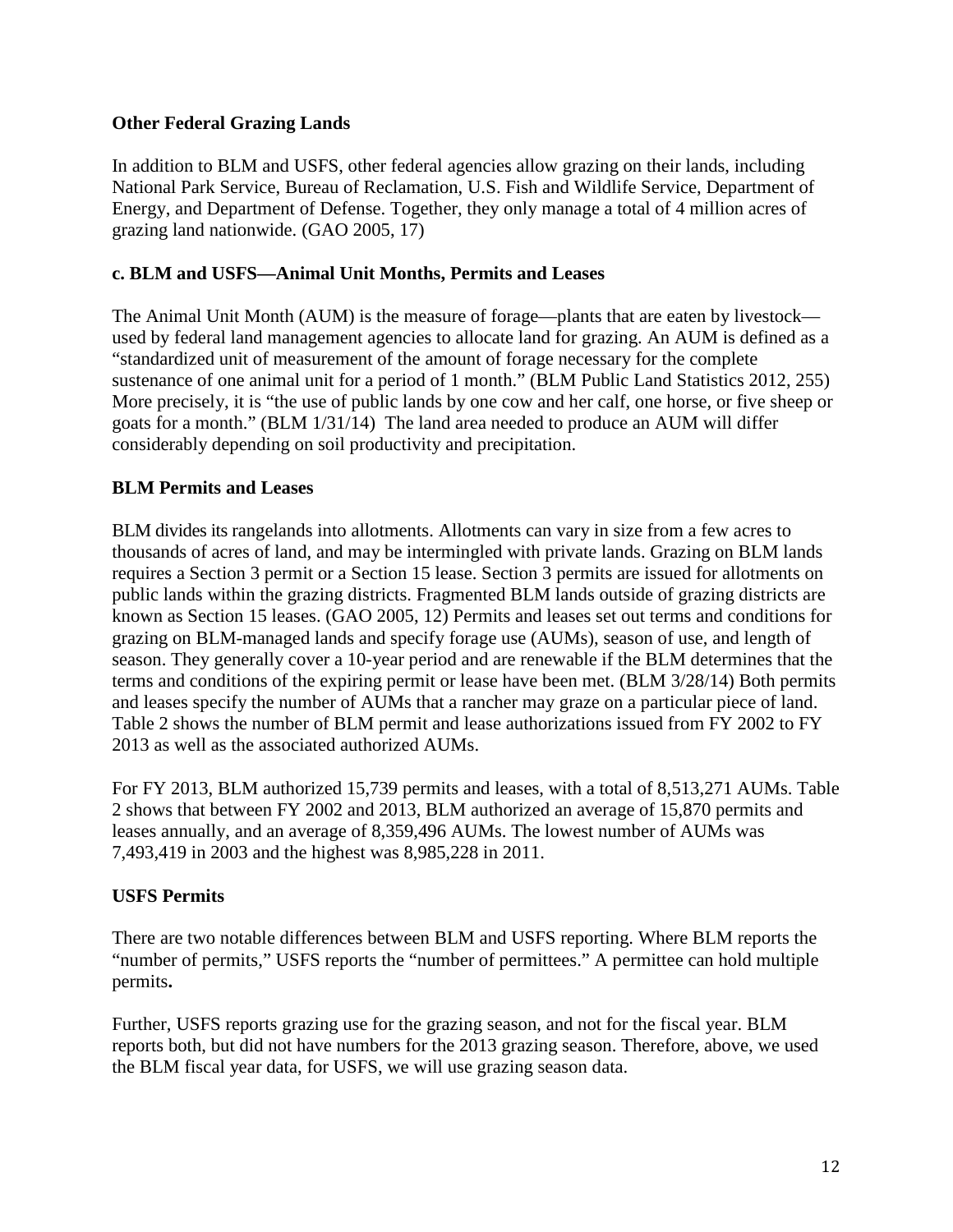| <b>Fiscal Year</b> | <b>Total Number of</b><br><b>Section 3 Permits and</b><br><b>Section 15 Leases</b><br>Authorized | <b>Total AUMs</b><br><b>Authorized</b><br>(Section 3 and<br>Section 15) |
|--------------------|--------------------------------------------------------------------------------------------------|-------------------------------------------------------------------------|
| 2002               | 15,851                                                                                           | 8,287,394                                                               |
| 2003               | 15,472                                                                                           | 7,493,419                                                               |
| 2004               | 15,544                                                                                           | 7,574,004                                                               |
| 2005               | 15,462                                                                                           | 7,816,949                                                               |
| 2006               | 16,416                                                                                           | 8,515,292                                                               |
| 2007               | 15,587                                                                                           | 8,546,253                                                               |
| 2008               | 17,292                                                                                           | 8,531,813                                                               |
| 2009               | 15,612                                                                                           | 8,594,912                                                               |
| 2010               | 15,751                                                                                           | 8,673,822                                                               |
| 2011               | 15,897                                                                                           | 8,985,228                                                               |
| 2012               | 15,815                                                                                           | 8,781,600                                                               |
| 2013               | 15,739                                                                                           | 8,513,271                                                               |
| <i>Average</i>     | 15,870                                                                                           | 8,359,496                                                               |

**Table 2: BLM Authorizations of Permits/ Leases and AUMs, 2002-2013**

Source: BLM Public Land Statistics from FY 2003 to FY 2013, Tables 3-7a and b, and 3-8a and b.

There were a total of 5,711 livestock operators who received permits on national forest service land during the 2013 grazing season, for 6,388,964 AUMs. Table 3 shows that between 2002 and 2013 USFS authorized permits for an average of 5,940 permittees, and an average of 6,335,542 million AUMs. The lowest number of AUMs authorized was 5,288,091 in 2004, the highest was 7,056,298 in 2010.

# **BLM and USFS Combined Totals**

Table 4 shows the number of BLM permits, USFS permittees, and associated total AUMs for the grazing season. BLM numbers differ somewhat from Table 2 because they are reported by grazing season rather than for the fiscal year, to match the USFS's reporting. Because BLM's Public Lands Statistics did not report 2013 grazing season numbers, there are no entries for BLM for 2013.

Total authorized AUMs for BLM and USFS between 2002 and 2012 averaged 14,639,848, with a range of between 12,656,540 in 2004 and 15,819,413 in 2010. The number of total AUMs was reduced due to drought in 2003 and 2004. (GAO 2005, 14)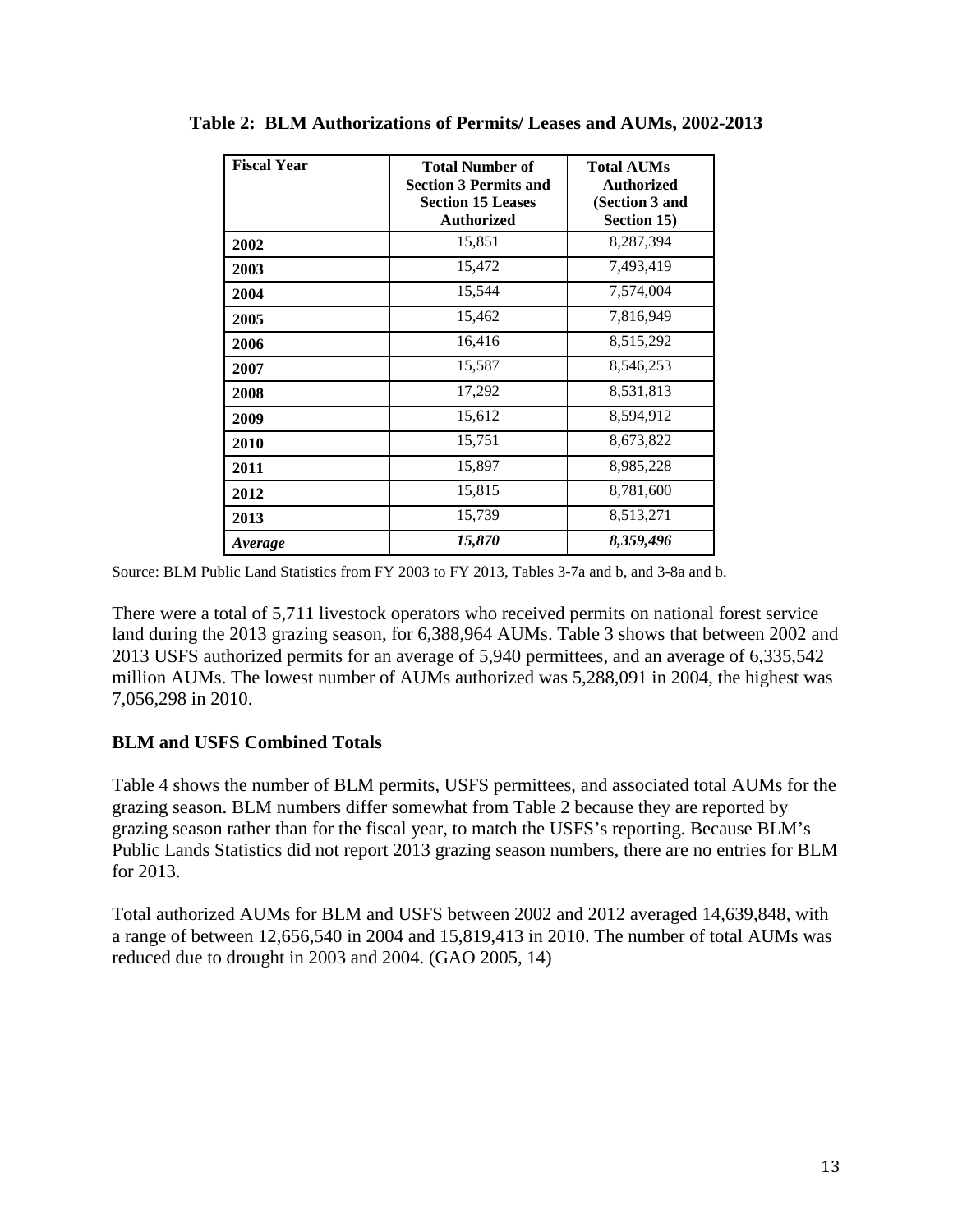| <b>Grazing Season</b> | <b>Total Authorized Number</b> | <b>Total</b>           |
|-----------------------|--------------------------------|------------------------|
|                       | of Permittees                  | <b>Authorized AUMs</b> |
| 2002                  | 6,830                          | 6,402,125              |
| 2003                  | 5,638                          | 5,725,785              |
| 2004                  | 5,791                          | 5,288,091              |
| 2005                  | 6,457                          | 6,569,171              |
| 2006                  | 5,305                          | 5,675,098              |
| 2007                  | 5,344                          | 5,920,850              |
| 2008                  | 5,931                          | 6,621,931              |
| 2009                  | 6,141                          | 6,673,526              |
| 2010                  | 6,206                          | 7,056,298              |
| 2011                  | 6,014                          | 6,799,016              |
| 2012                  | 5,906                          | 6,905,657              |
| 2013                  | 5,711                          | 6,388,964              |
| Average               | 5,940                          | 6,335,542              |

**Table 3: USFS Authorized Number of Permittees and AUMs, 2002-2013**

Sources: USDA Grazing Statistical Summaries FY 2002 to 2013 (categories of "paid permits" or "commercial livestock").

| Table 4: USFS and BLM - Permits, Leases and Permittees by Grazing Seasons, 2002-2013 |  |  |  |  |
|--------------------------------------------------------------------------------------|--|--|--|--|
|--------------------------------------------------------------------------------------|--|--|--|--|

|               | <b>Number of Permittees, Permits and</b> |             |                      |             |                      |
|---------------|------------------------------------------|-------------|----------------------|-------------|----------------------|
|               | <b>Leases</b>                            |             |                      | <b>AUMs</b> |                      |
| Grazing       | <b>National</b>                          | <b>BLM</b>  | <b>National</b>      | <b>BLM</b>  | <b>BLM &amp; NFS</b> |
| <b>Season</b> | <b>Forest</b>                            | Authorized  | <b>Forest System</b> | Authorized  | Total                |
|               | <b>System</b>                            | Permits and | Authorized           | <b>AUMs</b> | Authorized           |
|               | Authorized                               | Leases      | <b>AUMs</b>          |             | <b>AUMs</b>          |
|               | Number of                                |             |                      |             |                      |
|               | Permittees                               |             |                      |             |                      |
| 2002          | 6,830                                    | 15,072      | 6,402,125            | 7,670,129   | 14,072,254           |
| 2003          | 5,638                                    | 14,880      | 5,725,785            | 7,253,613   | 12,979,398           |
| 2004          | 5,791                                    | 14,867      | 5,288,091            | 7,368,449   | 12,656,540           |
| 2005          | 6,457                                    | 15,998      | 6,569,171            | 8,518,458   | 15,087,629           |
| 2006          | 5,305                                    | 15,943      | 5,675,098            | 8,558,443   | 14,233,541           |
| 2007          | 5,344                                    | 15,935      | 5,920,850            | 8,476,842   | 14,397,692           |
| 2008          | 5,931                                    | 15,935      | 6,621,931            | 8,590,864   | 15,212,795           |
| 2009          | 6,141                                    | 17,654      | 6,673,526            | 8,608,534   | 15,282,060           |
| 2010          | 6,206                                    | 16,070      | 7,056,298            | 8,763,115   | 15,819,413           |
| 2011          | 6,014                                    | 16,117      | 6,799,016            | 8,997,890   | 15,796,906           |
| 2012          | 5,906                                    | 16,044      | 6,905,657            | 8,594,442   | 15,500,099           |
| 2013          | 5,711                                    | n/a         | 6,388,964            | n/a         | n/a                  |
| Average       | 5,940                                    | 15,865      | 6,335,543            | 8,309,162   | 14,639,848           |

Sources: USDA Grazing Statistical Summaries, FY 2002 to 2013 (category of "paid permits" or "commercial livestock"); BLM Public Land Statistics from 2004 to 2013, Tables 3.10a and b.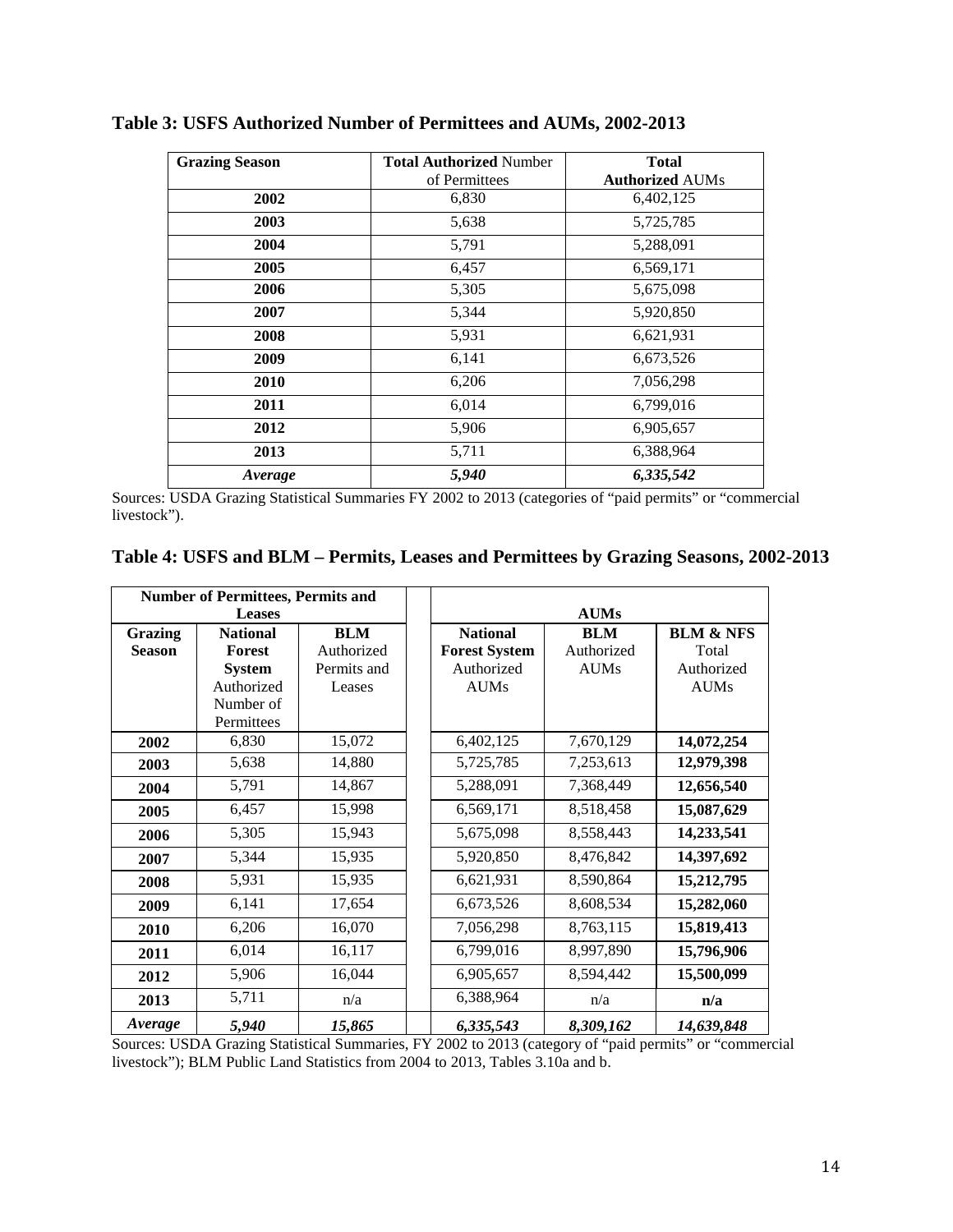# **Other Federal Agencies' AUMs**

BLM and USFS are indeed the significant players in the federal grazing arena. For the purpose of comparison, all other federal agencies approved 794,000 AUMs in 2004 (GAO 2005, 17).

# **3. Cost of the Federal Livestock Grazing Program**

# **a. Grazing Receipts and their Distribution**

USFS and BLM combined inflation-adjusted receipts from grazing fees have declined between 2002 and 2014. As Table 5 below shows, this decline was greater for the BLM than for the USFS. Combined BLM and USFS receipts were \$27.6 million in 2002; they dipped in 2004 because of the drought, rose again slightly above the 2002 level in 2006, and from there decreased to \$18.5 million in 2014.

Not all of the grazing fees that are collected get returned to the U.S. Treasury. Federal law requires that 50 percent of all grazing revenue, for both BLM and USFS, goes into range rehabilitation and improvement funds. Activities that can be funded include, but are not limited to, constructing fences to contain livestock, installing water tanks, building impoundments to improve access to water for livestock, and seeding to improve vegetation and forage. Half of these funds are designated for use in the district, region or national forest from which they were generated. The remaining half is designated for use as directed by the secretary. (GAO 2005, 31) Counties receive between 12.5 percent and 50 percent and the balance, between 25 percent and 37.5 percent gets returned to the U.S. Treasury. (Table 6)

|                                         | Receipts*                                     |                                                                                      |  |  |  |  |
|-----------------------------------------|-----------------------------------------------|--------------------------------------------------------------------------------------|--|--|--|--|
| <b>USFS Grazing</b><br>$(2014$ Dollars) | <b>BLM Grazing Receipts</b><br>(2014 Dollars) | <b>USFS and BLM Total</b><br>$(2014$ Dollars)                                        |  |  |  |  |
| \$7,889,000                             | \$19,733,000                                  | \$27,622,000                                                                         |  |  |  |  |
| \$6,169,000                             | \$15,985,000                                  | \$22,154,000                                                                         |  |  |  |  |
| \$7,010,000                             | \$8,191,000                                   | \$15,201,000                                                                         |  |  |  |  |
| \$8,397,000                             | \$11,787,000                                  | \$20,184,000                                                                         |  |  |  |  |
| \$7,620,000                             | \$20,321,000                                  | \$27,941,000                                                                         |  |  |  |  |
| \$6,514,000                             | \$18,006,000                                  | \$24,520,000                                                                         |  |  |  |  |
| \$6,247,000                             | \$17,538,000                                  | \$23,785,000                                                                         |  |  |  |  |
| \$6,148,000                             | \$19,284,000                                  | \$25,432,000                                                                         |  |  |  |  |
| \$6,005,000                             | \$16,189,000                                  | \$22,195,000                                                                         |  |  |  |  |
| \$5,974,000                             | \$15,624,000                                  | \$21,598,000                                                                         |  |  |  |  |
| \$5,689,000                             | \$15,352,000                                  | \$21,041,000                                                                         |  |  |  |  |
| \$5,300,000                             | \$13,217,000                                  | \$18,517,000                                                                         |  |  |  |  |
| \$5,027,000                             | \$14,585,000                                  | \$19,612,000                                                                         |  |  |  |  |
|                                         |                                               | *The numbers are gross receipts, i.e. payments to counties have not been subtracted. |  |  |  |  |

**Table 5: USFS and BLM Grazing Receipts 2002-2014, in 2014**

Sources: USDA Forest Service, Budget Overviews for Fiscal Years 2004, 2006, 2007, 2008, 2010-2015, Budget Justification Fiscal Years 2005, 2009 (2012 and 2013 numbers are "Enacted"; 2014 numbers are "Estimated."); BLM Fiscal Years 2004 to 2015 Bureau Highlights - Appendices (Receipts by Source Category). BLM grazing receipts for 2014 "Estimated." All other receipts are "Actual."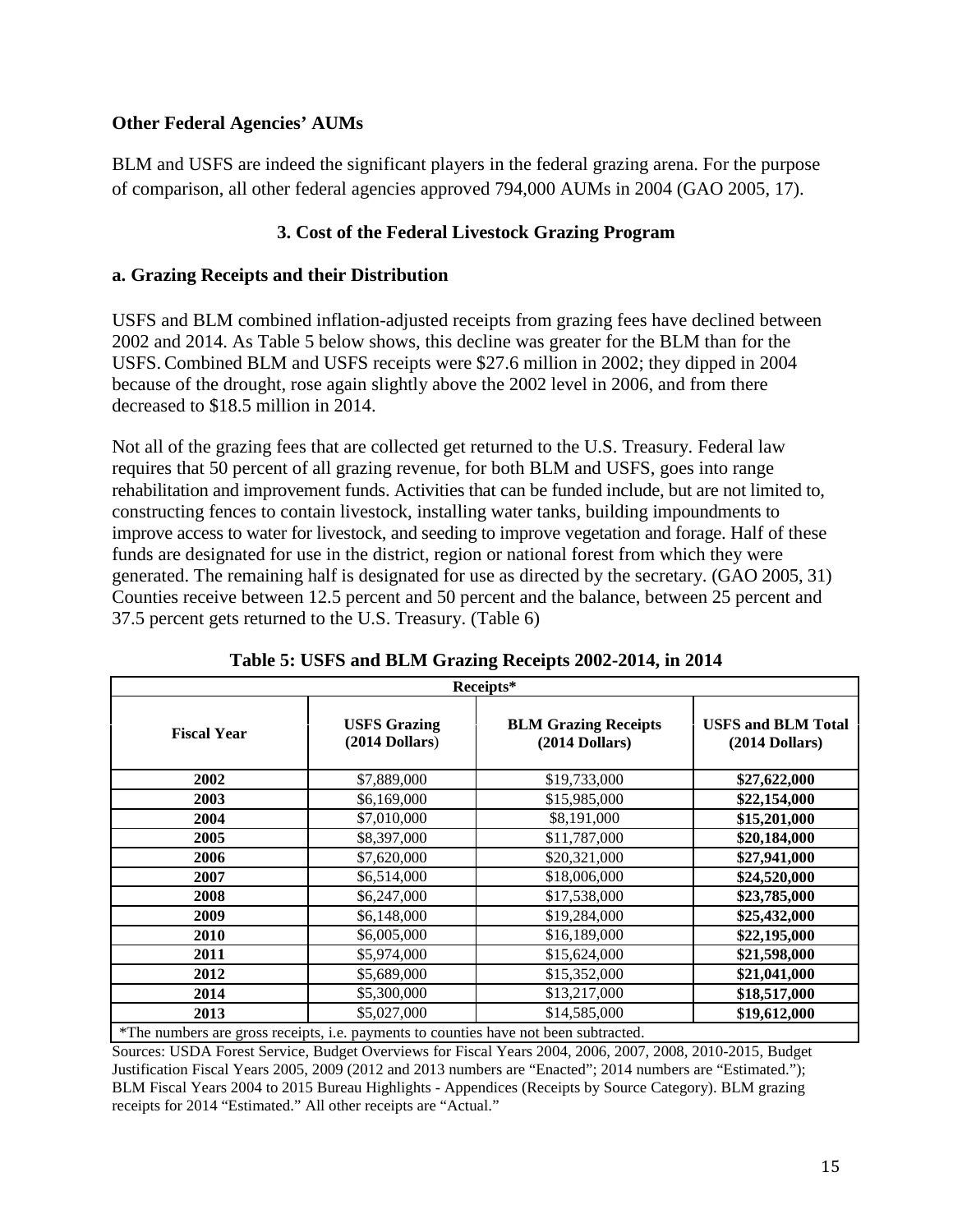|                                            | <b>Payments to</b><br><b>Counties</b> | <b>Range</b><br><b>Betterment/Improvement Fund</b> | US<br><b>Treasury</b> |
|--------------------------------------------|---------------------------------------|----------------------------------------------------|-----------------------|
| <b>USFS</b>                                | 25%                                   | 50%                                                | 25%                   |
| <b>BLM</b> Section 3<br>(permits)          | 12.50%                                | 50%                                                | 37.50%                |
| <b>BLM</b> Section 15<br>(leases)          | 50%                                   | 50%                                                |                       |
| <b>BLM Bankhead-</b><br>Jones (grasslands) | 25%                                   | 50%                                                | 25%                   |

**Table 6: Distribution of Fee Receipts by Agency and Land Classification**

Sources: GAO 2005, 31-32; BLM 2012.

#### **b. Grazing Appropriations**

Direct grazing appropriations, funds designated for use for BLM or USFS rangeland/grazing management programs and range improvement/betterment funds, are shown in Table 7. USFS inflation-adjusted appropriations have increased, whereas BLM appropriations have decreased. BLM and USFS combined inflation-adjusted appropriations have decreased somewhat since 2003, with the exception of the year 2012, when they increased to almost their 2004 level.

|                    | <b>Appropriations</b>           |                                |                                         |  |  |  |
|--------------------|---------------------------------|--------------------------------|-----------------------------------------|--|--|--|
| <b>Fiscal Year</b> | <b>USFS</b><br>$(2014$ Dollars) | <b>BLM</b><br>$(2014$ Dollars) | <b>USFS and BLM</b><br>$(2014$ Dollars) |  |  |  |
| 2002               | \$50,040,000                    | \$105,948,000                  | \$155,988,000                           |  |  |  |
| 2003               | \$55,998,000                    | \$104,771,000                  | \$160,768,000                           |  |  |  |
| 2004               | \$59,012,000                    | \$101,369,000                  | \$160,381,000                           |  |  |  |
| 2005               | \$59,950,000                    | \$93,989,000                   | \$153,940,000                           |  |  |  |
| 2006               | \$58,831,000                    | \$92,214,000                   | \$151,045,000                           |  |  |  |
| 2007               | \$56,877,000                    | \$87,794,000                   | \$144,671,000                           |  |  |  |
| 2008               | \$55,480,000                    | \$90,830,000                   | \$146,310,000                           |  |  |  |
| 2009               | \$57,126,000                    | \$88,213,000                   | \$145,340,000                           |  |  |  |
| 2010               | \$56,190,000                    | \$88,751,000                   | \$144,941,000                           |  |  |  |
| 2011               | \$53,751,000                    | \$89,343,000                   | \$143,094,000                           |  |  |  |
| 2012               | \$59,248,000                    | \$99,616,000                   | \$158,864,000                           |  |  |  |
| 2013               | \$54,245,000                    | \$86,495,000                   | \$140,740,000                           |  |  |  |
| 2014               | \$58,356,000                    | \$85,280,000                   | \$143,636,000                           |  |  |  |

#### **Table 7: USFS and BLM Direct Grazing Appropriations 2002-2014, in 2014 Dollars**

Sources: USDA Budget Overview 2004, 2006-2008, 2010-2015; USDA Budget Justification 2005, 2009; BLM Bureau Highlights 2004-2015. NOTE: USFS numbers were reported as "Enacted" for the years 2004 and 2007- 2014, and for other years as "Final Appropriations." BLM 2012 and 2014 numbers were reported as "Enacted"; in 2013, the number for range improvement, which is part of the total, was reported as "Requested." For other years, BLM numbers were reported as "Actual."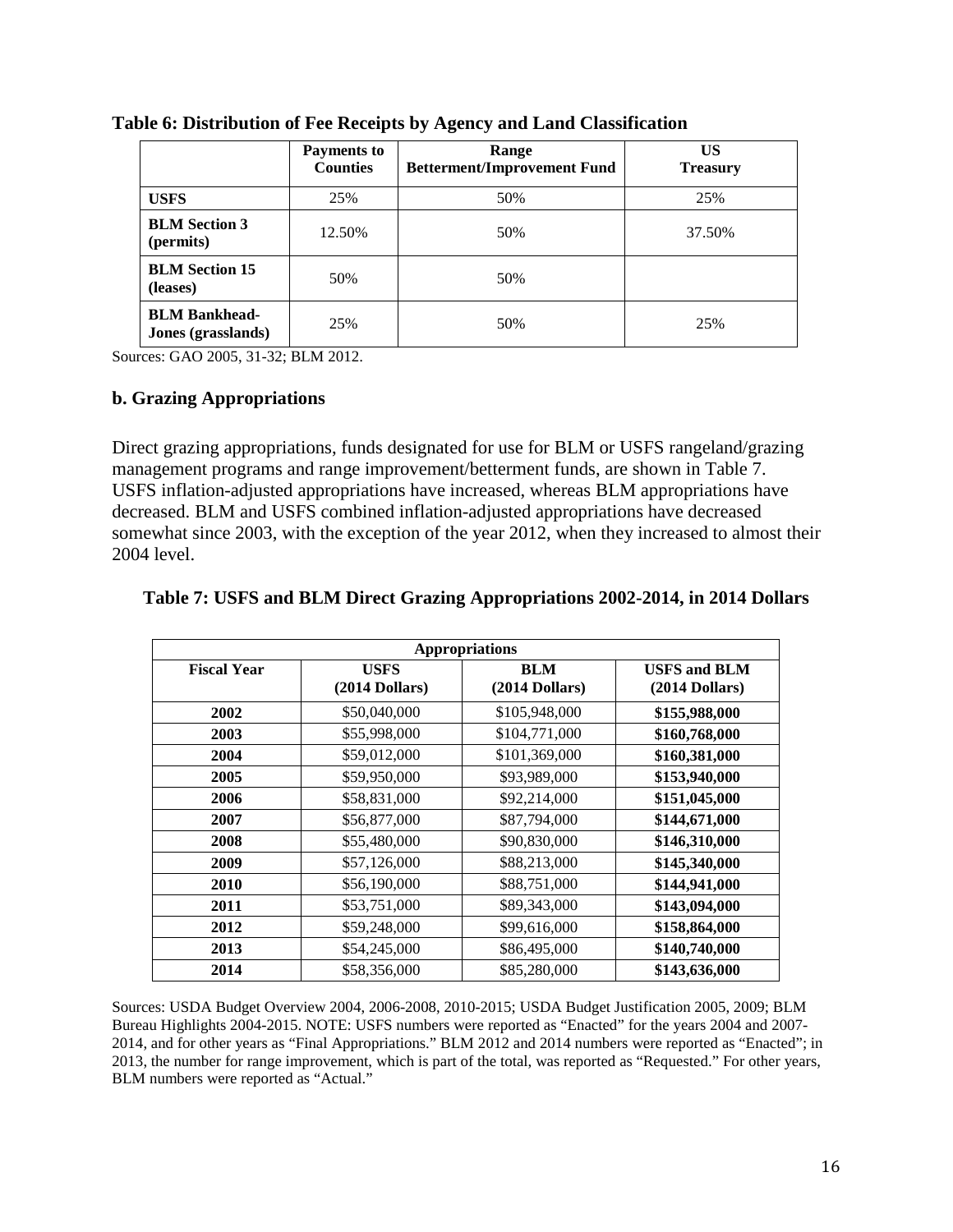## **c. Difference Between Appropriations and Receipts**

In FY 2014, the total inflation-adjusted appropriations for BLM and USFS were \$143.6 million; grazing receipts amounted to \$18.5 million, or 13 percent of the appropriations (Table 8 and Figure 4).

The difference between appropriations and receipts was \$128.4 million in 2002, and reached its highest level of \$145.2 million in 2004. Its lowest leve1of \$120.2 million was reached in 2007. The percent of receipts to appropriations was 18 percent in 2002, dipped to 9 percent in 2004, rose again to18 percent in 2006, and decreased to 13 percent in 2013.

The difference between appropriations and receipts is a measure of the cost to taxpayers of the grazing program. The direct federal subsidy of the BLM and USFS livestock grazing programs exceeded \$120 million every year for the past 12 years.<sup>[3](#page-17-0)</sup>

#### **Table 8: Total BLM and USFS Direct Grazing Appropriations vs. Receipts 2002-2014**

| Year | Total<br><b>Appropriations</b><br>$(2014$ Dollars) | <b>Total Receipts</b><br>$(2014$ Dollars) | <b>Appropriations</b><br><b>Minus Receipts</b><br>$(2014$ Dollars) | <b>Percent Receipts to</b><br><b>Appropriations</b><br><b>Percent of Receipts</b><br>to Appropriations |
|------|----------------------------------------------------|-------------------------------------------|--------------------------------------------------------------------|--------------------------------------------------------------------------------------------------------|
| 2002 | \$155,988,000                                      | \$27,622,000                              | \$128,365,000                                                      | 18%                                                                                                    |
| 2003 | \$160,768,000                                      | \$22,154,000                              | \$138,614,000                                                      | 14%                                                                                                    |
| 2004 | \$160,381,000                                      | \$15,201,000                              | \$145,181,000                                                      | 9%                                                                                                     |
| 2005 | \$153,940,000                                      | \$20,184,000                              | \$133,756,000                                                      | 13%                                                                                                    |
| 2006 | \$151,045,000                                      | \$27,941,000                              | \$123,104,000                                                      | 18%                                                                                                    |
| 2007 | \$144,671,000                                      | \$24,520,000                              | \$120,151,000                                                      | 17%                                                                                                    |
| 2008 | \$146,310,000                                      | \$23,785,000                              | \$122,525,000                                                      | 16%                                                                                                    |
| 2009 | \$145,340,000                                      | \$25,432,000                              | \$119,907,000                                                      | 17%                                                                                                    |
| 2010 | \$144,941,000                                      | \$22,195,000                              | \$122,746,000                                                      | 15%                                                                                                    |
| 2011 | \$143,094,000                                      | \$21,598,000                              | \$121,496,000                                                      | 15%                                                                                                    |
| 2012 | 158,864,000                                        | \$21,041,000                              | \$137,824,000                                                      | 13%                                                                                                    |
| 2013 | 140,740,000                                        | \$19,612,000                              | \$121,127,000                                                      | 14%                                                                                                    |
| 2014 | 143,636,000                                        | \$18,517,000                              | \$125,119,000                                                      | 13%                                                                                                    |

<span id="page-17-0"></span><sup>&</sup>lt;sup>3</sup> Federal receipts are gross numbers, before distribution to counties, for this comparison.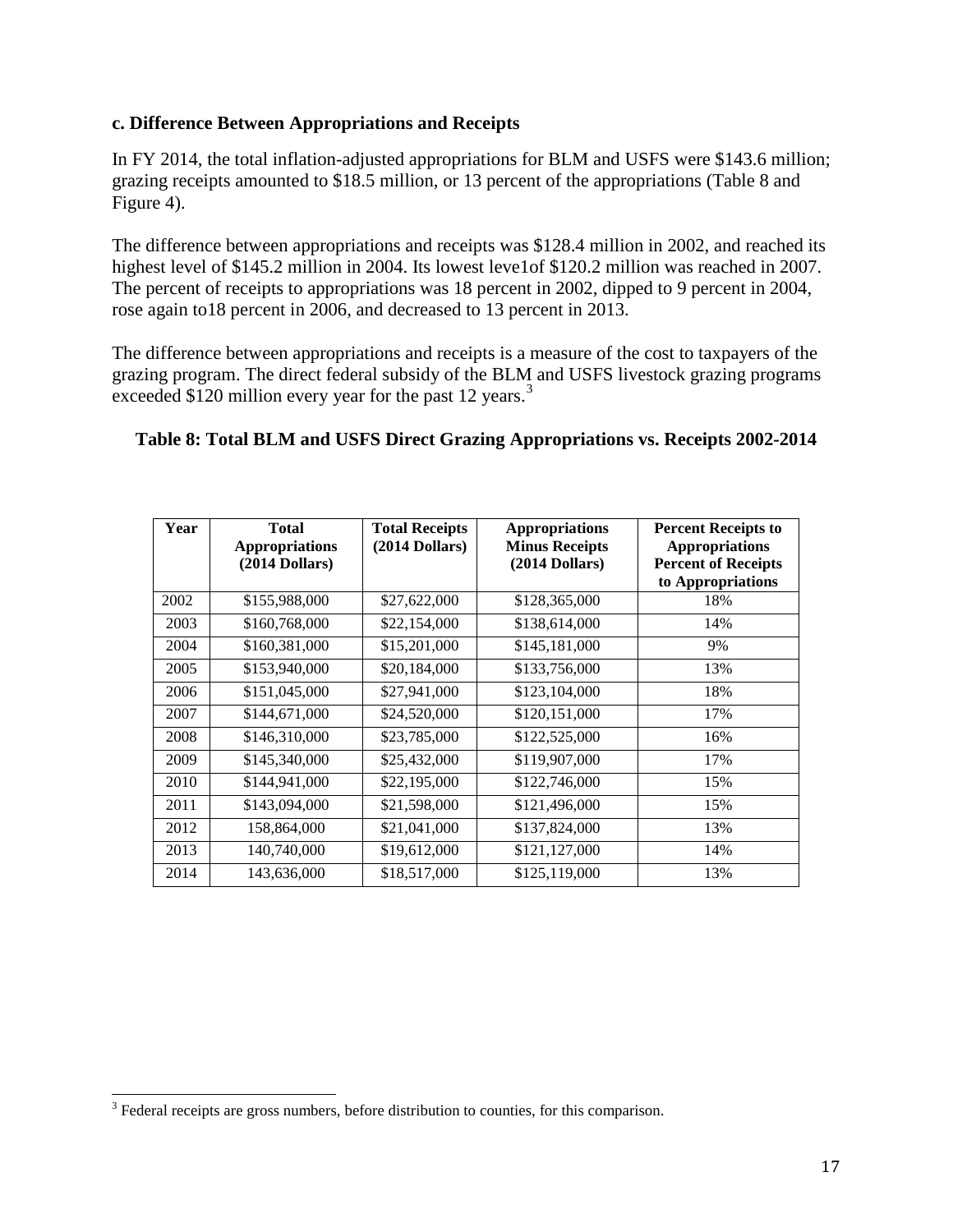#### **Figure 4**



As shown, inflation adjusted grazing appropriations for USFS have increased, whereas they have decreased for BLM (Table 7). However when comparing grazing receipts as a percent of appropriations separately for BLM and USFS (Tables B3 and B4), different trends emerge.

The percentage of receipts to appropriations declined markedly for the Forest Service, from 16 percent in 2002 to 9 percent in 2014. (Table B3)

The changes in the percentage of receipts to appropriations are less pronounced for BLM, because appropriations have fallen as well as receipts. The percentage of receipts to appropriations for BLM was 19 percent in 2002 and is down to 15 percent in 2014, but fluctuated a lot in-between and rose to 22 percent in both 2006 and 2009. (Table B4)

# **d. PRIA Fee Impacts on Receipts and Scenarios for Reducing Taxpayer Costs**

As demonstrated above, BLM and USFS grazing receipts have declined in real, or inflation adjusted dollars, since 2002. The decline in grazing receipts over these years is mostly attributable to the decline in grazing fees rather than a decline in the number of AUMs. The grazing fee is based on a specific formula called PRIA and explained in the next chapter.

Specifically, the inflation-adjusted PRIA fee was \$1.88 in 2002, and \$1.36 in 2013 (Table B6), a decline of 28 percent. Grazing receipts in 2002 were \$27.6 million and in 2013 they were \$19.6 million (Table 7), a decline of 29 percent. Receipts decline when either the numbers of AUMs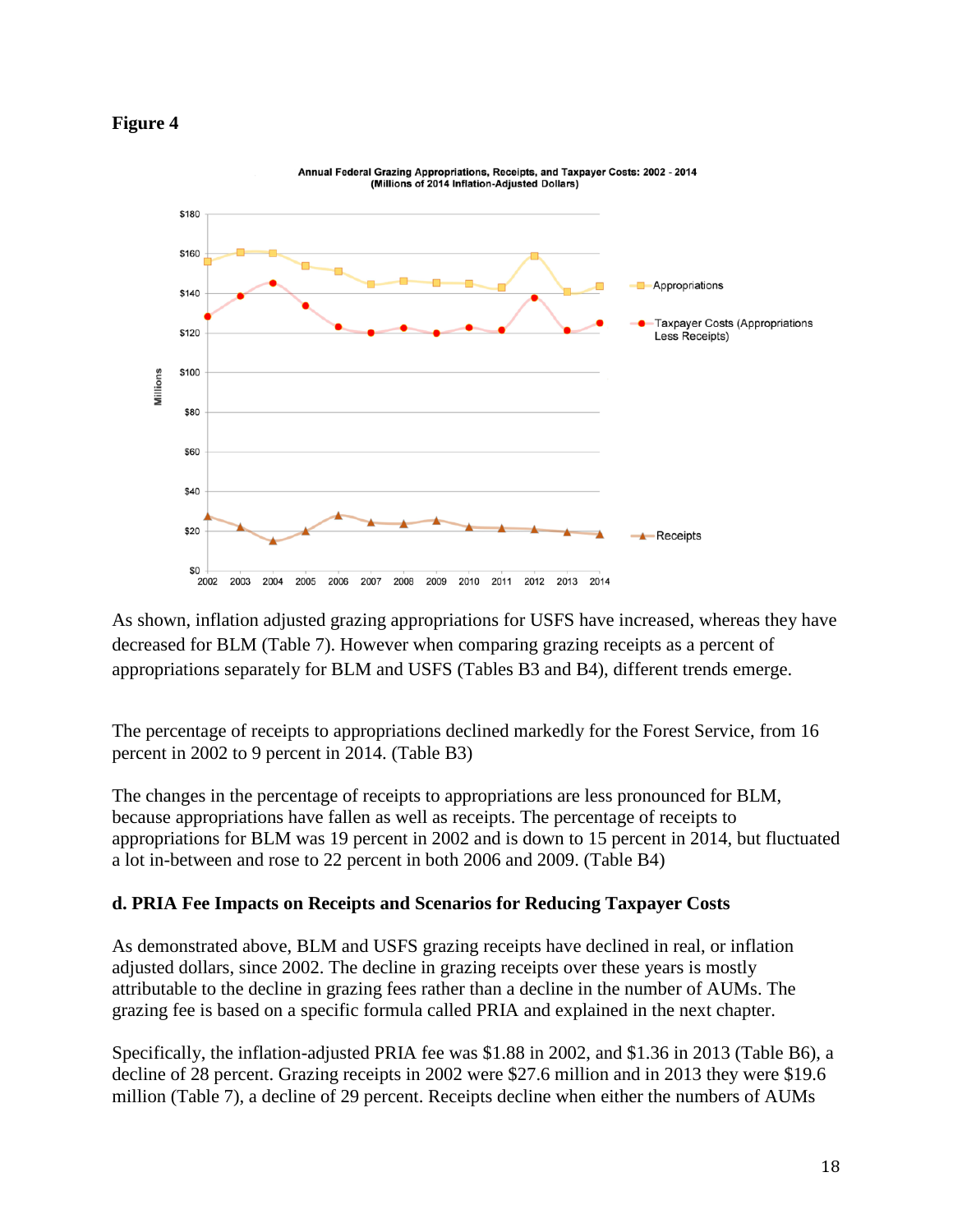fall in any given year, or fees decline. As Tables 2 and 3 show, AUMs have been fairly stable over the years, except for the drought period around 2004.

Before the PRIA formula came into effect, BLM and USFS charged fees that were designed to cover agency costs or were market-based.

In order to cover direct appropriation costs for the BLM and USFS programs, the grazing fee would have had to be set at \$10.25 per AUM based on 2012 figures. This calculation is based on using the 2012 inflation-adjusted appropriations for BLM and USFS of \$158.9 million (Table 7), and total AUMs of 15.5 million (Table [4](#page-19-0)).  $4\overline{ }$ 

Other federal agencies as well as state agencies administering grazing programs in the West sometimes charge rates that are considerably higher than the \$10.25 per AUM.

If the BLM and USFS had charged private markets rates, on average between 2002 and 2012, grazing receipts would have amounted to \$261 million annually. This is based on applying private grazing fee rates to non-irrigated land to the corresponding number of AUMs for each of those years. (Table B5)

Specifically, applying the inflation-adjusted 2012 private grazing fee of \$19.23 per AUM, grazing fees would have been \$298 million, way above the appropriations of \$158.9 million for that year. (Table B5)

# **4. BLM and USFS Grazing Fees**

# **a. History of Fee Setting Approaches**

Charging fees for grazing livestock has been Forest Service policy since 1906. The BLM and its predecessors have charged fees since 1936, after enactment of the Taylor Grazing Act in 1934. (GAO 2005, 84)

The USFS and BLM have used a number of different concepts at different points in time to establish how much the federal government should charge livestock operators for grazing their animals on federal lands:

- Fair market value: The fee is determined by the interaction of willing buyers and sellers that are knowledgeable about the value of what they are transacting, behave in their own best interest, and are free of undue pressure to conduct the transaction. A knowledgeable buyer and seller would be aware of the quality and productivity of the land and of market prices for leases or permits on other comparable lands, and the seller would expect to derive some profit from the transaction.
- Costs to the government: The fee is determined with the goal of covering the costs to the government of providing land for grazing.

<span id="page-19-0"></span><sup>&</sup>lt;sup>4</sup> 2012 is the most recent year where combined USFS and BLM AUMs data are available (Table 6).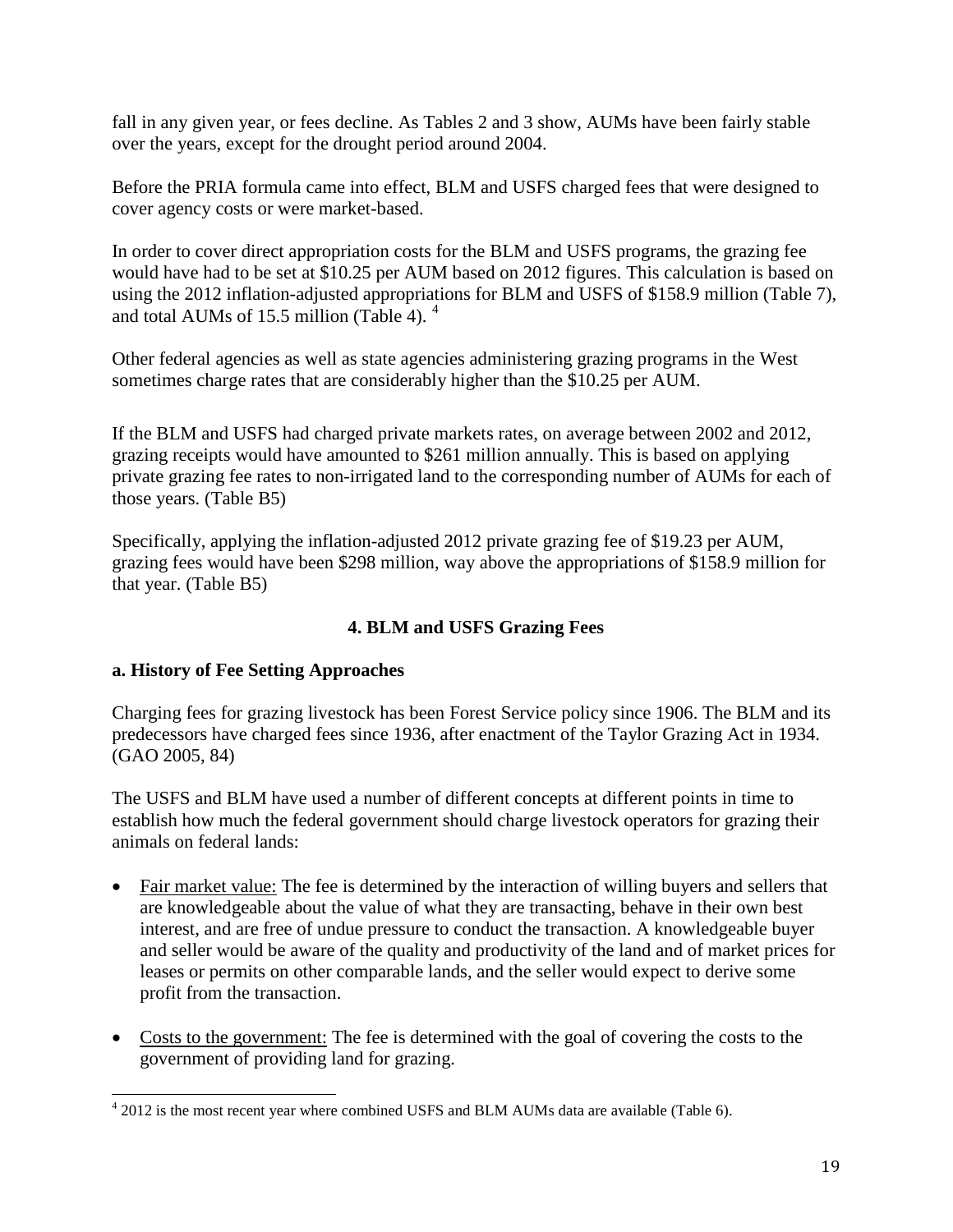- Fees based on the development of livestock prices: Fees increase or decrease depending on livestock prices.
- PRIA Fees: Fees are set to achieve a policy objective of supporting the livestock industry ("prevent economic disruption to the Western livestock industry"  $(43 \text{ U.S.C. } 37, \text{§}1901(5))$ , taking into account the price for beef and lamb and the costs of production for the livestock industry. Costs of the public agency for providing grazing land are not included in this fee structure.

In the early 1900s, the Forest Service assessed fees by comparing those of similar privately owned rangeland, so as to approximate fair market value. From the early 1920s to 1968, the USFS based its fees on beef and lamb prices. BLM and its predecessors started out basing their fees on agency expenses, but changed this approach in 1958 to basing fees on livestock prices, similar to the USFS fee structure. (GAO 2005, 84) In the 1960s, the Bureau of the Budget (predecessor of Office of Management and Budget) set a fee schedule for these two agencies that had the goal of achieving fair market value. (GAO 2005, 84) This was based on an Office of Management and Budget circular of 1959, which directed that "fair market value" be obtained (36 C.F.R. §222.50 (b)).

36 CFR §222.50 General procedures.

(b) Guiding establishment of fees are the law and general governmental policy as established by Bureau of the Budget Circular A-25 of September 23, 1959, which directs that: A fair market value be obtained for all services and resources provided the public through establishment of a system of reasonable fee charges, and that the users be afforded equitable treatment. This policy precludes a monetary consideration in the fee structure for any permit value that may be capitalized into the permit holder's private ranching operation.

The Public Rangeland Improvement Act (PRIA) of 1978 acknowledged that the public rangelands were in unsatisfactory condition with regard to productive potential for livestock, wildlife and wildlife habitat, recreation, forage and soil conservation, and might decline further under prevailing management. It acknowledged the need for intensive programs for maintaining, managing and improving these lands. (43 U.S.C. 37, §1901(1)-(4) In further elaborating the policy objectives, it stated that "to prevent economic disruption and harm to the Western livestock industry, it is in the public interest to charge a fee for livestock grazing permits and leases on the public lands which is based on a formula reflecting annual changes in the costs of production."(43 U.S.C. 37, §1901(5))

The Public Rangeland Improvements Act (PRIA) established a fee formula on an experimental basis (to be applied for the grazing years 1979 through 1985), explained in 43 U.S.C. 37 §1905:

For the grazing years 1979 through 1985, the Secretaries of Agriculture and Interior shall charge the fee for domestic livestock grazing on the public rangelands which Congress finds represents the economic value of the use of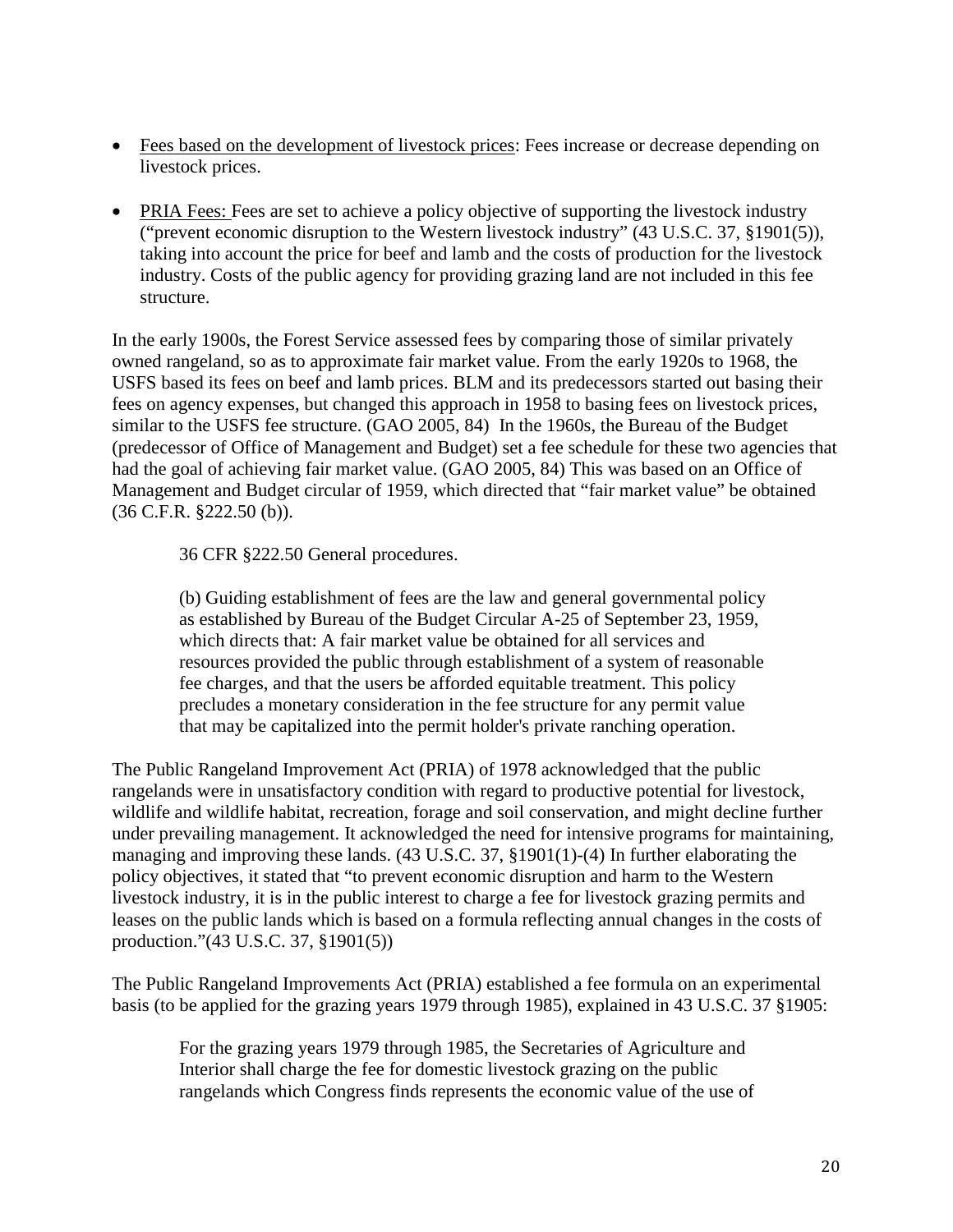the land to the user, and under which Congress finds fair market value for public grazing equals the \$1.23 base established by the 1966 Western Livestock Grazing Survey multiplied by the result of the Forage Value Index (computed annually from data supplied by the Economic Research Service) added to the Combined Index (Beef Cattle Price Index minus the Price Paid Index) and divided by 100: Provided, That the annual increase or decrease in such fee for any given year shall be limited to not more than plus or minus 25 per centum of the previous year's fee.

In 1981, USFS and BLM began charging the same fees based on this fee formula. After the seven-year trial period, President Reagan issued Executive Order 12548 (Feb. 14, 1986) to continue the PRIA fee formula indefinitely, and established a minimum fee of \$1.35 per AUM. (Vincent 2012, 3)

The PRIA fee formula is applied only for grazing on western USFS forestlands and permits and leases on BLM lands. Detailed regulations for western states can be found in 36 CFR 222.51, and in 43 CFR 4130.8-1.

Fees for grazing on USFS Grasslands are regulated by 36 CFR 222.52, which states that: "Grazing fees for National Grasslands will be established under concepts and principles similar to those in §222.51." These fees are usually slightly higher than the fees based on the PRIA formula. (GAO 2005, 39)

Grazing on USFS lands in non-western states is regulated either by 36 CFR 222.53, setting out non-competitive procedures based on fair market value, or they are regulated by 36 CFR 222.54, which provides for determining fees by competitive procedures. Other federal agencies base their grazing fees mostly on market value. (GAO 2005, 41-44)

|               | Dollars per AUM |               |
|---------------|-----------------|---------------|
| 1981\$2.31    | 1993\$1.86      | 2005\$1.79    |
| 1982\$1.86    | 1994\$1.98      | 2006\$1.56    |
| 1983\$1.40    | 1995\$1.61      | 2007\$1.35    |
| 1984\$1.37    | 1996\$1.35      | 2008\$1.35    |
| $1985$ \$1.35 | $1997$ \$1.35   | 2009\$1.35    |
|               | 1998\$1.35      | $2010$ \$1.35 |
| 1987\$1.35    | 1999\$1.35      | 2011\$1.35    |
| 1988\$1.54    | 2000\$1.35      | 2012\$1.35    |
| 1989\$1.86    | $2001$ \$1.35   | $2013$ \$1.35 |
| 1990\$1.81    | 2002\$1.43      | 2014\$1.35    |
| 1991\$1.97    | $2003$ \$1.35   |               |
| 1992\$1.92    | 2004\$1.43      |               |
|               |                 |               |

#### **Table 9: PRIA-Based Grazing Fees from 1981 to 2014**

Sources: Vincent 2012, 3; BLM 1/31//14; BLM 2013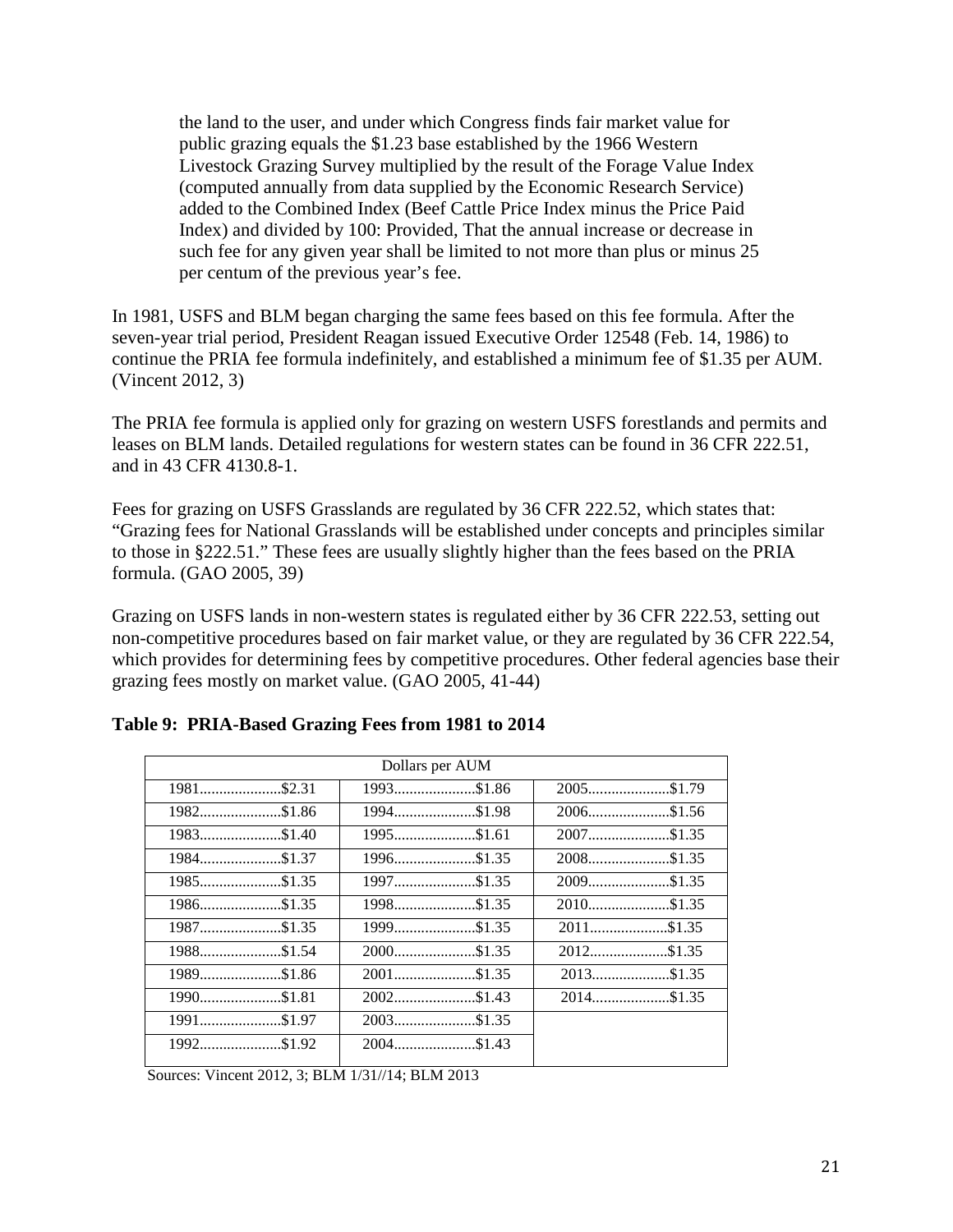Actual grazing fees charged since 1981 based on the PRIA formula for USFS and BLM permits and leases are shown in the table below. Several attempts at legislative reform have been made since 1986 with the goal of changing the PRIA formula to bring grazing fees charged on federal lands closer to rates charged for private and state grazing lands in the western states. None of these attempts were successful. (Vincent 2012, 5-6)

For the years 2002 to 2014, Table 9 shows that the PRIA fee was \$1.43 in 2002, rose to its highest level of \$1.79 in 2005, and then fell to the its \$1.35 legal minimum level for the years 2007 to 2014.

When adjusted for inflation, PRIA fees have declined from \$1.88 in 2002 to \$1.35 in 2014, with a high of \$2.20 in 2005 (in 2014 dollars). (Table B6)

# **b. PRIA Formula Explained**

A 2012 report by Vincent explains that the PRIA formula is to represent the fair market value of grazing, beginning with a 1966 base value of \$1.23 per AUM. This value is adjusted for three factors: (1) the rental charge for pasturing cattle on private rangelands (FVI), (2) the sales price of beef cattle (BCPI), and (3) the cost of livestock production (PPI). (Vincent 2012, 3) The values for FVI, BCPI and PPI that were used to calculate PRIA fees from 1981 to 2014 are shown in Table 12 below.

The following formula is used to determine the grazing fee for any given grazing season:

$$
CF = $1.23 \times \frac{FVI + BCPI - PPI}{100}
$$

The example below describes the application of the PRIA formula.

Applying index numbers for data year 2013 (Table 12) to calculate the PRIA fee for 2014 would result in a calculated fee (CF) of \$0.75.

$$
2014 \text{ CF} = $1.23 \text{ x } (507 + 548 - 994)/100 = $0.75
$$

Since \$1.35 has been set as a minimum value, the actual grazing fee was \$1.35 for 2014.

 $CF =$  Calculated Fee is calculated fee (CF) is the value resulting from the application of the above formula and is based on prior year values for the formula components (FVI, BCPI, PPI). The actual fee may differ from the calculated fee. If the calculated fee is below the minimum of \$1.35 per AUM, then the actual fee will be set at \$1.35. Or, if the fee adjustment would exceed 25 percent of the previous year's fee, then the fee would be constrained within the 25 percent limit.

\$1.23 was the base year fee for forage for the year 1966. The base year fee of \$1.23 was calculated as the difference between the costs of conducting ranching business on private lands, including any grazing rates charged, and the costs of ranching on public lands, not including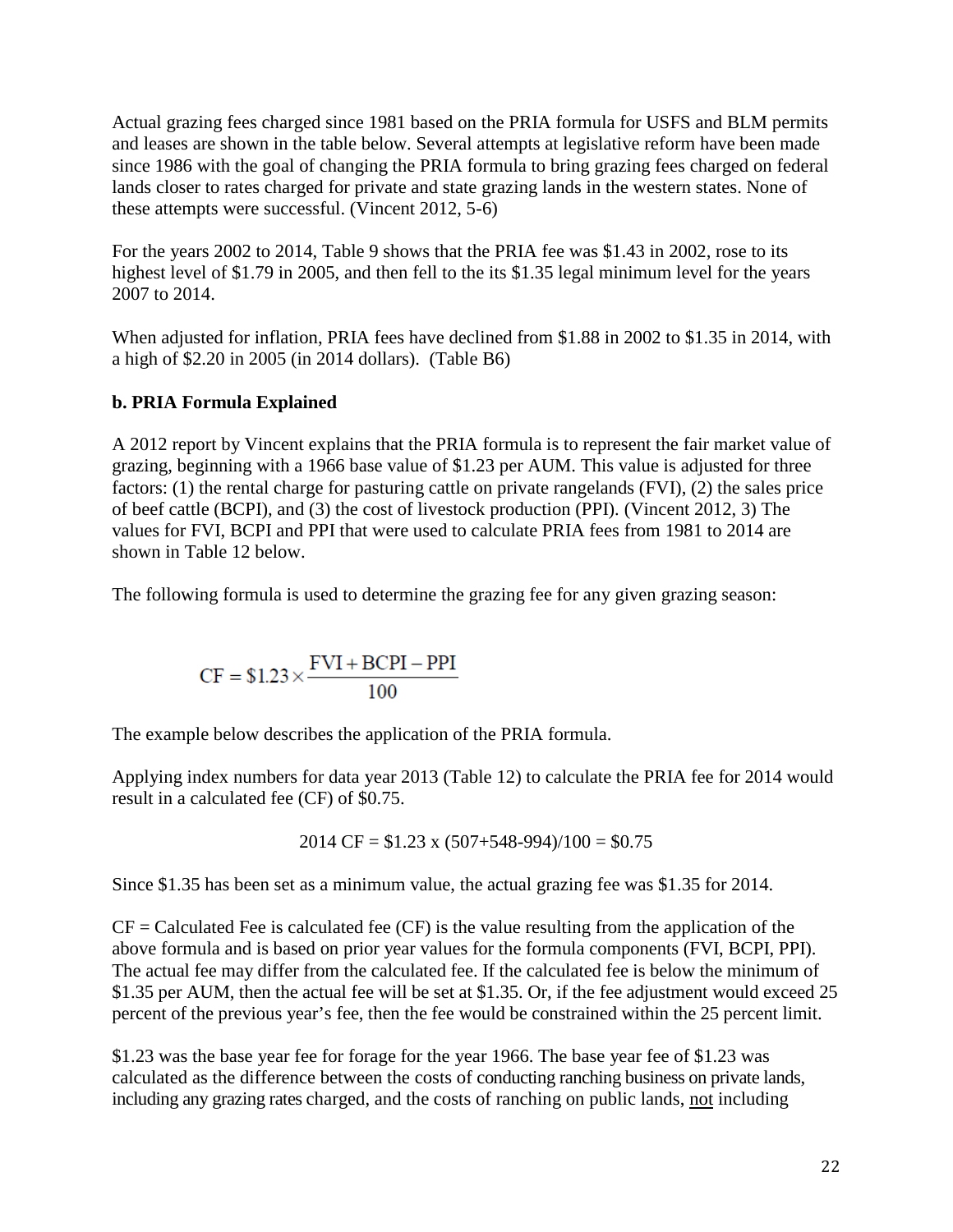grazing fees. The costs were computed in a 1966 study that included 10,000 ranching businesses in the western states. (GAO 2005, 40, FN 27)

FVI = Forage Value Index is based on grazing rates charged per head month on privately owned, non-irrigated land in eleven western states.<sup>[5](#page-23-0)</sup> Private grazing rates – for the prior year – are published by USDA's National Agricultural Statistics Service (NASS) in the January Agricultural Prices report. They are divided by the base year rate (\$ 3.65) times 100, to arrive at the Index Value.

BCPI = Beef Cattle Price Index is based on weighted average annual selling price for beef cattle in 11 western states of the prior year. It is published by USDA's NASS in the December Agricultural Prices report. The beef cattle price is divided by the base year price (\$22.04) times 100 to arrive at the index.

PPI = Prices Paid Index is based on several categories of livestock production costs and is published by USDA's NASS in the December Agricultural Prices report. (43 CFR 4130 .8–1)

As explained above, based on a 1966 study, it was determined that a public lands grazing fee of \$1.23 would make total grazing costs on public land (non-fee costs + fee of 1.23) equal to total costs on private land (including lease rates for private grazing land). This \$1.23 fee was at the time 33.69 percent of the private grazing fee, which amounted to \$3.65.

The PRIA formula has been used to adjust federal grazing fees yearly, and has resulted in an ever-widening gap between private rates and PRIA fees, as will be shown in more detail below. PRIA fees have declined since 1981 in both nominal terms and adjusted for inflation, whereas private fees have increased nominally and changed little in real terms. (Table B6)

This development is the result of the construction of the PRIA formula. In the nominator it adds the difference between the BCPI (Beef Cattle Price Index) and PPI (Prices Paid Index) to FVI (Forage Value Index). PPI has mostly been larger than the BCPI, as can be seen in Table 10. This results in a negative BCPI-PPI number, which reduces the nominator below the level of FVI, and therefore reduces the factor by which the base fee is multiplied. With FVI thus being systematically reduced, it is not possible for the PRIA fee to increase in sync with private rates. The calculated fee can even drop below the 1.23 base fee or become negative (Table 10). Only the legally established minimum floor of \$1.35 prevents that.

If the fee formula had been  $CF = 1.23$  X FVI/100, public grazing fees would have increased about five-fold since 1966, from \$1.23 to about \$6.15. This can be seen in Table 10, where FVI starts at a level of 100 in 1966 and reaches a level of 507 in 2013, resulting in a five-fold increase in private forage rates. The public grazing fee would still be about 1/3 of the private grazing fee, just as it was in 1966, when the base fee of \$1.23 was established.

<span id="page-23-0"></span><sup>5</sup> Montana, Idaho, Wyoming, Colorado, New Mexico, Arizona, Utah, Nevada, Washington, Oregon, and California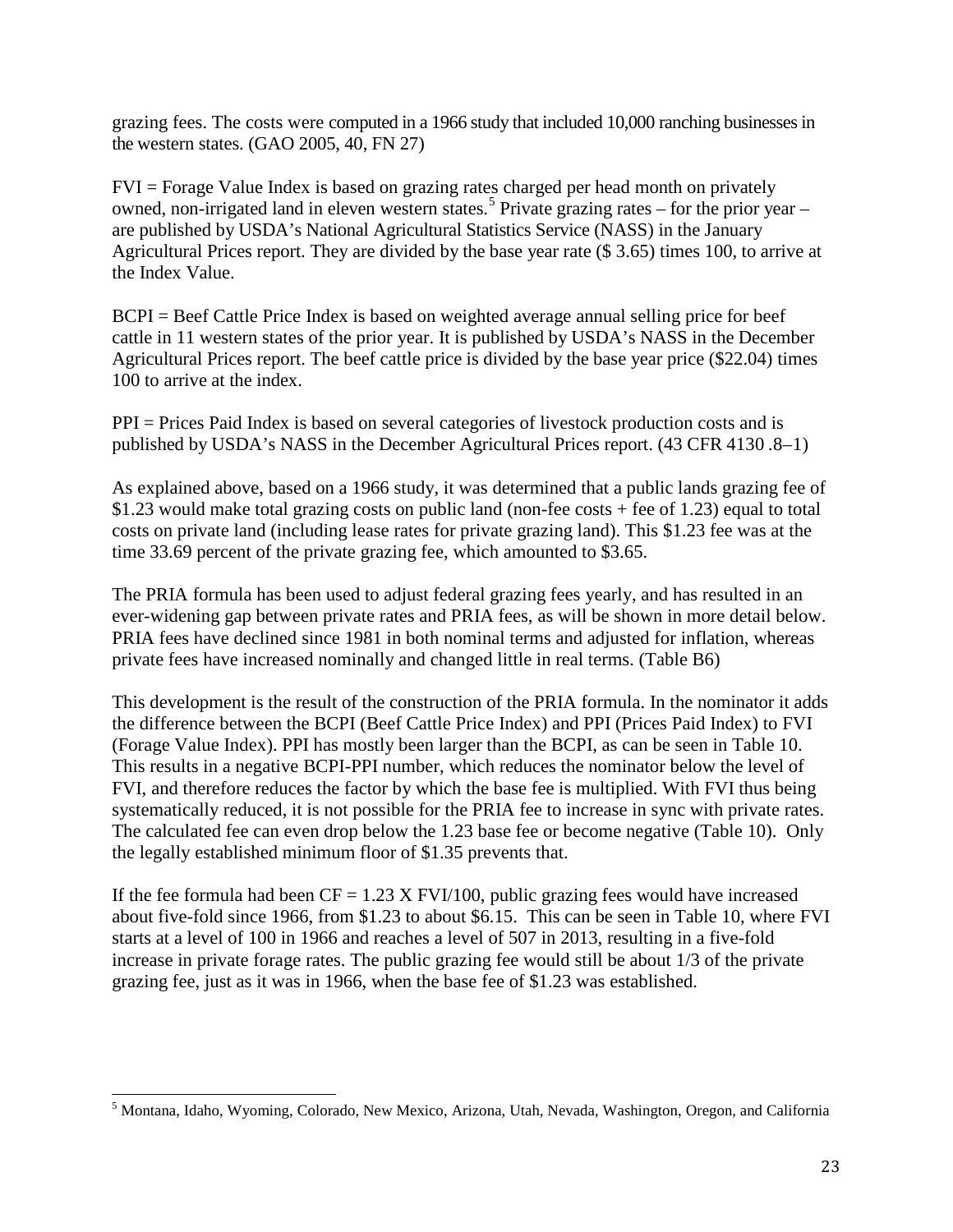# **5. PRIA Fees Compared To Private, State and Other Federal Grazing Fees**

Several grazing fee studies and surveys have been conducted over the years, demonstrating that rates for private grazing lands in the western states are generally higher, and sometimes considerably higher, than fees based on the PRIA formula. Fees charged for state grazing lands also tend to be higher than PRIA rates, though they generally are lower than private rates. Livestock operators also generally pay rates that are higher than PRIA rates on federal lands administered by other federal agencies, including National Park Service or U.S. Fish and Wildlife Service.<sup>[6](#page-24-0)</sup>

Tables 10 to 13 show how PRIA fees are different from rates charged by private, state and other federal landowners. One of the differences, besides PRIA being generally lower, is that PRIA fees are uniformly applied across the western states, while it is obvious when looking at non-PRIA rates (i.e. rates charged by private, state and other federal land-owners) that they can vary considerably within and across states. This is to be expected if supply and demand conditions are not uniform, and market-based fee setting approaches are used. Supply conditions include such factors as quality of the forage, access to water, grazing infrastructure, and services offered (or not offered) by private or public landowners. Differences in supply conditions can lead to differences in livestock management costs, and in turn affect how much a rancher is willing to pay for a lease or permit. Livestock operator costs are also not uniform on BLM and USFS land. A 1992 study for the states of Idaho, New Mexico and Wyoming showed that total non-fee costs for livestock operators (excluding the federal grazing fee) on BLM land on average were \$15.41 per AUM and on USFS land were \$21.89 per AUM. (VanTassel, 2012)

# **a. PRIA Fees Compared to Private Fees**

<span id="page-24-0"></span>j

Table 10 includes a column shaded in light grey, which shows the average private grazing fees (for non-irrigated land in the 16 western states) from 1981 to 2013. The column on the right calculates PRIA fees as a percent of private land grazing fees. Going back to the PRIA base year 1966, the calculated fee would have been 33.69 percent of the private fee.

Starting in 1981, when PRIA fees were first charged by both BLM and USFS, the PRIA fee was down to 23.79 percent of the private fee, the highest it has been since then. By 1984 the percentage had gone down to 14.33 percent, but it rose sporadically for a few years after that. Since 1991 it has trended downward, reaching a low of 6.72 percent in 2013.

<sup>6</sup> Van Tassell et al. 1997; Torell et al. 1993; Torell et al. 2003; Van Tassell 2012; Bioeconomics 2011, GAO 2005.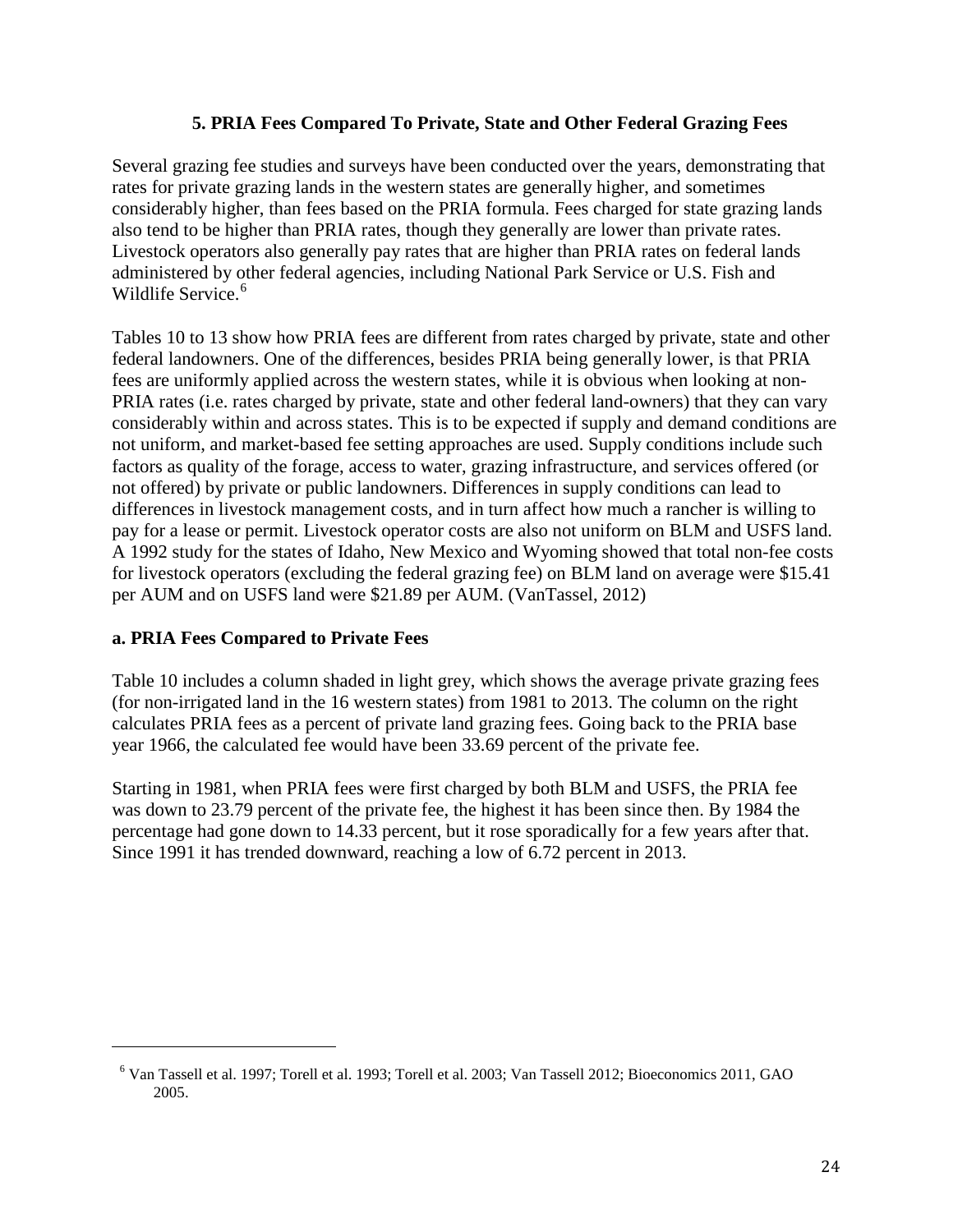| Data<br>Year | <b>FVI</b> | <b>BCPI</b> | <b>PPI</b> | <b>PRIA</b><br>Fee<br>Year | <b>Calculated</b><br>Fee (CF) | <b>PRIA</b><br>Fee | Private<br><b>Rates</b> | % PRIA Fee of<br><b>Private Rates</b> |
|--------------|------------|-------------|------------|----------------------------|-------------------------------|--------------------|-------------------------|---------------------------------------|
| 1966         | 100        | 100         | 100        |                            | \$1.23                        |                    | \$3.65                  | 33.69%                                |
|              |            |             |            |                            |                               |                    |                         |                                       |
| 1980         | 216        | 291         | 319        | 1981                       | \$2.31                        | \$2.31             | \$9.71                  | 23.79%                                |
| 1981         | 242        | 268         | 359        | 1982                       | \$1.89                        | \$1.86             | \$9.75                  | 19.08%                                |
| 1982         | 229        | 262         | 378        | 1983                       | \$1.39                        | \$1.39             | \$9.59                  | 14.49%                                |
| 1983         | 242        | 256         | 387        | 1984                       | \$1.37                        | \$1.37             | \$9.56                  | 14.33%                                |
| 1984         | 243        | 262         | 395        | 1985                       | \$1.35                        | \$1.35             | \$9.06                  | 14.90%                                |
| 1985         | 251        | 243         | 397        | 1986                       | \$0.93                        | \$1.35             | \$8.33                  | 16.21%                                |
| 1986         | 233        | 235         | 388        | 1987                       | \$0.98                        | \$1.35             | \$8.09                  | 16.69%                                |
| 1987         | 234        | 272         | 381        | 1988                       | \$1.54                        | \$1.54             | \$8.98                  | 17.15%                                |
| 1988         | 240        | 297         | 386        | 1989                       | \$1.86                        | \$1.86             | \$10.06                 | 18.49%                                |
| 1989         | 243        | 306         | 402        | 1990                       | \$1.81                        | \$1.81             | \$10.86                 | 16.67%                                |
| 1990         | 253        | 326         | 419        | 1991                       | \$1.97                        | \$1.97             | \$9.78                  | 20.14%                                |
| 1991         | 265        | 327         | 436        | 1992                       | \$1.92                        | \$1.92             | \$10.46                 | 18.36%                                |
| 1992         | 275        | 316         | 440        | 1993                       | \$1.86                        | \$1.86             | \$10.60                 | 17.55%                                |
| 1993         | 279        | 333         | 451        | 1994                       | \$1.98                        | \$1.98             | \$11.30                 | 17.52%                                |
| 1994         | 282        | 304         | 455        | 1995                       | \$1.61                        | \$1.61             | \$11.20                 | 14.38%                                |
| 1995         | 301        | 277         | 473        | 1996                       | \$1.29                        | \$1.35             | \$11.40                 | 11.84%                                |
| 1996         | 293        | 252         | 499        | 1997                       | \$0.57                        | \$1.35             | \$11.70                 | 11.54%                                |
| 1997         | 310        | 281         | 512        | 1998                       | \$0.97                        | \$1.35             | \$12.30                 | 10.98%                                |
| 1998         | 323        | 272         | 514        | 1999                       | \$1.00                        | \$1.35             | \$12.30                 | 10.98%                                |
| 1999         | 326        | 281         | 516        | 2000                       | \$1.12                        | \$1.35             | \$12.60                 | 10.71%                                |
| 2000         | 329        | 313         | 554        | 2001                       | \$1.08                        | \$1.35             | \$13.10                 | 10.31%                                |
| 2001         | 345        | 330         | 559        | 2002                       | \$1.43                        | \$1.43             | \$13.50                 | 10.59%                                |
| 2002         | 356        | 303         | 559        | 2003                       | \$1.23                        | \$1.35             | \$13.80                 | 9.78%                                 |
| 2003         | 367        | 342         | 593        | 2004                       | \$1.43                        | \$1.43             | \$14.30                 | 10.00%                                |
| 2004         | 378        | 402         | 618        | 2005                       | \$1.99                        | \$1.79             | \$14.60                 | 12.26%                                |
| 2005         | 400        | 413         | 686        | 2006                       | \$1.56                        | \$1.56             | \$15.20                 | 10.26%                                |
| 2006         | 414        | 418         | 724        | 2007                       | \$1.32                        | \$1.35             | \$15.90                 | 8.49%                                 |
| 2007         | 427        | 394         | 762        | 2008                       | \$0.73                        | \$1.35             | \$16.20                 | 8.33%                                 |
| 2008         | 444        | 394         | 891        | 2009                       | $$-0.65$                      | \$1.35             | \$16.10                 | 8.39%                                 |
| 2009         | 433        | 355         | 806        | 2010                       | $$-0.22$                      | \$1.35             | \$16.70                 | 8.08%                                 |
| 2010         | 441        | 398         | 866        | 2011                       | $$-0.33$                      | \$1.35             | \$17.90                 | 7.54%                                 |
| 2011         | 460        | 509         | 946        | 2012                       | \$0.28                        | \$1.35             | \$18.80                 | 7.18%                                 |
| 2012         | 490        | 556         | 980        | 2013                       | \$0.81                        | \$1.35             | \$20.10                 | 6.72%                                 |
| 2013         | 507        | 548         | 994        | 2014                       | \$0.75                        | \$1.35             | $n/a*$                  | n/a                                   |

**Table 10: PRIA Fee Calculation 1980 through 2014 and Comparison to Private Rates** 

Source: USDA National Agricultural Statistics Service (NASS) Quickstats; USDA NASS Agricultural Prices (January and December Surveys); GAO 2005, 83; correspondence with BLM rangeland specialist; USDA NASS 2007.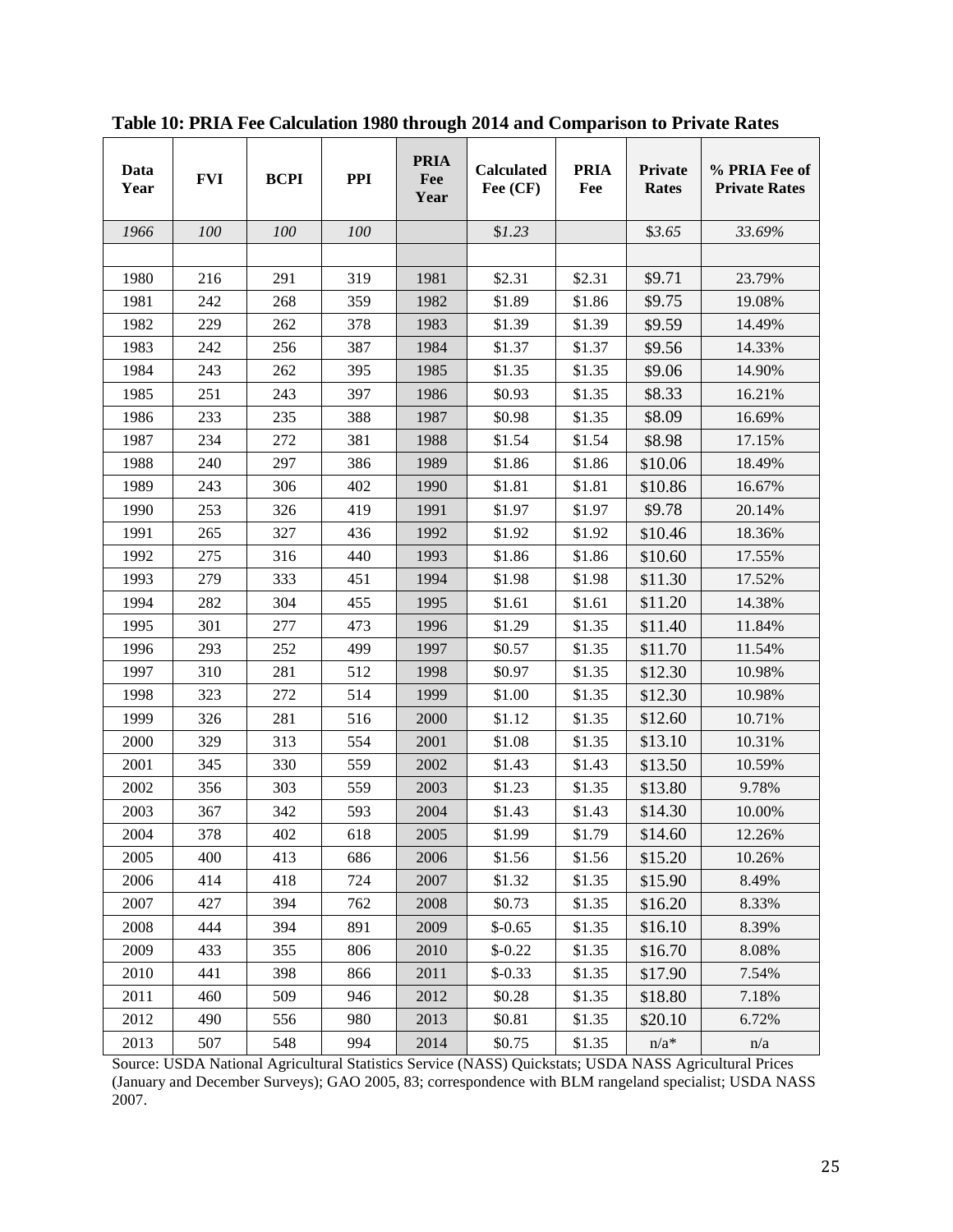



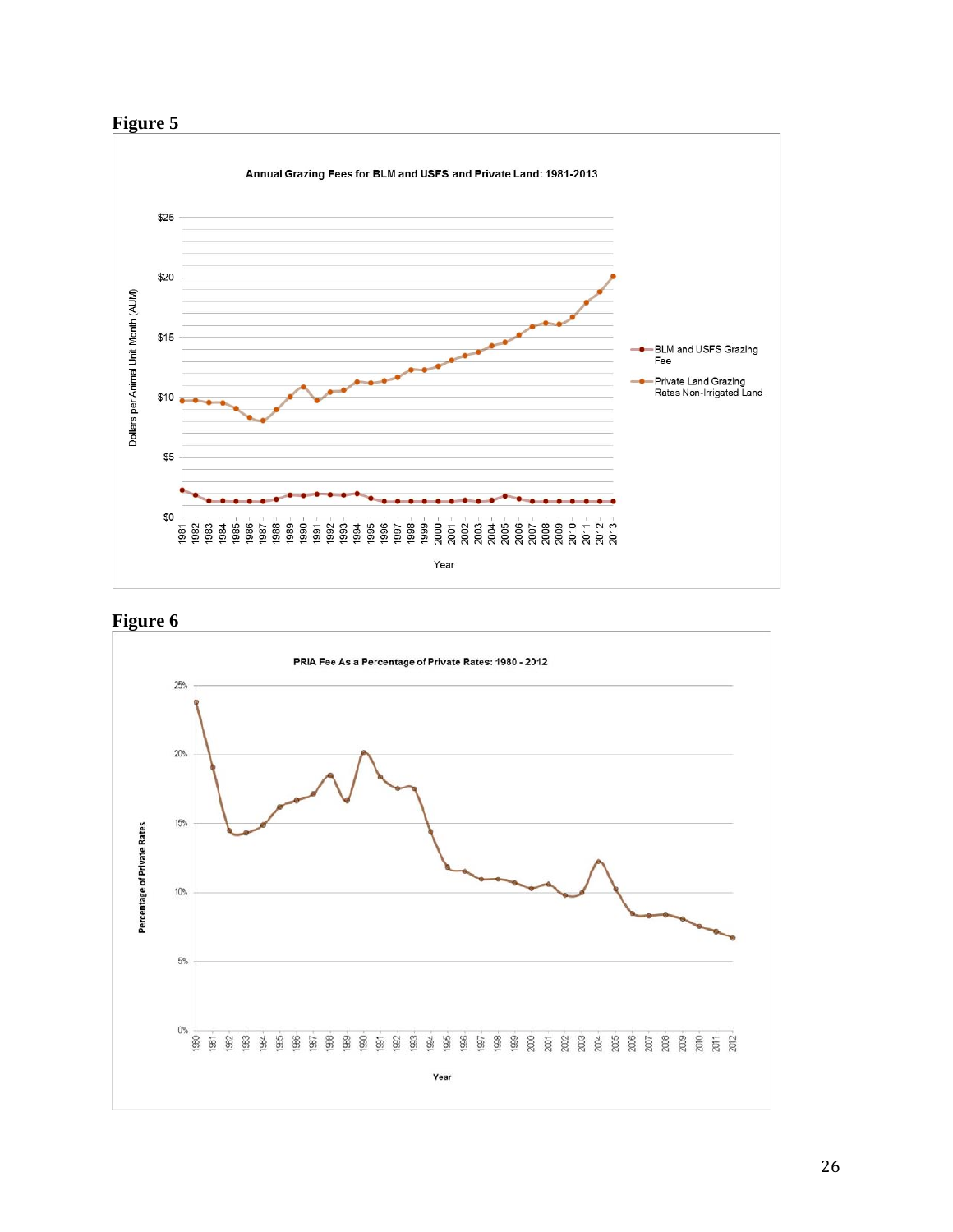Table 11 compares PRIA fees to average private grazing fees per AUM in 16 western states for the years 2002 and 2013. The state averages for private grazing fees varied considerably among the 16 states. In 2002, rates ranged from \$7.30 to \$20.9. In 2013, fees varied between \$9 and \$33.50 per AUM.

How much private rates can vary even *within* one state is exemplified by a 2013 Colorado State University Extension survey. Rates for privately owned, non-irrigated pasture leases for Colorado averaged \$16.49 per AUM, and ranged from \$3.[7](#page-27-0)2 and \$38 per AUM.<sup>7</sup>

|                     | PRIA Fee 2002          | PRIA Fee 2013              |
|---------------------|------------------------|----------------------------|
|                     | \$1.35                 | \$1.35                     |
| <b>State</b>        | <b>Average Private</b> | <b>Average Private Fee</b> |
|                     | Fee 2002               | 2013                       |
| Arizona             | \$7.30                 | \$9.00                     |
| California          | \$12.80                | \$19.50                    |
| Colorado            | \$12.60                | \$17.50                    |
| Idaho               | \$11.70                | \$15.50                    |
| <b>Kansas</b>       | \$13.00                | \$17.00                    |
| <b>Montana</b>      | \$15.10                | \$21.00                    |
| <b>Nebraska</b>     | \$20.90                | \$33.50                    |
| <b>Nevada</b>       | \$10.50                | N/A                        |
| <b>New Mexico</b>   | \$8.80                 | \$13.00                    |
| <b>North Dakota</b> | \$12.50                | \$18.00                    |
| <b>Oklahoma</b>     | \$7.50                 | N/A                        |
| Oregon              | \$11.80                | \$15.00                    |
| <b>South Dakota</b> | \$16.90                | \$27.90                    |
| Utah                | \$11.60                | \$14.50                    |
| Washington          | \$9.60                 | \$13.50                    |
| Wyoming             | \$13.50                | \$18.70                    |

#### **Table 11: Private Rates and PRIA Fees per AUM for Non-Irrigated Land In 16 Western States, 2002 and 2013**

Sources: Private rates provided by National Agricultural Statistics Quickstats

# **b. Fees Charged by other Federal Agencies**

In 2005, the Government Accountability Office (GAO) undertook an extensive survey of grazing rates. Included in the survey were the PRIA based rates charged by BLM and USFS and the rates charged in western states by other federal agencies that are not subject to the PRIA formula. The lowest rate charged by other federal agencies in 2004 was \$0.29 per AUM, charged by the U.S. Fish and Wildlife Service, the highest was \$112.50 charged by the U.S. Corps of Engineers. (GAO 2005, 39)

<span id="page-27-0"></span> $<sup>7</sup>$  Tranel et al. 2013, Table 7, 9.</sup>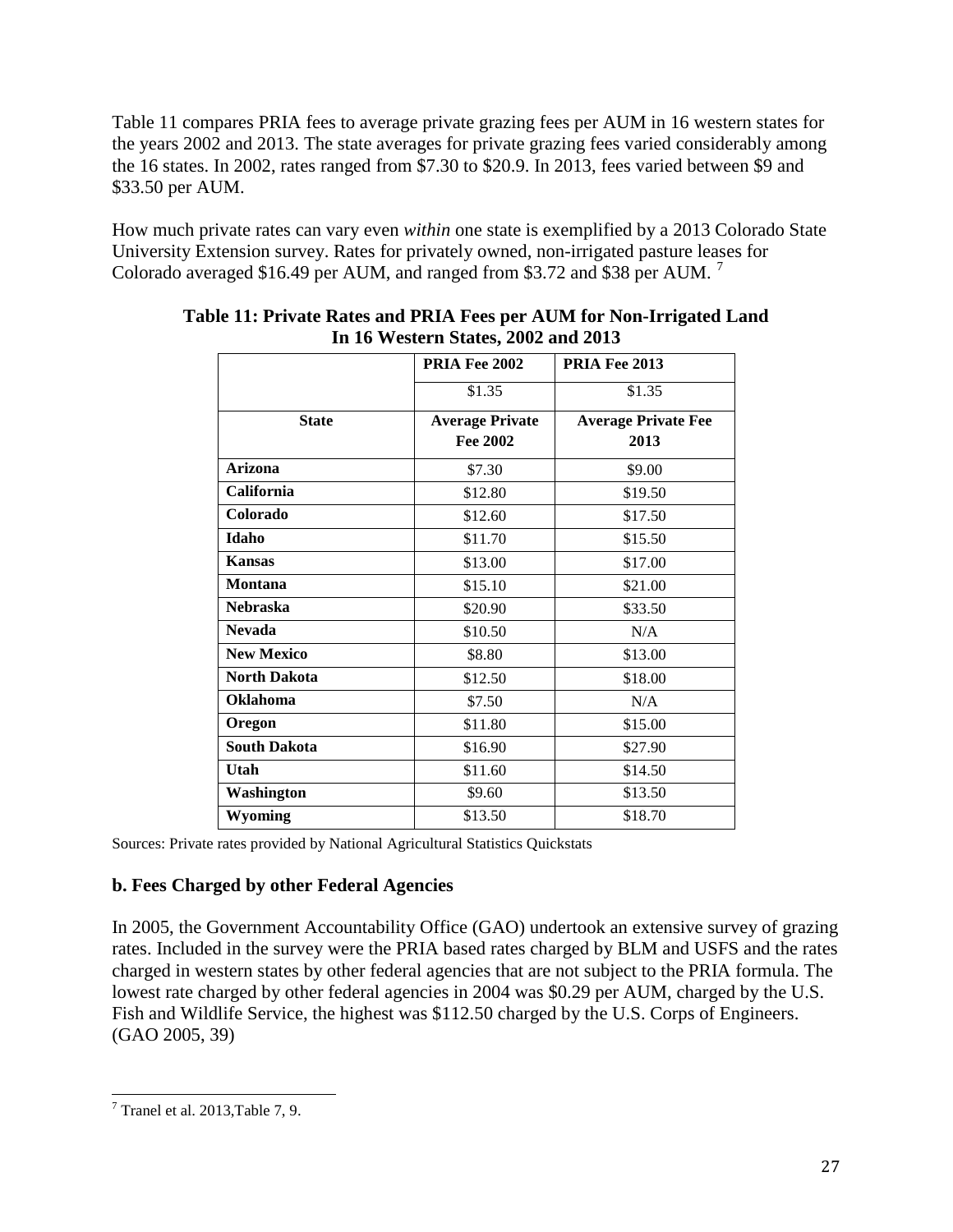A number of federal agencies including the National Park Service, U.S. Fish and Wildlife Service, Bureau of Reclamation, and Department of Defense set fees that reflect, or come close to, market value.

Some of the agencies, such as the Air Force and National Park Service, charge per acre; and others, such as the Corps of Engineers, receive a total bid price for an allotment. To achieve a fair market value, some agencies use a competitive bidding process that can involve notifying the public of the opportunity to permit or lease a grazing allotment, the acceptance of sealed bids, and the selection of the highest bid. Other agencies conduct a market appraisal of a grazing property, or use an average prevailing rate for the local area, and set a fee based on those values. (GAO 2005, 41-42) USFS applies market-based methods for determining fees in the eastern national forest lands. (36 CFR 222.53, 36 CFR 222.54)

| Agency                         | Range of fees charged<br>Per AUM                                  | <b>Average Fee Charged</b> |
|--------------------------------|-------------------------------------------------------------------|----------------------------|
| <b>DOI</b>                     |                                                                   |                            |
| <b>National Park Service</b>   | \$1.35 to \$7.00<br>$($1.50 \text{ to } $25.00 \text{ per acre})$ | \$4.30                     |
| Bureau of Reclamation          | \$1.27 to \$56.46                                                 | \$10.93                    |
| U.S. Fish and Wildlife Service | \$0.29 to \$34.44                                                 | \$11.24                    |
| <b>DOE</b>                     |                                                                   | \$1.43                     |
| <b>DOD</b>                     |                                                                   |                            |
| Air Force                      | \$1.35 to \$26.67                                                 | \$15.49                    |
| Army                           | \$0.99 to \$66.09                                                 | \$19.10                    |
| Corps                          | \$0.82 to \$112.50                                                | \$6.22                     |
| Navy                           | \$10.42 to \$97.49                                                | \$32.60                    |
| PRIA Fee 2004                  | \$1.43                                                            |                            |

|  |  |  | Table 12: Fees Charged by Other Federal Agencies in 2004 |  |
|--|--|--|----------------------------------------------------------|--|
|  |  |  |                                                          |  |

Source: GAO 2005, 39.

# **c. Fees Charged by State Agencies**

There is also considerable variation in fees charged and fee setting approaches used by state agencies that manage public grazing lands in 17 western states.<sup>[8](#page-28-0)</sup> Table 13 shows averages and ranges of fees charged for the years 2004 and 2010. As the 2005 GAO study reports, six states (Montana, Nebraska, New Mexico, North Dakota, Oklahoma, and South Dakota) offer their leases to the highest bidder through a competitive process. Six states (Arizona, California, Colorado, Texas, Washington and Wyoming) use market-based approaches. These rely on regional market rates, land appraisals, or formulas that adjust the market price and account for differences between state and private lands and livestock market conditions. Three states (Idaho, Oregon and Utah) use formulas that apply either a base fee, adjusted for local livestock market conditions, or a fixed percentage of livestock production value." (GAO 2005, 93-94)

<span id="page-28-0"></span><sup>&</sup>lt;sup>8</sup> GAO included 17 western states, including the 16 states in which the PRIA fees apply, plus Texas.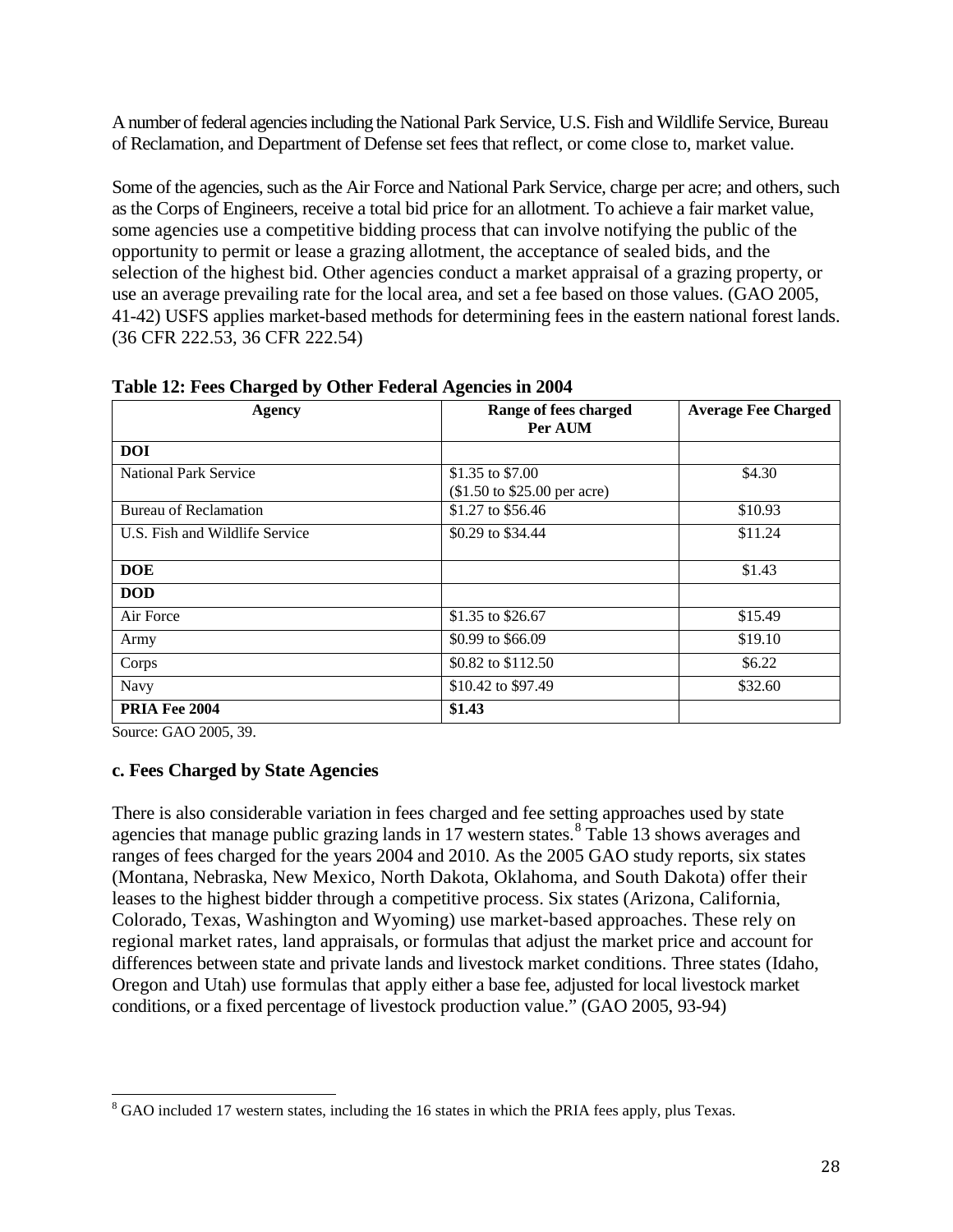| <b>State</b>        | <b>2004 State Land Agencies Fees</b>                                                                                      | <b>2010 State Land Agencies Fees</b> |
|---------------------|---------------------------------------------------------------------------------------------------------------------------|--------------------------------------|
| Arizona             | \$2.23                                                                                                                    | \$2.28                               |
| California          | \$1.35 to \$12.50                                                                                                         | No set fee                           |
| Colorado            | \$6.65 to \$8.91                                                                                                          | 35% less than private                |
| Idaho               | \$5.15                                                                                                                    | \$5.12                               |
| <b>Kansas</b>       | $\ast$                                                                                                                    | $\ast$                               |
| <b>Montana</b>      | \$5.48 to \$80.00                                                                                                         | Minimum of \$6.12                    |
| <b>Nebraska</b>     | \$16.00 to \$28.00                                                                                                        | \$22.50 to \$38.00                   |
| <b>Nevada</b>       | $\ast$                                                                                                                    | *                                    |
| <b>New Mexico</b>   | \$0.71 to \$10.15 per acre                                                                                                | \$3.19                               |
| <b>North Dakota</b> | \$1.73 to \$19.69 per acre                                                                                                | Set by auction                       |
| Oklahoma            | \$7.00 to \$16.00                                                                                                         | \$8.34 to \$20.83                    |
| Oregon              | \$4.32                                                                                                                    | \$5.30                               |
| <b>South Dakota</b> | \$3.00 to \$56.00 per acre                                                                                                | \$10.82                              |
| <b>Texas</b>        | \$4.16 to \$12.50                                                                                                         | \$65.00 to \$150.00                  |
| Utah                | \$1.43 or \$2.35                                                                                                          | 3.92 to \$7.00                       |
| Washington          | \$5.41 or \$7.76                                                                                                          | \$8.78                               |
| Wyoming             | \$4.13                                                                                                                    | \$4.64                               |
| <b>PRIA Rate</b>    | \$1.43<br>the contract of the contract of the contract of the contract of the contract of the contract of the contract of | \$1.35                               |

**Table 13: Grazing Fees Charged by State Land Agencies in Western States in 2004 and 2010**

\* Kansas and Nevada do not have grazing on state trust lands.

Sources: GAO 2005, 45-46 (2004 fees); Bioeconomics 2011, 9 (2010 fees)

As part of the 2005 GAO study, state officials were interviewed and maintained that their state trust lands, received from the federal government to generate revenue for public education, are often comparable in range condition, productivity and land value to federal lands. For example, in Wyoming and Oklahoma, state lands are intermingled with or adjacent to federal lands and have similar characteristics. (GAO 2005, 93)

#### **6. Indirect Costs Of Federal Public Lands Grazing**

The direct budgeted BLM and USFS costs as shown in the body of this paper are not the only costs of the federal grazing program. They are however the clearly measurable ones.

The USFS and BLM administer many other programs and projects not budgeted under grazing or range management budget line items that nevertheless may benefit public lands livestock operators or compensate for the negative impacts of livestock grazing. The funds spent on these activities are indirect costs of the BLM and USFS grazing programs. An example of a BLM program that benefits livestock operators is the Wild Horse and Burro Management Program that removes competitors from the range; USFS has a vegetation and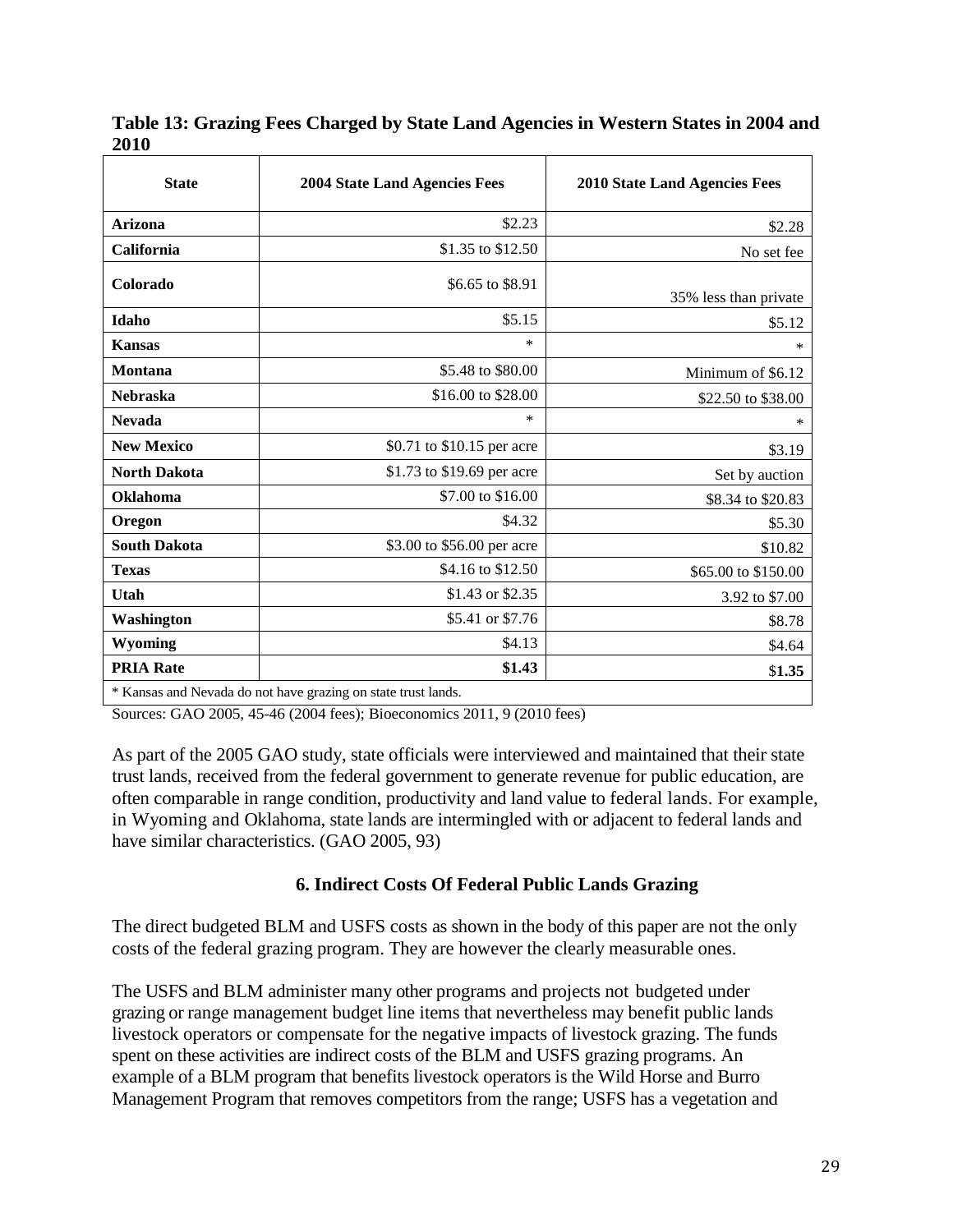watershed management program that deals, for example, with soil erosion, stream degradation and weed infestations resulting from livestock grazing. For more examples of USFS and BLM programs supporting livestock grazing or compensating for its impacts see Tables A1 and A2.

In addition, there are other federal agencies that have programs benefitting grazing or attempting to compensate for its impacts. The U.S. Fish and Wildlife Service, for example, conducts consultations with USFS and BLM regarding impacts of grazing on threatened or endangered species, and for recovery plans developed for such species. For more examples see Table A3. Examples for how potential livestock grazing impacts on the state and local level see Table A4.

Indirect costs may be divided into tangible and intangible. Tangible costs are easily expressed in monetary terms, such as federal funding for fire suppression necessitated by grazing impacts. (Table A2)

Intangible costs, such as the loss of an endangered species due to public lands grazing, damage to ecosystems, or the destruction of archeological, historical and cultural resources of the indigenous people of the West, are not readily expressed in monetary terms. <sup>[9](#page-30-0)</sup> The costs of such damage or are often "externalized," that is, paid by communities or individuals that would otherwise benefit from the goods and services that flow from unimpaired forests, grasslands, deserts and rivers, or from the preservation of their heritage.

In this report, we do not attempt a comprehensive review of the subject or provide an estimate of the dollar value of indirect costs of the federal livestock program. A comprehensive analysis of the indirect costs of the federal grazing program is long overdue.

# **Conclusions**

Since 2002, on average, 14.6 million AUMs have been authorized annually for grazing on USFS and BLM lands in the West. Inflation-adjusted federal appropriations for the management of the livestock grazing programs have decreased over this time period. Grazing receipts have also decreased—but at a steeper rate than the decline in appropriations. This is reflected in the percentage of receipts to appropriations, which has decreased from 18 percent in 2002 to 13 percent in 2014.

Grazing receipts have decreased mainly because the PRIA fee has decreased by 28 percent between 2002 and 2014 in inflation-adjusted dollars.

j

<span id="page-30-0"></span><sup>&</sup>lt;sup>9</sup> Economists have developed a variety of methods for estimating the monetary value of or damage to ecosystems, as well as other intangible costs. See the website

[http://www.ecosystemvaluation.org/dollar\\_based.htm](http://www.ecosystemvaluation.org/dollar_based.htm) for an overview of such approaches. One method is to use monetary costs resulting from damage to ecosystems as a proxy for estimating externalized, intangible, ecological and social costs. For example, the costs of eradicating invasive species and recreating conditions favorable for native re-vegetation can be used as an estimate of the value of these native plant communities.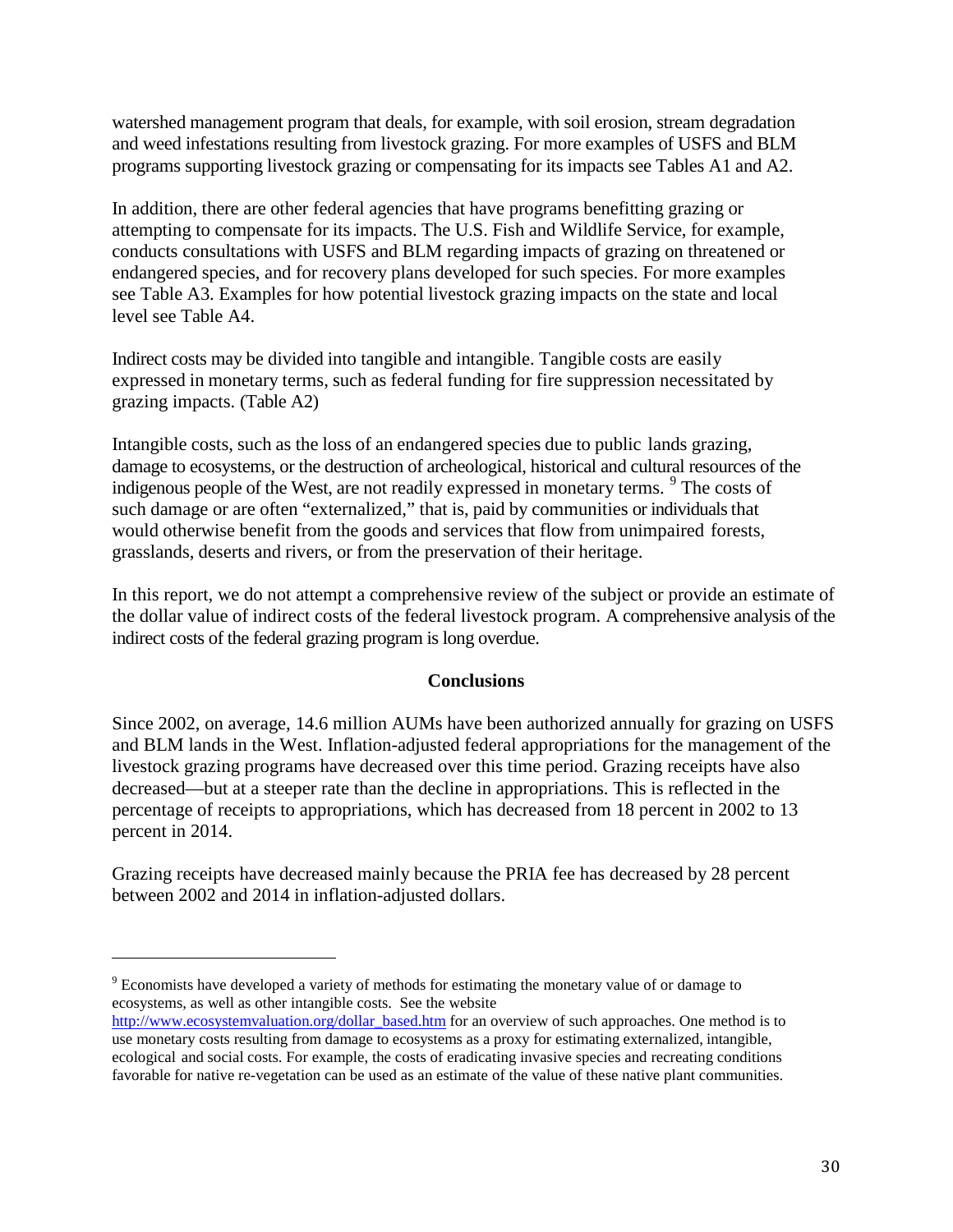There is also a growing disparity between BLM and USFS grazing fees and the rates charged for grazing on private non-irrigated land in the West. The percentage of federal fees to private rates has decreased to 6.72 percent in 2013. This decline is the continuation of a long-term decline that started right after PRIA fees were first applied by both BLM and USFS in 1981. The PRIA fee then was 23.79 percent of the private rate.

The result of this growing gap between public land fees and private rates is that livestock operators on BLM and USFS lands pay significantly less than operators on non-irrigated private rangeland, indicating a deepening of federal support for the livestock operators who have permits and leases for grazing on USFS and BLM lands.

Additionally, the PRIA fee is uniformly applied to BLM (11 western states) and USFS (16 western states) grazing leases and permits. This is a markedly different approach from fees charged by other federal agencies, and fees charged on state trust lands and private lands. Many federal agencies and state agencies use market-based fee-setting approaches that lead to considerable variations in fees within and between states, besides being generally higher than PRIA fees. Given that grazing fees are offsetting smaller and smaller portions of the appropriations, and the disparity between private rates for non-irrigated lands and the federal fee have increased considerably, the fee-setting approach for BLM and USFS lands requires a reevaluation.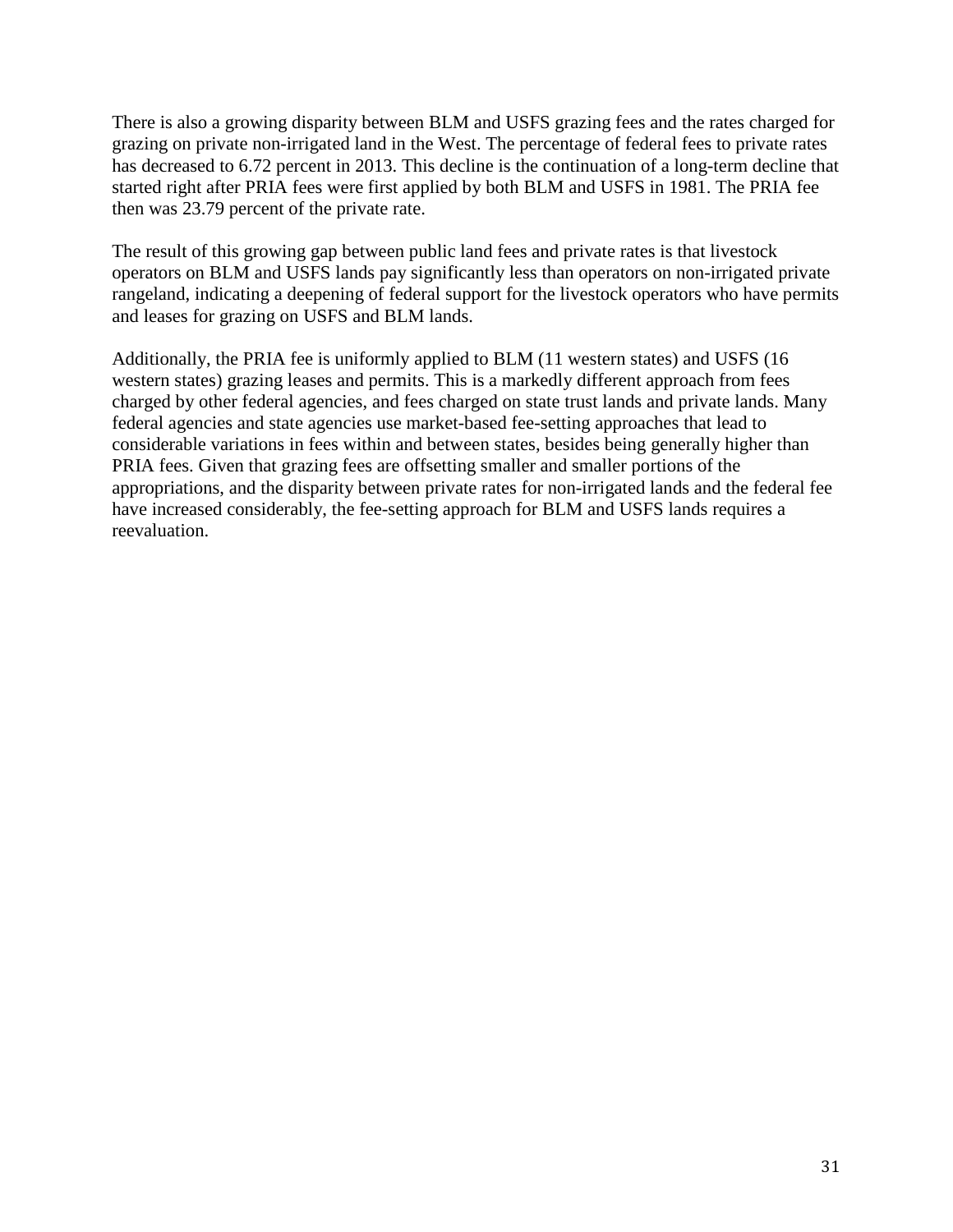# **Appendix A**

# **Table A1: BLM Budget Items Potentially Containing Indirect Costs of Grazing BLM**

| <b>Budget Item*</b>                                       | <b>Explanation</b>                                                                                                                                                                                                                                                                                                 |
|-----------------------------------------------------------|--------------------------------------------------------------------------------------------------------------------------------------------------------------------------------------------------------------------------------------------------------------------------------------------------------------------|
| Soil, Water, and Air<br>Management                        | Livestock are the principal cause of soil erosion and stream degradation.<br>(Jones 2000; Belsky et al, 1999)                                                                                                                                                                                                      |
| Riparian Management                                       | Livestock are the most pervasive cause of riparian damage. Up to 80% of<br>Western streams have been damaged by livestock. (Belsky, et al. 1990)                                                                                                                                                                   |
| <b>Cultural Resources</b><br>Management                   | Most harm to archeological resources is from livestock and from ranch<br>access roads, fences, tanks and other ground disturbing range developments.<br>(Osborn et al. 1987; Broadhead 1999)                                                                                                                       |
| Wild Horse and Burro<br>Management                        | Removes wild competitors for forage. **                                                                                                                                                                                                                                                                            |
| Wildlife and Fisheries<br>Management                      | Considerable harm to wildlife results from the pervasive competition for<br>forage and removal of cover by livestock (Fleischner 1994)                                                                                                                                                                             |
| Threatened and<br><b>Endangered Species</b><br>Management | Considerable harm to threatened and endangered species results from the<br>pervasive competition for forage and removal of cover by livestock<br>(Fleischner 1994, Flather et al. 1994; Czech and Kraussman 1997)                                                                                                  |
| <b>Resource Management</b><br>Planning                    | Grazing is a major element of planning. It covers a larger area than all other<br>$uses.**$                                                                                                                                                                                                                        |
| <b>Hazardous Materials</b><br>Management                  | Herbicides are the main tool used to control weeds that are spread by<br>livestock operations. Many noxious weeds are spread by livestock operations.<br>(Belsky and Gelbard 2000, Reisner, 2013)                                                                                                                  |
| Transportation and<br><b>Facilities Management</b>        | Field offices and additions are necessitated in part by the range program.<br>Frequent monitoring and inspections related to grazing permits require<br>transportation.**                                                                                                                                          |
| Workforce and<br><b>Organizational Support</b>            | Out of a workforce of 5994 full time equivalents (FTE), 670 worked directly<br>for range management. (BLM Budget Justification FY 2015, VII-25,26) That<br>amounts to 13.4% of BLM's workforce, not counting anyone working<br>indirectly to support livestock grazing in the administration of other<br>programs. |
|                                                           | *Budget Categories are from BLM Bureau Highlights 2015; ** Moskowitz and Romaniello 2002, Table A-2                                                                                                                                                                                                                |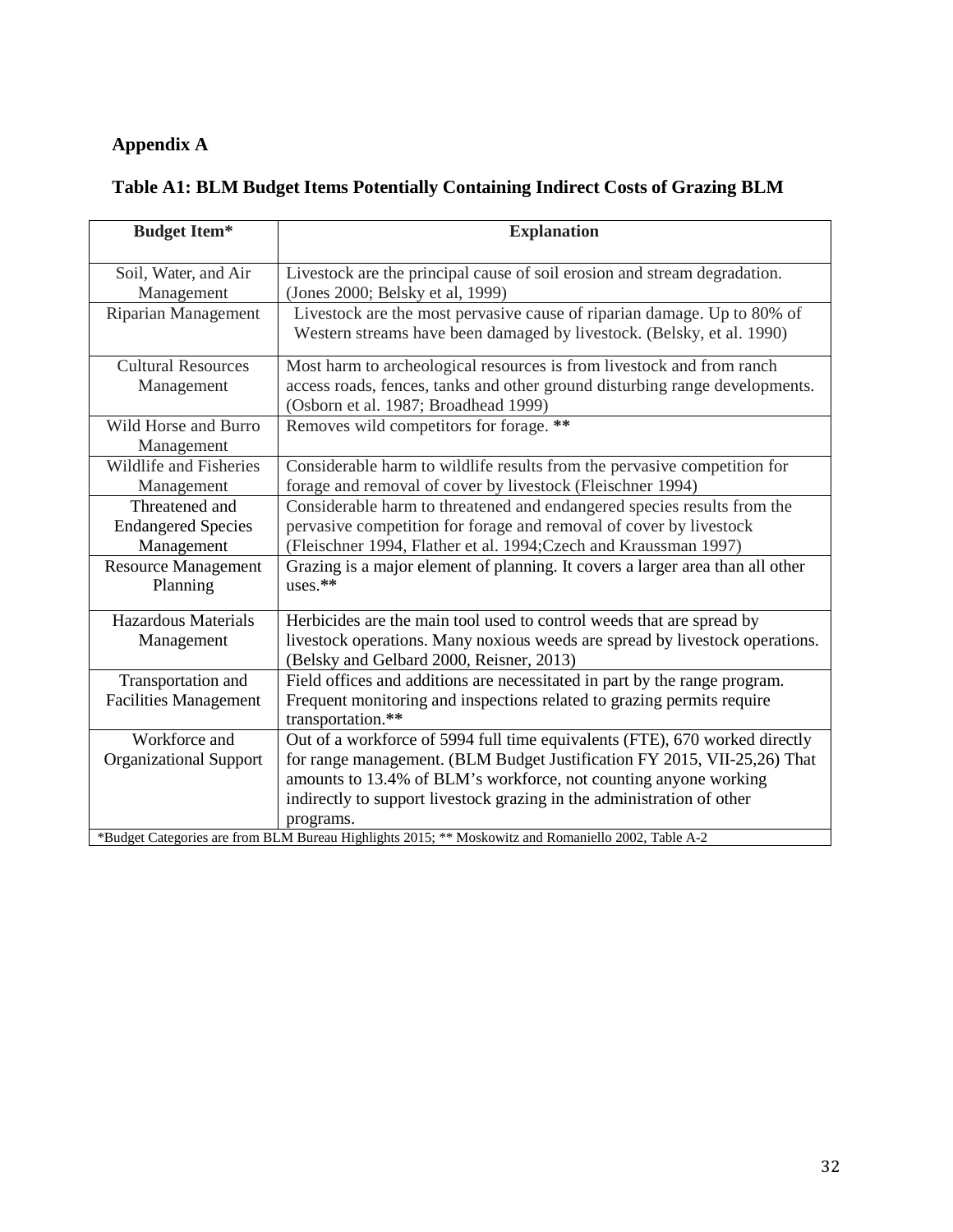# **Table A2: USFS Budget Items Potentially Containing Indirect Costs of Grazing Program**

| <b>Budget Item*</b>                          | <b>Explanation</b>                                                                                                                                                                                                                                                                                                                |
|----------------------------------------------|-----------------------------------------------------------------------------------------------------------------------------------------------------------------------------------------------------------------------------------------------------------------------------------------------------------------------------------|
| <b>Land Management</b><br>Planning           | Every 10-15 years land management plans must be revised, they must<br>include suitability analysis for grazing, and an Environmental Impact<br>Statement. Inventory and monitoring are required of forage use and<br>range condition as part of the permitting process, as well as for Forest                                     |
| <b>Inventory and Monitoring</b>              | Plans and Biological Opinions.**                                                                                                                                                                                                                                                                                                  |
| Recreation, Heritage and<br>Wilderness       | Fencing off campgrounds and archeological sites may be necessitated<br>largely due to livestock. (Osborn et al. 1987; Broadhead 1999)                                                                                                                                                                                             |
| Wildlife and Fisheries<br>Habitat Management | Grazing is often the land use most in conflict with wildlife habitat needs<br>and necessitates fencing. (Fleischner 1994)                                                                                                                                                                                                         |
| Vegetation & Watershed<br>Management         | Grazing is often the land use most damaging to soils and vegetation,<br>causing widespread soil erosion and infestations of grasslands with<br>weeds, shrubs and conifers. (Belsky and Blumenthal 1995, Reisner<br>2013)                                                                                                          |
| <b>Wildland Fire</b><br>Management           | Grazing is the principle cause of the growth of highly flammable<br>thickets in western ponderosa pine forests, and for invasion of<br>rangelands by pinion, juniper and other woody shrubs. Wildland fire<br>management includes thinning of thickest and prescribed fires to reduce<br>fuel loads. (Belsky and Blumenthal 1995) |
| Forest and<br>Rangeland<br>Research          | Research stations spend some of their efforts studying the impacts of<br>grazing on native species and ecosystems. **                                                                                                                                                                                                             |
|                                              | *Budget Categories are from USDA 2015 Budget Overview, 2015;<br>**Explanations based on Moskowitz and Romaniello, 2002, Appendix A-1                                                                                                                                                                                              |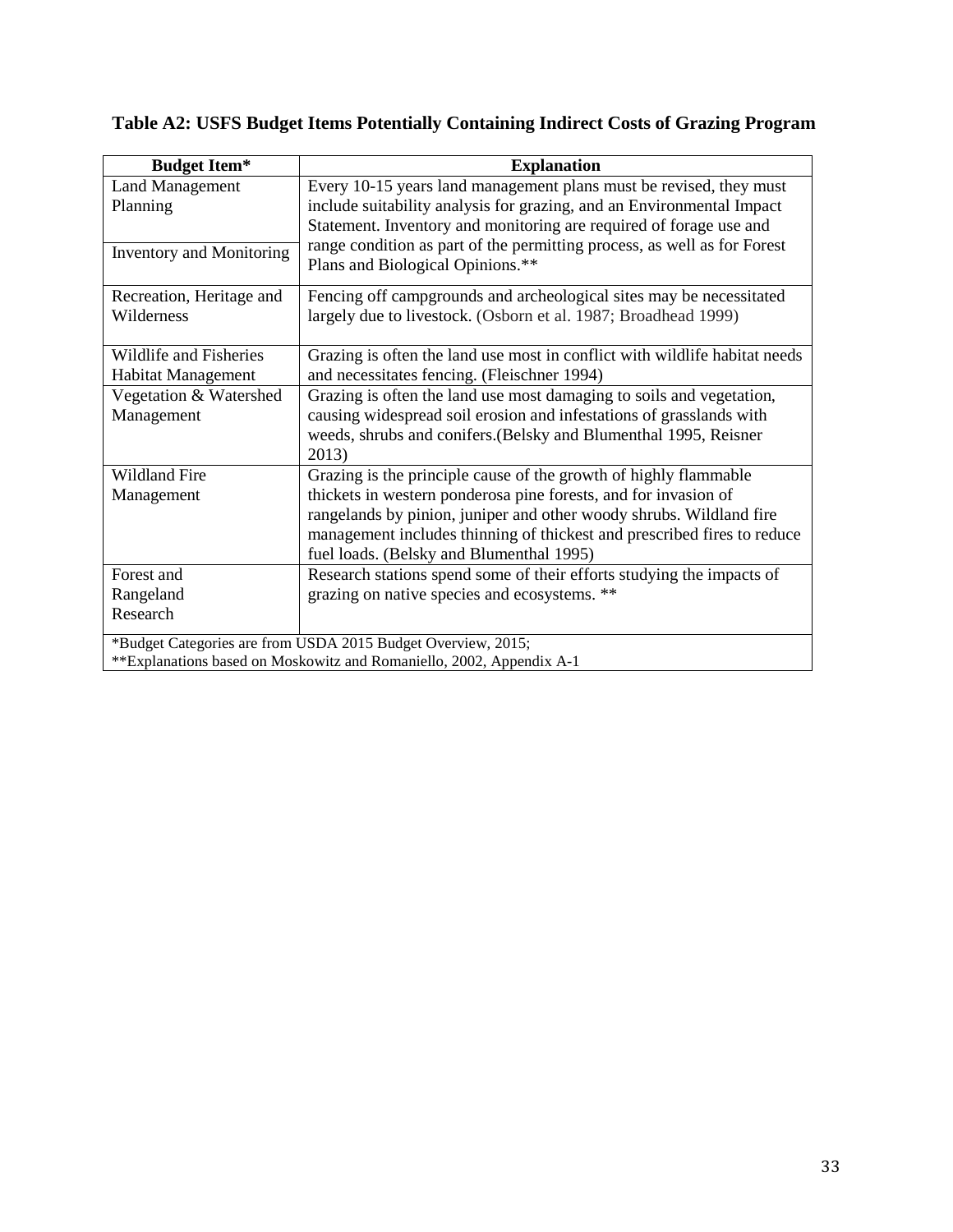| <b>Federal Agency</b>                                                           | <b>Explanation</b>                                                                                       |
|---------------------------------------------------------------------------------|----------------------------------------------------------------------------------------------------------|
| <b>USDA Wildlife Services</b>                                                   | Kills thousands of native carnivores each year to protect                                                |
|                                                                                 | livestock in the West from predators. (Moskowitz and                                                     |
|                                                                                 | Romaniello 2002, 24)                                                                                     |
| <b>US Fish and Wildlife Service</b>                                             | Expends part of its budget for listing native species                                                    |
|                                                                                 | impacted by grazing as threatened or endangered, for                                                     |
|                                                                                 | consultations with USFS and BLM over impacts of<br>grazing on listed species, and for recovery plans for |
|                                                                                 | such species. (Moskowitz and Romaniello 2002, 24)                                                        |
| USDA's livestock assistance program                                             | Payments to ranchers in the event of livestock loss due                                                  |
|                                                                                 | to natural disasters, like droughts. Moskowitz and                                                       |
|                                                                                 | Romaniello (2002, 25) report that on average public                                                      |
|                                                                                 | lands ranchers qualify for this subsidy four out of 10                                                   |
|                                                                                 | years.                                                                                                   |
| Department of Commerce National                                                 | Performs the functions of the Fish and Wildlife Service                                                  |
| Marine Fisheries Service                                                        | for anadromous fish like salmon that can be impacted by                                                  |
|                                                                                 | livestock grazing. (Moskowitz and Romaniello 2002,                                                       |
|                                                                                 | 25)                                                                                                      |
| <b>USDA's Natural Resources Conservation</b>                                    | Addresses watershed damage caused by livestock.                                                          |
| Service                                                                         | (Belsky et al. 1999)                                                                                     |
| <b>Bureau of Reclamation</b>                                                    | Increased soil erosion from grazing (Jones 2000; Belsky                                                  |
|                                                                                 | et al, 1999) can lead to increased sedimentation of                                                      |
|                                                                                 | waterways and reservoirs, shortening the useful life of                                                  |
|                                                                                 | reservoirs and causing higher peak flows, which affect                                                   |
|                                                                                 | the design of dams. (Moskowitz and Romaniello 2002,                                                      |
| <b>US Army Corps of Engineers</b>                                               | 25)<br>Costs of flood control related to increased peak flows                                            |
|                                                                                 | and higher erosion due to compaction of soils and                                                        |
|                                                                                 | removal of vegetation by livestock grazing. (Belsky et                                                   |
|                                                                                 | al. 1999)                                                                                                |
| <b>Environmental Protection Agency</b>                                          | Monitoring and addressing grazing impacts on water                                                       |
|                                                                                 | quality due to erosion. (Moskowitz and Romaniello                                                        |
|                                                                                 | 2002, 25                                                                                                 |
| Department of Justice                                                           | Costs of defending federal land agencies in lawsuits                                                     |
|                                                                                 | brought by grazing industry and environmental groups.                                                    |
|                                                                                 | (Moskowitz and Romaniello 2002, 26)                                                                      |
| USDA - Cooperative State Research,                                              | Supports USFS, BLM in the management of their range                                                      |
| <b>Education and Extension Service</b><br><b>USDA Office of General Counsel</b> | resources. (GA0 2005, 27)                                                                                |
|                                                                                 | Provides legal advice and support to USFS in managing<br>grazing lands and permits. (GAO 2005, 27)       |
| <b>United States Geological Survey</b>                                          | Conducts research on the effects of grazing on plant                                                     |
|                                                                                 | communities, including invasive species; on runoff and                                                   |
|                                                                                 | erosion, on select species or groups of species, and on                                                  |
|                                                                                 | ecosystem health including riparian areas. GAO 2005,                                                     |
|                                                                                 | 28)                                                                                                      |

# **Table A3: Other Federal Agencies' Indirect Costs of Grazing on Federal Lands**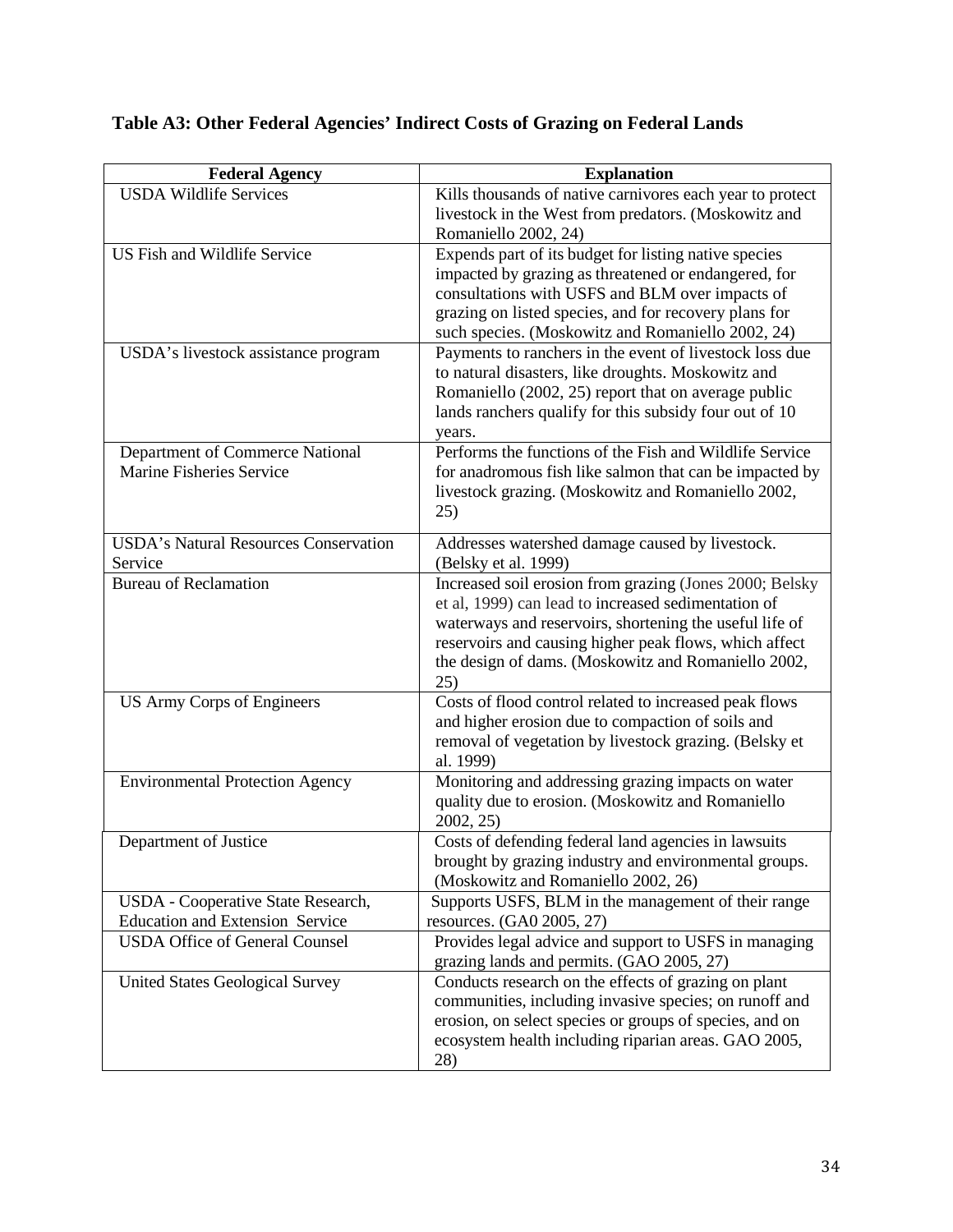| <b>Table A4: Indirect Costs on State and Local Level</b> |  |  |
|----------------------------------------------------------|--|--|
|----------------------------------------------------------|--|--|

| <b>Affected Entities</b>                   | <b>Explanation</b>                                         |
|--------------------------------------------|------------------------------------------------------------|
| Recreation-related industries              | Recreation and the industries associated with it are       |
|                                            | negatively affected from impacts of livestock on riparian  |
|                                            | habitats, trampling of vegetation and fecal matter on the  |
|                                            | ground, waterways impacted by erosion, impacts on          |
|                                            | cultural resources, and diminished opportunities for       |
|                                            | wildlife viewing. (Moskowitz and Romaniello 2002, 29)      |
| <b>States and Communities</b>              | States and communities are impacted by increased           |
|                                            | grazing-related fire risks. (Belsky and Blumenthal 1995;   |
|                                            | Swetnam and Baisan 1994)                                   |
| <b>State and Local Governments</b>         | Livestock grazing assists weed invasions. (Belsky and      |
|                                            | Gelbard 2000, Reisner 2013) Weed populations on            |
|                                            | federal lands can become source populations for            |
|                                            | invasions on other lands and thus require increased        |
|                                            | weed control expenses of state and local governments.      |
|                                            | (Moskowitz and Romaniello 2002, 31)                        |
| <b>State Historic Preservation Offices</b> | Studies have shown that livestock grazing can have a       |
| <b>Indigenous Peoples</b>                  | destructive impact on archeological and historical sites.  |
|                                            | (Osborne et. al 1987; Broadhead 1999) Cultural             |
|                                            | artifacts of indigenous people (an intangible cost) are    |
|                                            | destroyed as the result of cattle trampling, soil erosion, |
|                                            | and range development measures such as bulldozing          |
|                                            | and plowing. The (tangible) costs of consultations over    |
|                                            | impacts of public lands grazing on archeological           |
|                                            | resources are borne at least in part by states through     |
|                                            | their State Historic Preservation Offices. (Moskowitz      |
|                                            | and Romaniello 2002, 32)                                   |
| <b>Water Utilities</b>                     | Livestock borne pathogens cause illness and increase       |
|                                            | water treatment costs in the West, because of the need     |
|                                            | of monitoring and control of these pathogens by water      |
|                                            | utilities throughout the West. (Moskowitz and              |
|                                            | Romaniello 2002, 32)                                       |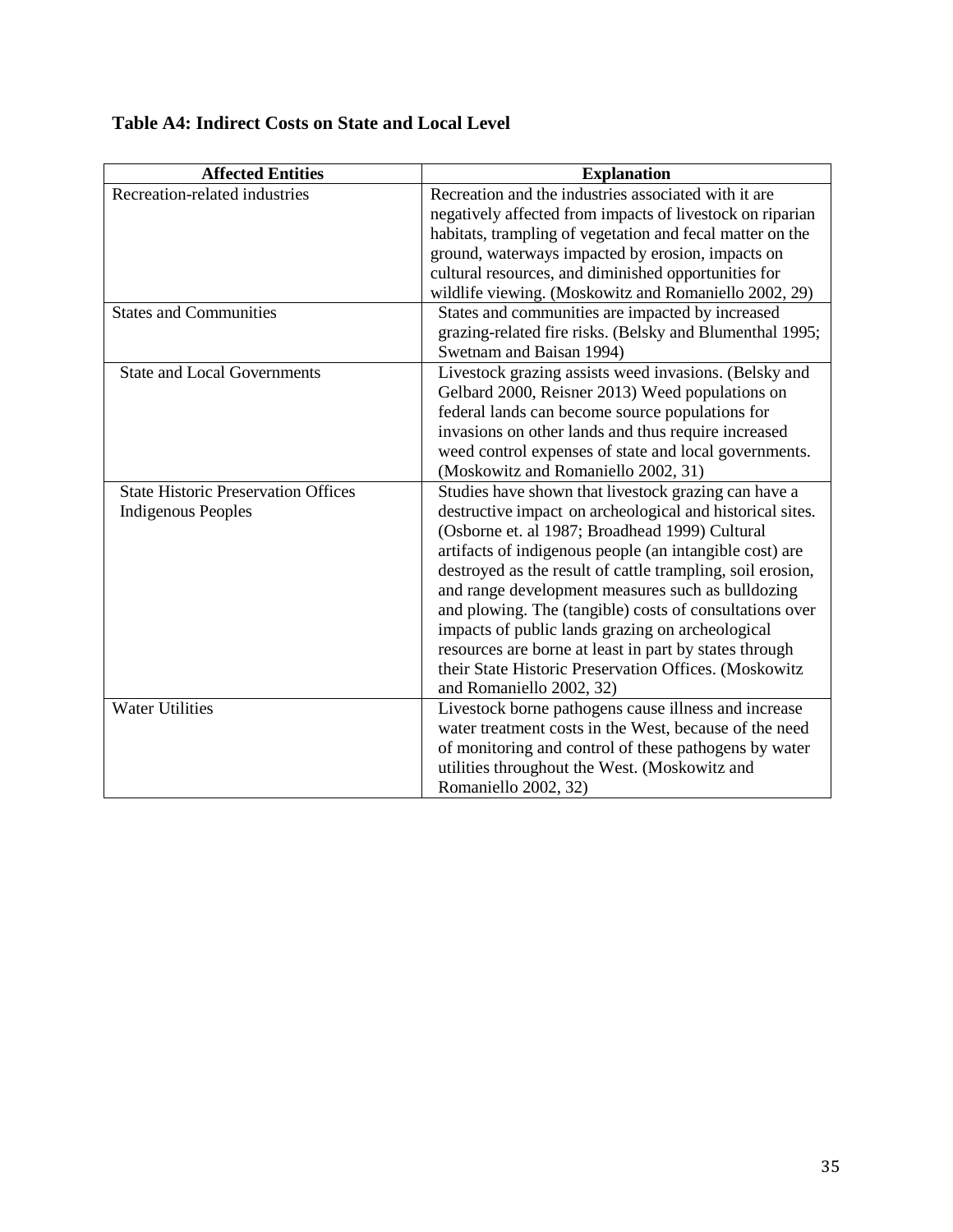# **Appendix B**

# **Table B1: BLM Acres Grazed by State, 2004**

|                   | <b>BLM Grazing Lands (acres)</b> |
|-------------------|----------------------------------|
| <b>Arizona</b>    | 7,955,000                        |
| <b>California</b> | 5,672,000                        |
| Colorado          | 6,593,000                        |
| Idaho             | 10,756,000                       |
| <b>Montana</b>    | 7,839,000                        |
| <b>New Mexico</b> | 11,533,000                       |
| <b>Nevada</b>     | 39,331,000                       |
| Oregon/Washington | 12,786,000                       |
| Utah              | 19,321,000                       |
| Wyoming           | 15,917,000                       |
| <b>TOTAL</b>      | 137,703,000                      |

Sources: GAO 2005, 15

# **Table B2: USFS Acres Grazed by Region, 2004**

| <b>Forest Service Regions</b>                    | <b>Acres Grazed</b> |
|--------------------------------------------------|---------------------|
| Eastern                                          | 75,000              |
| Intermountain                                    | 24,107,000          |
| Northern                                         | 8,268,000           |
| Pacific Northwest                                | 11,408,000          |
| Pacific Southwest                                | 12,353,000          |
| <b>Rocky Mountain</b>                            | 17,129,000          |
| Southern                                         | 675,000             |
| Southwestern                                     | 18,908,000          |
| <b>Total Acres of Grazed Land in All Regions</b> | 92,924,000          |
| Total Acres of Grazed Land in Western Regions*   | 92,173,000          |
| Percent of USFS Grazed Lands in the West         | 99.19%              |
| *All regions other than Eastern and Southern.    |                     |

Source: GAO 2005, 15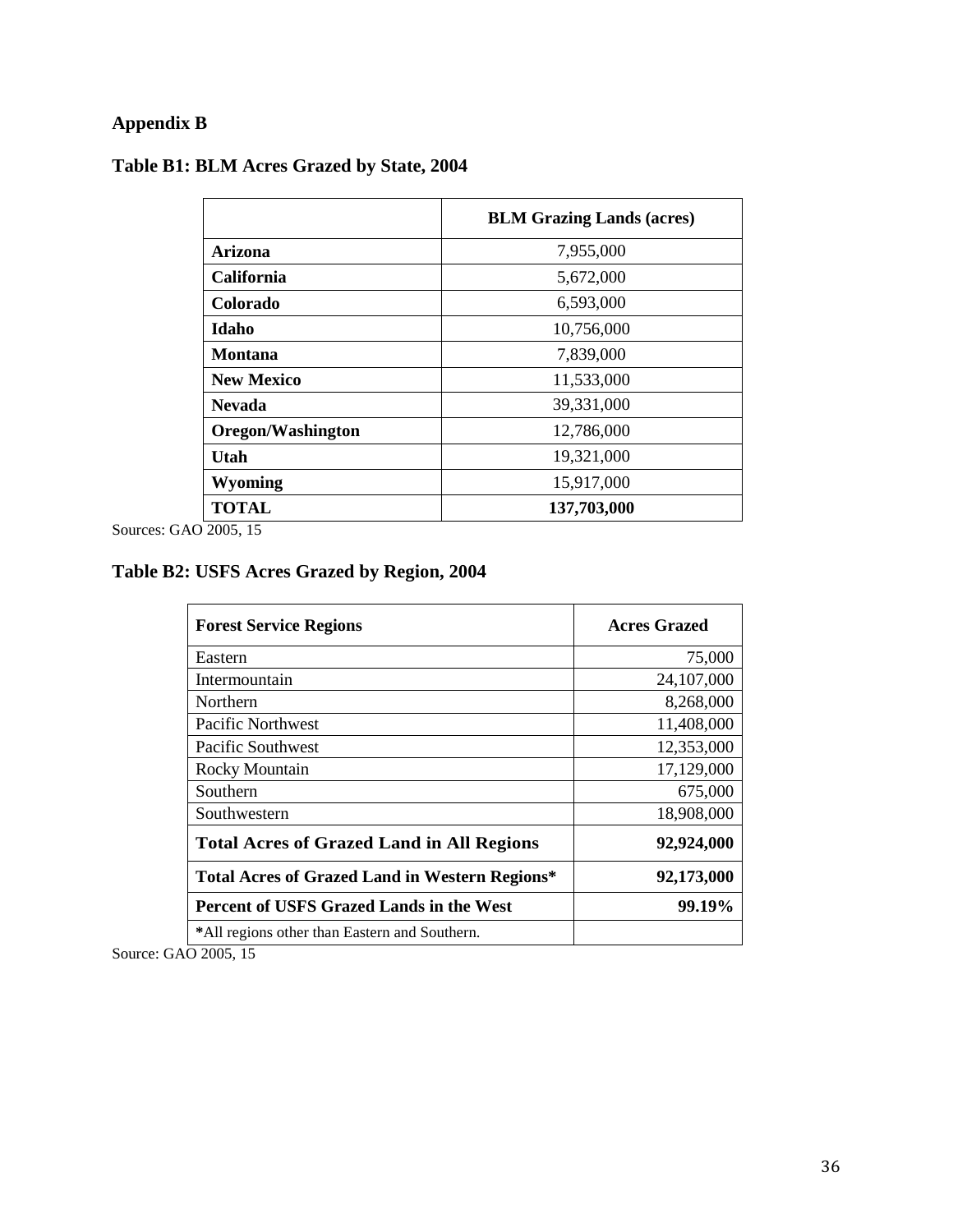| <b>Fiscal</b><br>Year | <b>USFS Grazing</b><br><b>Appropriations</b><br>in 2014 dollars | <b>USFS</b><br><b>Total</b><br><b>Receipts</b><br>in 2014<br>dollars | <b>Appropriations</b><br>minus Receipts<br>in 2014 dollars | Percentage<br>Of<br><b>USFS</b><br><b>Receipts to</b><br><b>Appropriations</b> |
|-----------------------|-----------------------------------------------------------------|----------------------------------------------------------------------|------------------------------------------------------------|--------------------------------------------------------------------------------|
| 2002                  | 50,040                                                          | 7,889                                                                | 42,151                                                     | 16%                                                                            |
| 2003                  | 55,998                                                          | 6,169                                                                | 49,829                                                     | 11%                                                                            |
| 2004                  | 59,012                                                          | 7,010                                                                | 52,003                                                     | 12%                                                                            |
| 2005                  | 59,950                                                          | 8,397                                                                | 51,553                                                     | 14%                                                                            |
| 2006                  | 58,831                                                          | 7,620                                                                | 51,211                                                     | 13%                                                                            |
| 2007                  | 56,877                                                          | 6,514                                                                | 50,363                                                     | 11%                                                                            |
| 2008                  | 55,480                                                          | 6,247                                                                | 49,233                                                     | 11%                                                                            |
| 2009                  | 57,126                                                          | 6,148                                                                | 50,978                                                     | 11%                                                                            |
| 2010                  | 56,190                                                          | 6,005                                                                | 50,184                                                     | 11%                                                                            |
| 2011                  | 53,751                                                          | 5,974                                                                | 47,777                                                     | 11%                                                                            |
| 2012                  | 59,248                                                          | 5,689                                                                | 53,559                                                     | 10%                                                                            |
| 2013                  | 54,245                                                          | 5,027                                                                | 49,217                                                     | 9%                                                                             |
| 2014                  | 58,356                                                          | 5,300                                                                | 53,056                                                     | 9%                                                                             |

**Table B3: USFS Grazing Receipts and Appropriations 2002-2014 in 2014 dollars\***

**Table B4: BLM Grazing Receipts and Appropriations 2002-2014, in 2014 Dollars** 

| <b>Fiscal</b><br>Year | <b>BLM</b><br><b>Appropriations</b><br>in 2014 dollars | <b>BLM</b><br><b>Receipts</b><br>in 2014<br>dollars | <b>BLM</b><br><b>Appropriations</b><br>minus Receipts<br>in 2014 Dollars | <b>Percent</b><br><b>Receipts to</b><br><b>Appropriations</b> |
|-----------------------|--------------------------------------------------------|-----------------------------------------------------|--------------------------------------------------------------------------|---------------------------------------------------------------|
|                       |                                                        |                                                     |                                                                          |                                                               |
| 2002                  | 105,948                                                | 19,733                                              | 86,215                                                                   | 19%                                                           |
| 2003                  | 104,771                                                | 15,985                                              | 88,786                                                                   | 15%                                                           |
| 2004                  | 101,369                                                | 8,191                                               | 93,178                                                                   | 8%                                                            |
| 2005                  | 93,989                                                 | 11,787                                              | 82,203                                                                   | 13%                                                           |
| 2006                  | 92,214                                                 | 20,321                                              | 71,892                                                                   | 22%                                                           |
| 2007                  | 87,794                                                 | 18,006                                              | 69,789                                                                   | 21%                                                           |
| 2008                  | 90,830                                                 | 17,538                                              | 73,292                                                                   | 19%                                                           |
| 2009                  | 88,213                                                 | 19,284                                              | 68,929                                                                   | 22%                                                           |
| 2010                  | 88,751                                                 | 16,189                                              | 72,562                                                                   | 18%                                                           |
| 2011                  | 89,343                                                 | 15,624                                              | 73,720                                                                   | 17%                                                           |
| 2012                  | 99,616                                                 | 15,352                                              | 84,265                                                                   | 15%                                                           |
| 2013                  | 85,982                                                 | 14,585                                              | 71,397                                                                   | 17%                                                           |
| 2014                  | 85,280                                                 | 13,217                                              | 72,063                                                                   | 15%                                                           |

\*Table B4 is derived from Tables 5 and 7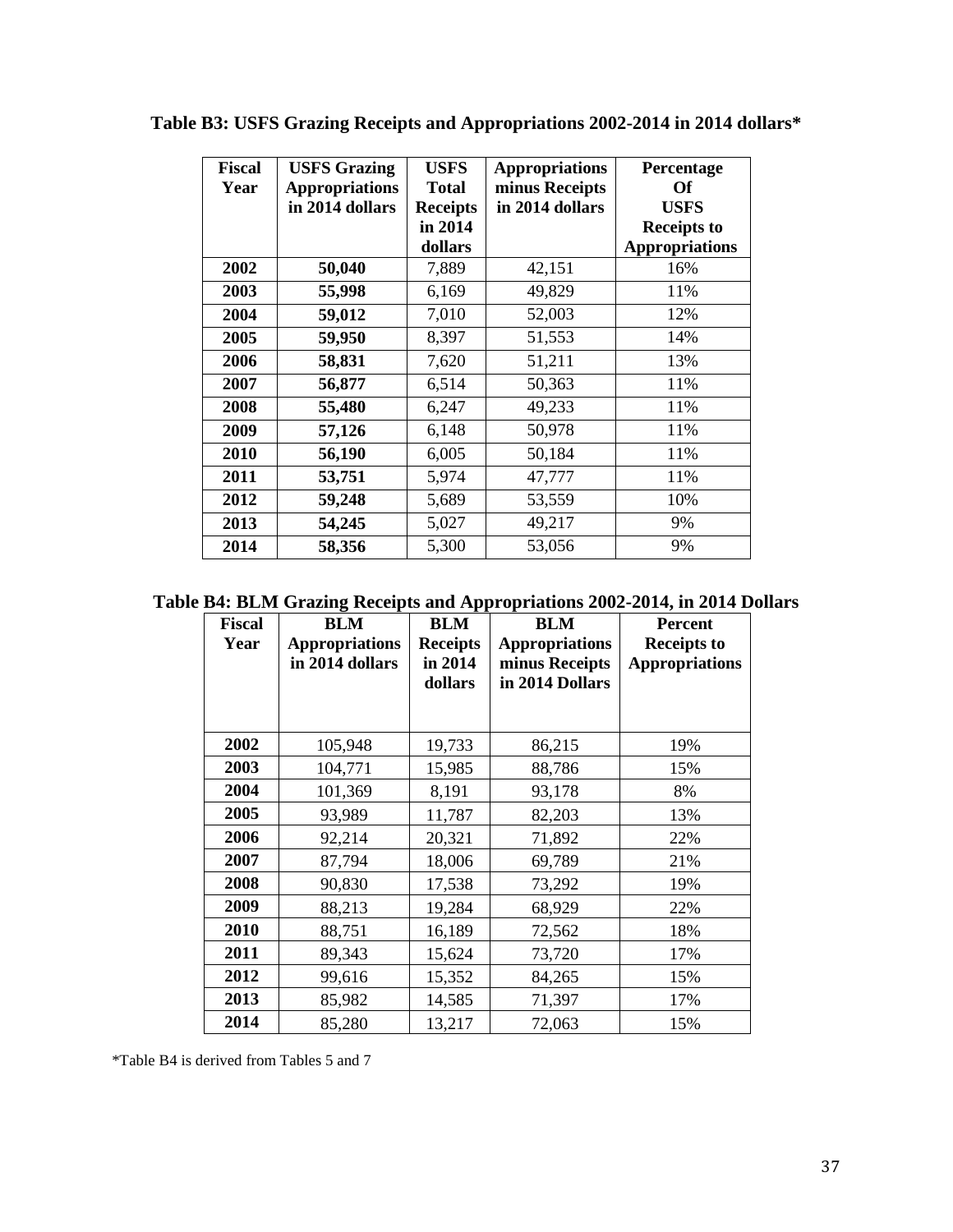| Year     | <b>Private Grazing</b> | <b>BLM</b> and USFS | Grazing                   |
|----------|------------------------|---------------------|---------------------------|
|          | <b>Rates</b>           | <b>AUMs</b>         | <b>Revenue</b>            |
|          | $(in 2014$ dollars)    | (grazing season)    | $\left( \text{\$}\right)$ |
| 2002     | \$17.75                | 14,072,254          | 249,782,509               |
| 2003     | \$17.58                | 12,979,398          | 228, 177, 817             |
| 2004     | \$17.58                | 12,656,540          | 222,501,973               |
| 2005     | \$17.33                | 15,087,629          | 261,468,611               |
| 2006     | \$17.55                | 14,233,541          | 249,798,645               |
| 2007     | \$17.84                | 14,397,692          | 256,854,825               |
| 2008     | \$17.72                | 15,212,795          | 269,570,727               |
| 2009     | 17.49                  | 15,282,060          | 267, 283, 229             |
| 2010     | \$17.60                | 15,819,413          | 278,421,669               |
| 2001     | \$18.40                | 15,796,906          | 290,663,070               |
| 2012     | \$19.23                | 15,500,099          | 298,066,904               |
| Averages | \$17.82                | 14,639,848          | 261,144,544               |

**Table B5: Scenario of USFS and BLM Grazing Revenues with Application of Private Grazing Rates** 

and the control of the control of the control of the control of the control of the control of the control of the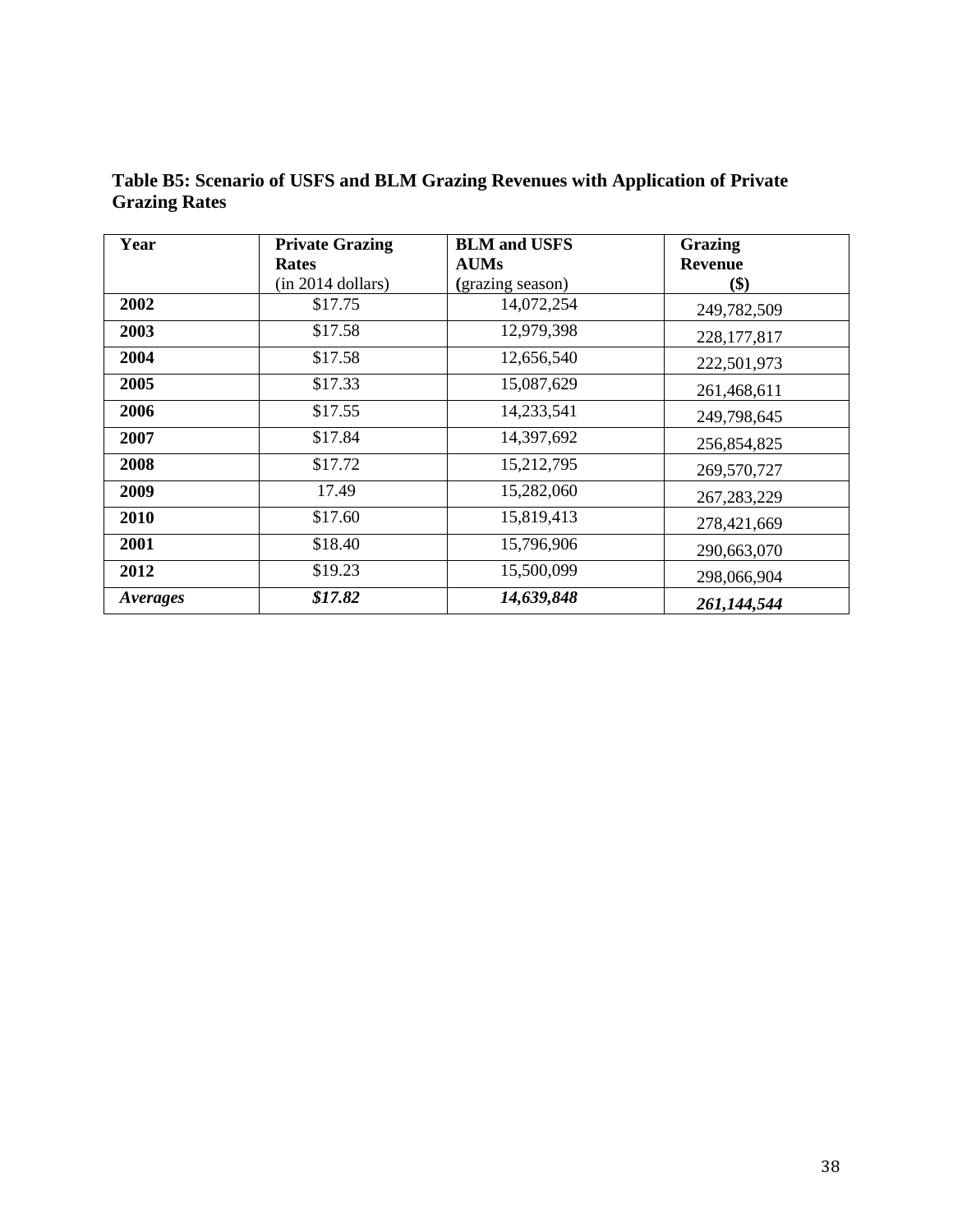| Year | <b>PRIA Fee</b> | PRIA FEE in 2014 | <b>Private Rates</b> | <b>Private Fee in 2014 dollars</b> |
|------|-----------------|------------------|----------------------|------------------------------------|
| 1966 | \$1.23          | \$7.43           | \$3.65               | \$18.39                            |
|      |                 |                  |                      |                                    |
| 1981 | 2.31            | \$5.43           | \$9.71               | \$22.84                            |
| 1982 | 1.86            | \$4.12           | \$9.75               | \$21.61                            |
| 1983 | 1.39            | \$2.99           | \$9.59               | \$20.65                            |
| 1984 | 1.37            | \$2.86           | \$9.56               | \$19.93                            |
| 1985 | 1.35            | \$2.72           | \$9.06               | \$18.28                            |
| 1986 | 1.35            | \$2.68           | \$8.33               | \$16.55                            |
| 1987 | 1.35            | \$2.67           | \$8.09               | \$15.97                            |
| 1988 | 1.54            | \$2.93           | \$8.98               | \$17.11                            |
| 1989 | 1.86            | \$3.44           | \$10.06              | \$18.60                            |
| 1990 | 1.81            | \$3.26           | \$10.86              | \$19.55                            |
| 1991 | 1.97            | \$3.39           | \$9.78               | \$16.80                            |
| 1992 | 1.92            | \$3.24           | \$10.46              | \$17.66                            |
| 1993 | 1.86            | \$3.03           | \$10.60              | \$17.28                            |
| 1994 | 1.98            | \$3.13           | \$11.30              | \$17.89                            |
| 1995 | 1.61            | \$2.46           | \$11.20              | \$17.12                            |
| 1996 | 1.35            | \$2.03           | \$11.40              | \$17.14                            |
| 1997 | 1.35            | \$1.99           | \$11.70              | \$17.28                            |
| 1998 | 1.35            | \$1.97           | \$12.30              | \$17.94                            |
| 1999 | 1.35            | \$1.92           | \$12.30              | \$17.52                            |
| 2000 | 1.35            | \$1.86           | \$12.60              | \$17.37                            |
| 2001 | 1.35            | \$1.83           | \$13.10              | \$17.74                            |
| 2002 | 1.43            | \$1.88           | \$13.50              | \$17.75                            |
| 2003 | 1.35            | \$1.72           | \$13.80              | \$17.58                            |
| 2004 | 1.43            | \$1.76           | \$14.30              | \$17.58                            |
| 2005 | 1.79            | \$2.12           | \$14.60              | \$17.33                            |
| 2006 | 1.56            | \$1.80           | \$15.20              | \$17.55                            |
| 2007 | 1.35            | \$1.51           | \$15.90              | \$17.84                            |
| 2008 | 1.35            | \$1.48           | \$16.20              | \$17.72                            |
| 2009 | 1.35            | \$1.47           | \$16.10              | \$17.49                            |
| 2010 | 1.35            | \$1.42           | \$16.70              | \$17.60                            |
| 2011 | 1.35            | \$1.39           | \$17.90              | \$18.40                            |
| 2012 | 1.35            | \$1.38           | \$18.80              | \$19.23                            |
| 2013 | 1.35            | \$1.36           | \$20.10              | \$20.23                            |
| 2014 | 1.35            | \$1.35           | n/a                  | $\mathrm{n}/\mathrm{a}$            |

# **Table B6: PRIA Fees and Private Fees 1981 to 2014 (Nominal and Adjusted for Inflation)**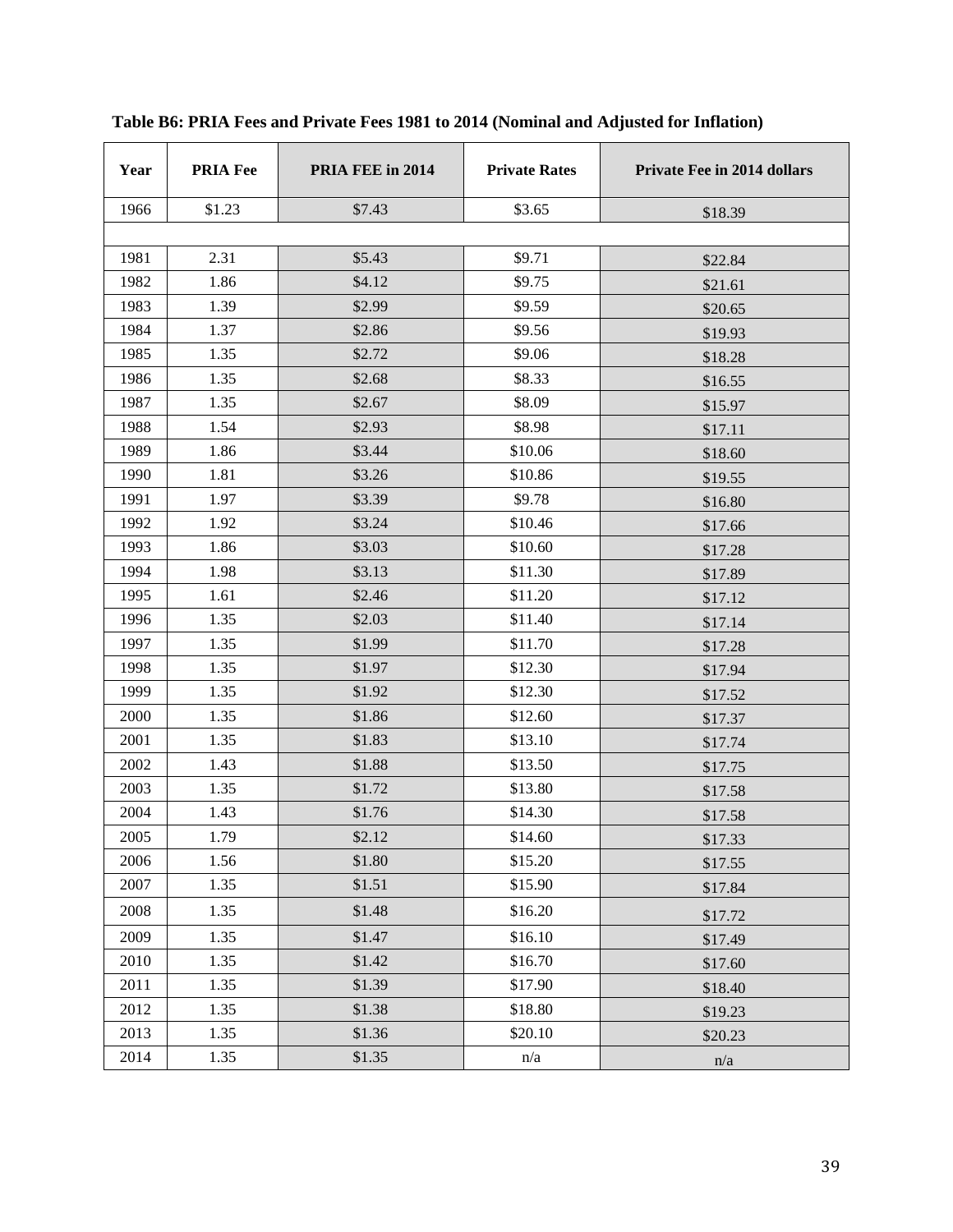# **Bibliography**

Belsky, J. A. and J. L. Gelbard. 2000. *Livestock grazing and weed invasions in the arid West.* Oregon National Desert Association, Bend, OR. 31 pp. <http://www.onda.org/library/papers/index.html>

Belsky, J. and D. M. Blumenthal. 1995. Effects of livestock grazing on stand dynamics, and soils in upland forests of the Interior West. *Conservation Biology* 11**,** 315-327. <http://www.onda.org/library/papers/index.html>

Belsky, J., A. Matzke, and S. Uselman. 1999. Survey of livestock influences on stream and riparian ecosystems in the western United States. *Journal of Soil and Water Conservation* 54**,** 419-431.<http://www.onda.org/library/papers/index.html>

Broadhead, W. 1999. Cattle, Control, and Conservation. *Cultural Resource Management* 22, 31-32.<http://crm.cr.nps.gov/archive/22-9/22-09-12.pdf>

Bioeconomics. 4/26/2011. Montana *Trust Land – Grazing Lease Rate Evaluation Analysis.*  Report prepared for State of Montana Department of Natural Resources & Conservation: Trust Management Division, Missoula, Montana. <http://dnrc.mt.gov/trust/agm/GrazingRateStudy/Documents/GrazingReviewByBioeconomics.pdf>

BLM. *BLM Public Land Statistics.* FY 2002 to FY 2013. Last updated 8/1/14. [http://www.blm.gov/public\\_land\\_statistics/.](http://www.blm.gov/public_land_statistics/)

BLM *Budget Justification.* FY 2007-2015. Accessed 8/16/2014. <http://www.doi.gov/budget/index.cfm>

BLM. *Bureau Highlights.* FY 2004 -2015. Accessed 8/16/2014. <http://www.doi.gov/budget/appropriations/2015/highlights/index.cfm>

BLM. *Bureau Highlights Appendices* – *Receipts by Source Category*. FY 2004-2015. Accessed 8/16/2014.<http://www.doi.gov/budget/appropriations/2015/highlights/index.cfm>

BLM Utah. *"*History of Public Land Grazing*.*" Accessed 8/11/14. [http://www.blm.gov/ut/st/en/prog/grazing/history\\_of\\_public.print.html](http://www.blm.gov/ut/st/en/prog/grazing/history_of_public.print.html)

BLM Wyoming, Casper Field Office. "The Taylor Grazing Act." Last updated 1/13/11. [http://www.blm.gov/wy/st/en/field\\_offices/Casper/range/taylor.1.html](http://www.blm.gov/wy/st/en/field_offices/Casper/range/taylor.1.html)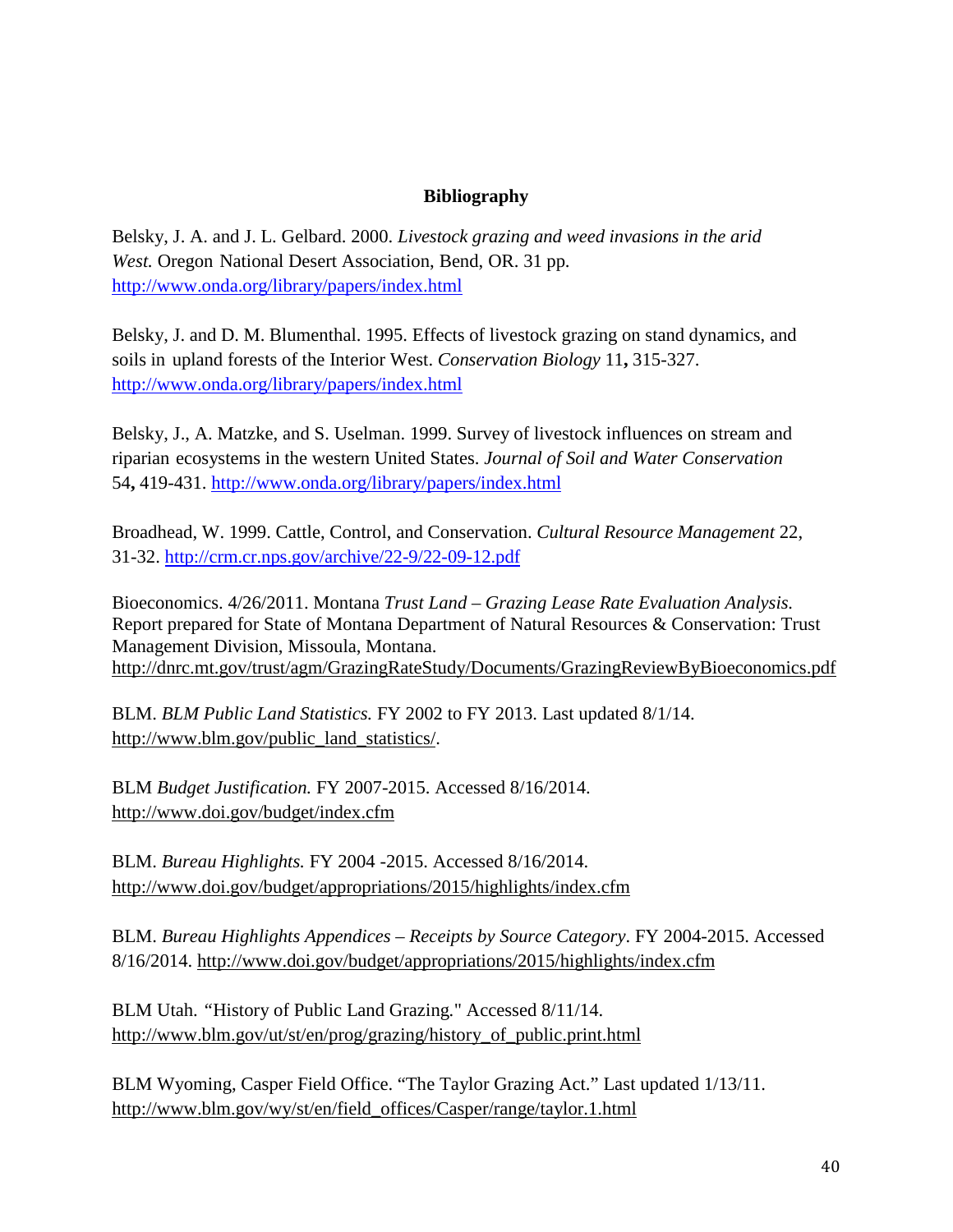BLM. 2012. *"*Grazing Fees." Last updated 2/1/13. [http://www.blm.gov/nv/st/en/prog/grazing/grazing\\_fees.html.](http://www.blm.gov/nv/st/en/prog/grazing/grazing_fees.html)

BLM. 1/31/2013. "BLM and Forest Service Announce 2013 Grazing Fee." [http://www.blm.gov/wo/st/en/info/newsroom/2013/january/NR\\_01\\_31\\_2012.html](http://www.blm.gov/wo/st/en/info/newsroom/2013/january/NR_01_31_2012.html)

BLM. 1/31/14. "BLM and Forest Service Announce 2014 Grazing Fee." [http://www.blm.gov/wo/st/en/info/newsroom/2014/january/NR\\_01\\_31\\_2014.html](http://www.blm.gov/wo/st/en/info/newsroom/2014/january/NR_01_31_2014.html)

BLM. 3/28/14. "BLM Response to PEER Press Release: Fact Sheet on the BLM's Management.

Czech, B. and P.R. Krausman. 1997. Distribution and causation of species endangerment in the United States. *Science* 277**,** 1116. <http://www.sciencemag.org/cgi/content/full/277/5329/1116>

Economist. "Subsidized cow chow." *The Economist* (Mar. 7, 2002): 39.

Flather, C.H., L.A. Joyce, and C.A. Bloomgarden. 1994. *Species endangerment patterns in the United States*, USDA Forest Service, Ft Collins. 42 pp.

Fleischner, T.L. 1994. Ecological costs of livestock grazing in western North America. *Conservation Biology* 8, 629-644.

GAO. 2005. *Livestock Grazing, Federal Expenditures and Receipts Vary, Depending on the Agency and the Purpose of the Fee Charged*. GAO-05-869. <http://www.gao.gov/new.items/d05869.pdf>

Gorte, R., and C.H. Vincent, L.A. Hanson, and M.R. Rosenblum. 2/8/2012. *Federal Land Ownership: Overview and Data*, Congressional Research Service. [http://fas.org/sgp/crs/misc/R42346.pdf.](http://fas.org/sgp/crs/misc/R42346.pdf)

International Society for the Protection of Mustangs and Burros. "A Bit of History, BLM and Land Management." Accessed 8/4/2014. [http://www.ispmb.org/History.html;](http://www.ispmb.org/History.html)

Moskowitz, K., and C. Romaniello. 2002. *Assessing the Full Cost of the Federal Grazing Program.* Prepared for the Center for Biological Diversity, Tucson, Arizona.

Olson, Eric. 1997. *National Grasslands Management - A Primer.* United States Department of Agriculture, Natural Resource Division of the Office of the General Counsel. [http://www.fs.fed.us/grasslands/resources/documents/primer/NG\\_Primer.pdf.](http://www.fs.fed.us/grasslands/resources/documents/primer/NG_Primer.pdf)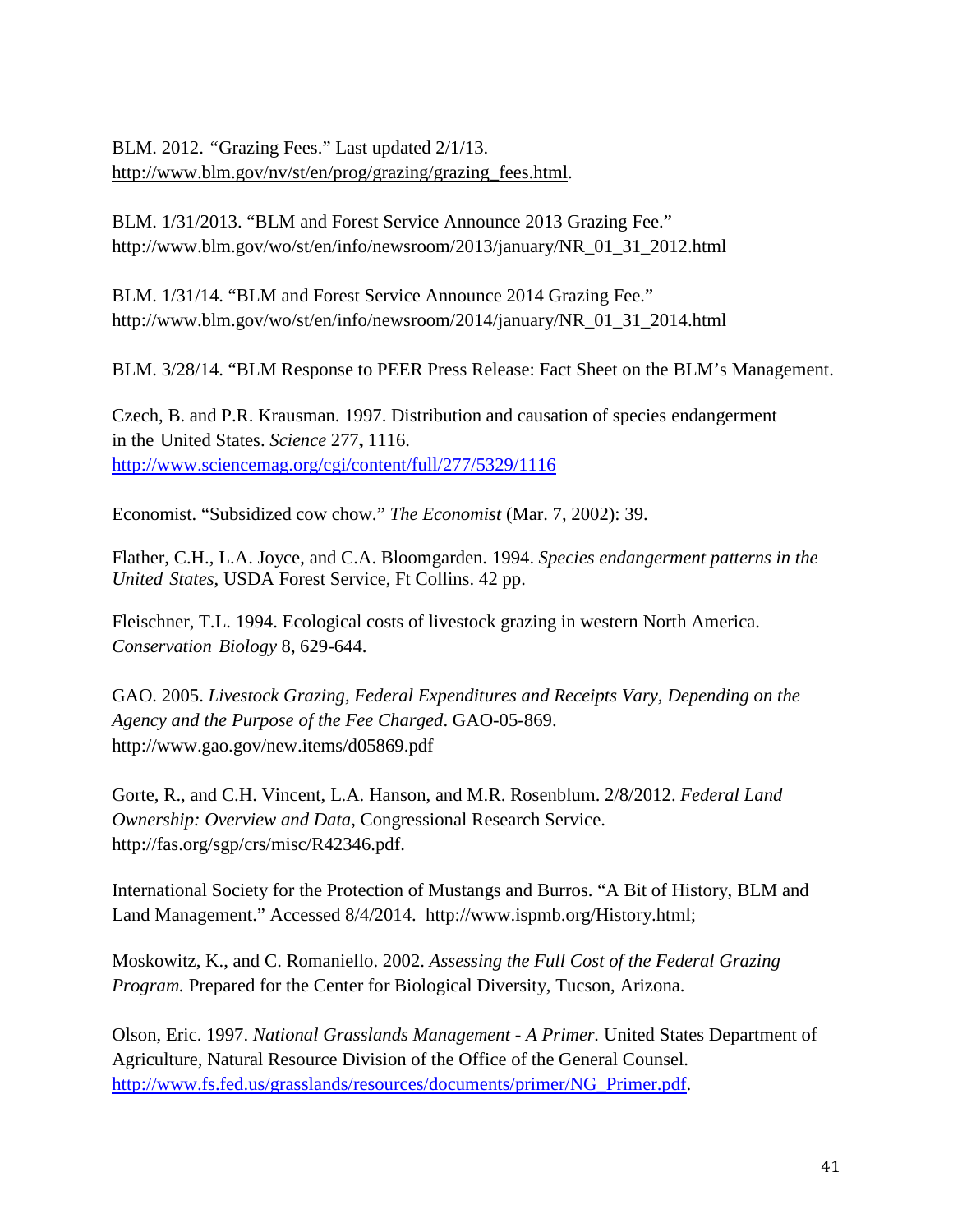Osborn, A., S. Vetter, R. Hartley, L. Walsh, and J. Brown. 1987. Impacts of domestic livestock grazing on the archeological resources of Capitol Reef National Park, Utah. Midwest Archeological Center Occasional Studies in Anthropology. 136 pp.

Reisner, Michael D.; Grace, James B.; Pyke, David A.; Doescher, Paul S. Conditions favouring Bromus tectorum dominance of endangered sagebrush steppe ecosystems. *Journal of Applied Ecology*, 2013 (in press)

Swetnam, T. W. and Baisan, C. H. 1994. Historical fire regime patterns in the Southwestern United States since AD 1700. Pp. 11-32 in C. D. Allen (ed.) *Fire effects in Southwestern forests: proceedings of the second La Mesa Fire symposium.* USDA Forest Service Rocky Mountain Forest and Range Experiment Station, General Technical Report RM-GTR-286.

Tanaka, John. 10/5/2012. "Grazing Fees on Public Rangelands." Extension. [https://www.extension.org/pages/55904/grazing-fees-on-public-rangelands#.U-RoGGP1bA.](https://www.extension.org/pages/55904/grazing-fees-on-public-rangelands#.U-RoGGP1bA)

Torell, L.A., L.W. Van Tassell, N.R. Rimbey, E.T. Bartlett, T. Bagwell, P. Burgener and J. Coen. *The Value of Public Land Forage and the Implications for Grazing Fee Policy*. New Mexico State Univ. Res. Bull. 767. 1993.<http://www.uwagec.org/farmmgt/PUBS/B767.pdf>

Torell, L.A., N.R. Rimbey, L.W. Van Tassell, J.A. Tanaka and E.T. Bartlett. 2003. "An Evaluation of the Federal Grazing Fee Formula." *Journal of Range Management.* 56(2003):577-584.

Tranel, Jeffrey E., Rodney L. Sharp, John Deering, and Norman Dalsted, Colorado State University Extension. *Lease Rates for Privately Owned, Non-irrigated Pasture for 2013.*  Accessed 8/5/2014.<http://www.coopext.colostate.edu/ABM/leaserates13.pdf>

USDA. *Budget Justification.* FY 2005, 2009, 2015*.* Accessed 8/11/14. <http://www.fs.fed.us/about-agency/budget-performance>

USDA. *Budget Overview.* FY 2004, 2006, 2007, 2008, 2010 to 2015. Accessed 8/11/14. <http://www.fs.fed.us/about-agency/budget-performance>

USDA Forest Service. *Grazing Statistical Summary.* FY 2002-2013. Accessed 8-5-2014. [http://www.fs.fed.us/rangelands/reports/;](http://www.fs.fed.us/rangelands/reports/)

USDA Forest Service. *History of Forest Planning.* http://www.fs.usda.gov/main/planningrule/history USDA, National Agricultural Statistics Services (NASS). *Agricultural Prices.* January and December Surveys. Accessed 8/5/2014*.* [http://usda.mannlib.cornell.edu/MannUsda/viewDocumentInfo.do?documentID=1002;](http://usda.mannlib.cornell.edu/MannUsda/viewDocumentInfo.do?documentID=1002)